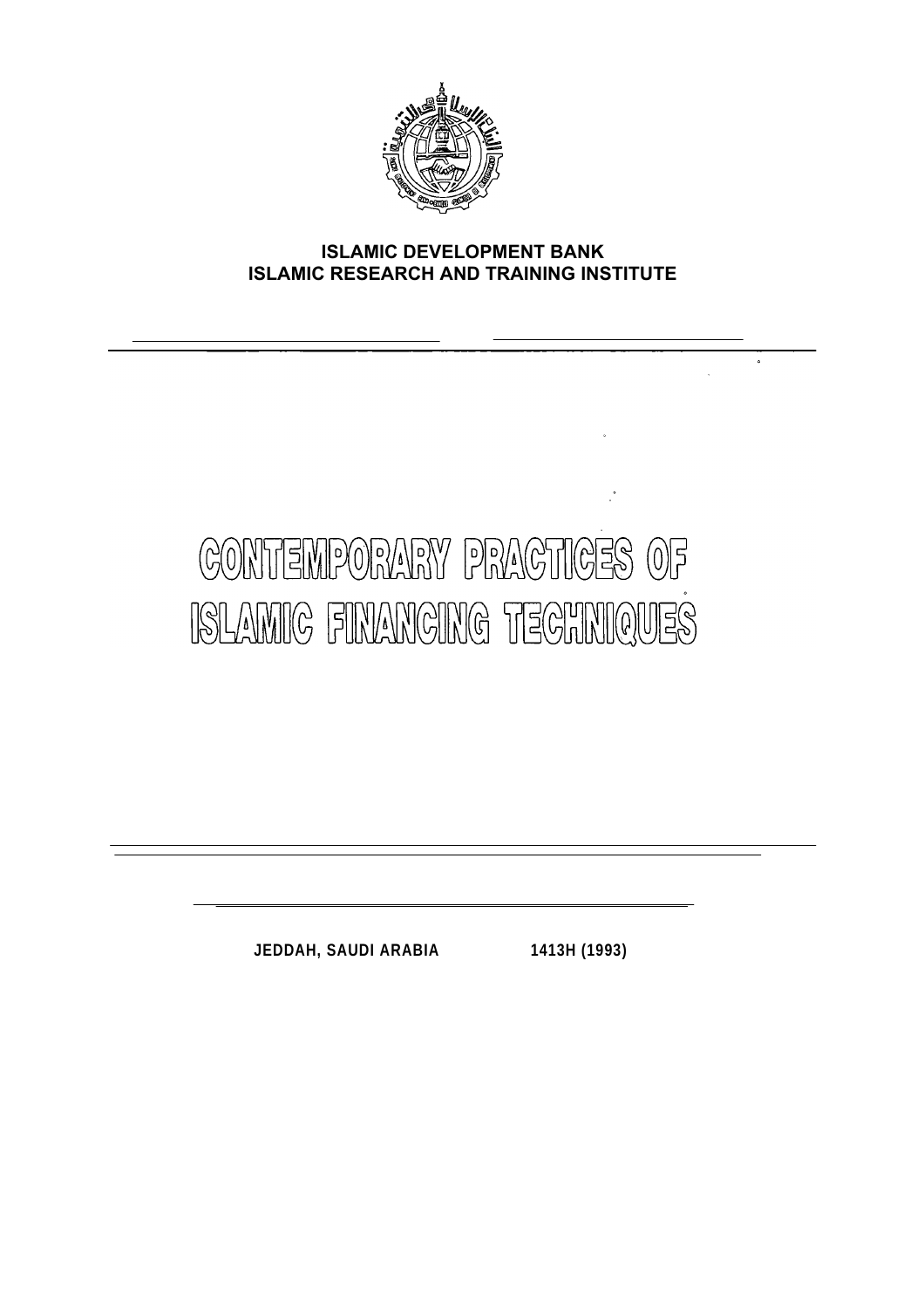# **CONTEMPORARY PRACTICES OF ISLAMIC FINANCING TECHNIQUES**

Dr. AUSAF AHMAD Research Division

**Research Paper No. 20**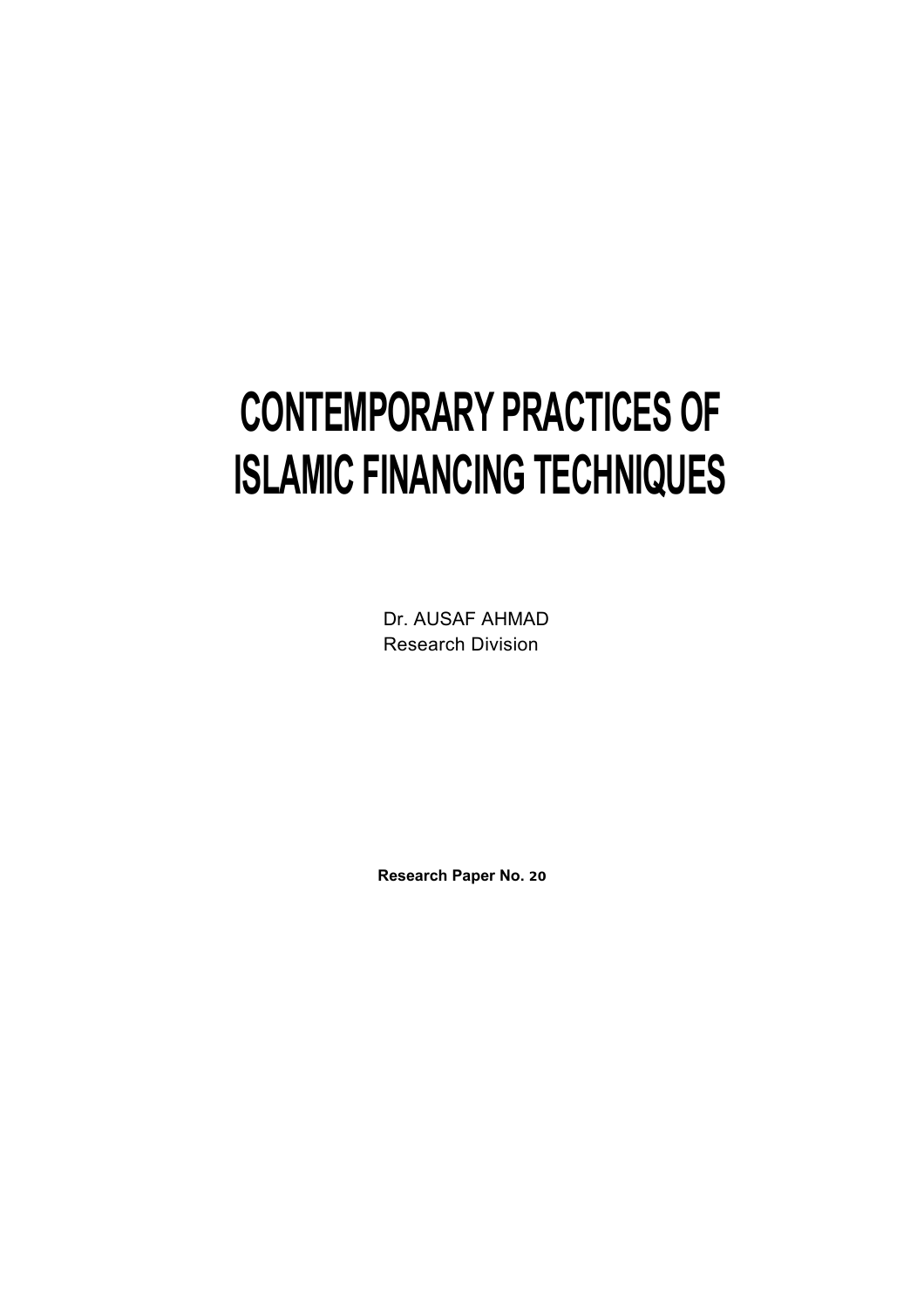Research Paper No. 20

© ISLAMIC RESEARCH AND TRAINING INSTITUTE ISLAMIC DEVELOPMENT BANK

The views expressed in this book are not necessarily those of the Islamic Research and Training Institute nor of the Islamic Development Bank.

References and citations are allowed but must be properly acknowledged. First

Edition 1413H (1993)

**Published by :** 

**ISLAMIC RESEARCH AND TRAINING INSTITUTE ISLAMIC DEVELOPMENT BANK TEL: 6361400 FAX: 6378927/ 6366871 TELEX: 601407 - 601137 ISDB SJ CABLE: BANKISLAMI JEDDAH P.O.BOX 9201 JEDDAH 21413 KINGDOM OF SAUDI ARABIA**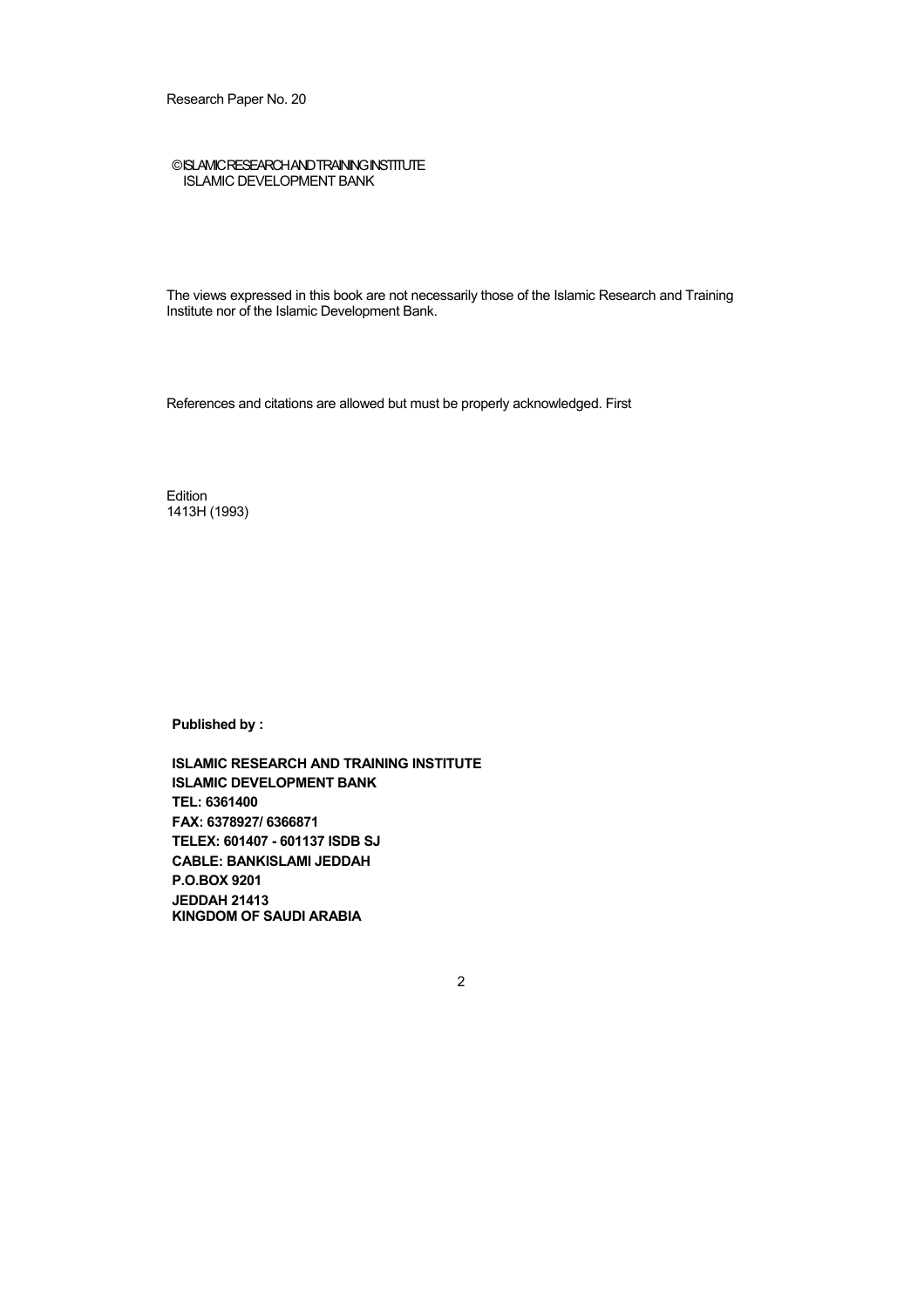

*IN THE NAME OF ALLAH, MOST GRACIOUS, MOST MERCIFUL*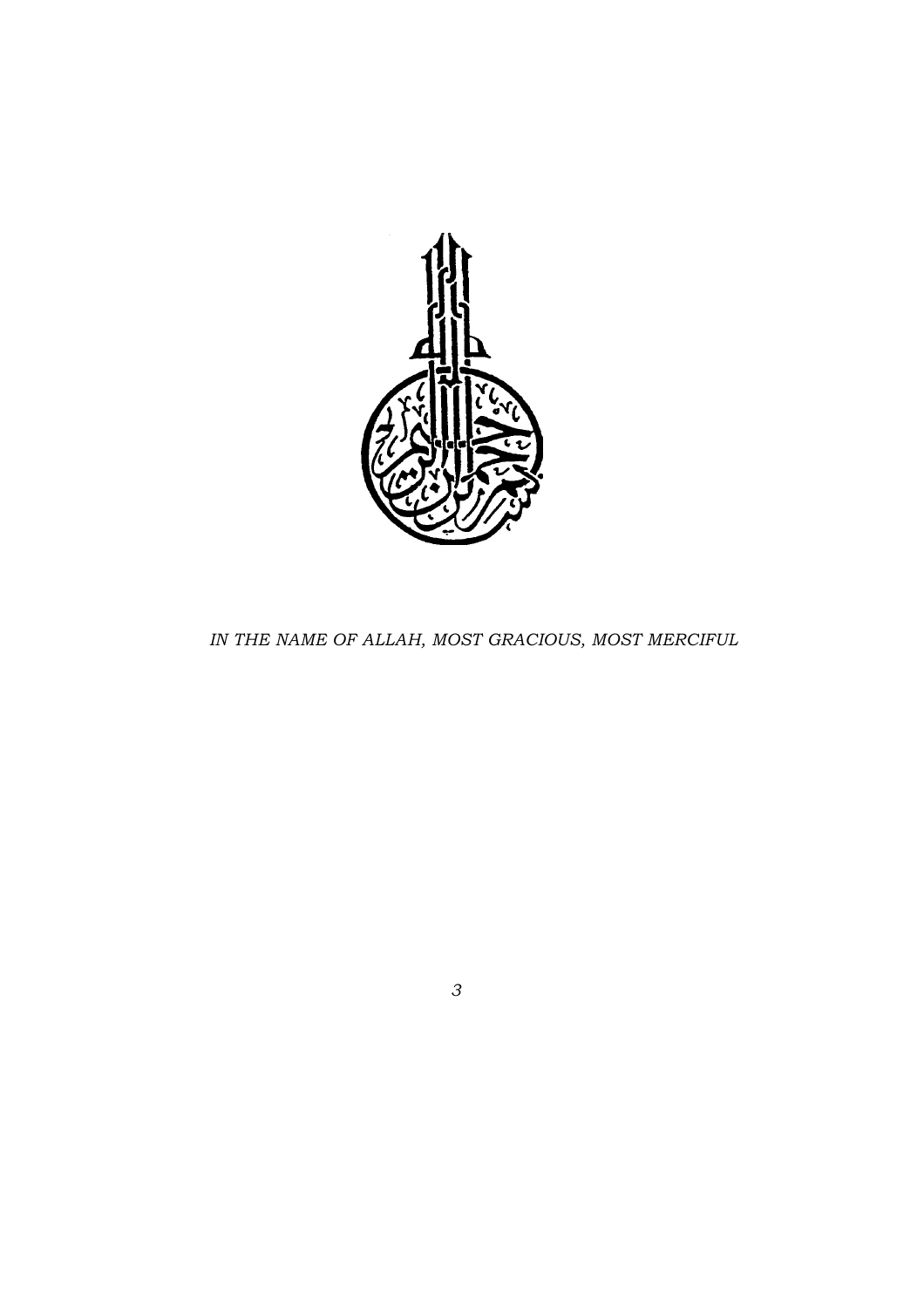# **CONTENTS**

#### **Page.** Page.

|         | <b>TRANSLITERATION SCHEME</b>                                       | $\overline{7}$  |
|---------|---------------------------------------------------------------------|-----------------|
|         | <b>GLOSSARY OF ISLAMIC TERMS</b>                                    | 9               |
|         | <b>FOREWORD</b>                                                     | 13              |
|         | <b>ACKNOWLEDGEMENTS</b>                                             | 15 <sup>°</sup> |
| $1_{-}$ | <b>INTRODUCTION</b>                                                 | 17              |
|         | Objective and Approach of the Study<br>1.1                          | 19              |
|         | 1.2 Scope and Plan of the Study                                     | 20              |
| 2.      | <b>COMMON PRACTICES OF ISLAMIC BANKS</b><br>IN THE SOURCES OF FUNDS | 23              |
|         | 2.1 Current Accounts                                                | 23              |
|         | 2.2 Savings Deposits                                                | 24              |
|         | 2.3 Investment Deposits                                             | 27              |
| 3.      | <b>COMMON PRACTICES OF ISLAMIC BANKS</b><br>IN THE USES OF FUNDS    | 33              |
|         | 3.1 Murabahah                                                       | 34              |
|         | 3.2 Deferred Sale                                                   | 39              |
|         | 3.3 Mushrakah                                                       | 40              |
|         | 3.4 Mudarabah                                                       | 44              |
|         | 3.5 ljarah                                                          | 45              |
|         | <b>Direct Investment</b><br>3.6 <sup>°</sup>                        | 47              |
|         | 3.7<br><b>Qard Hasan</b>                                            | 49              |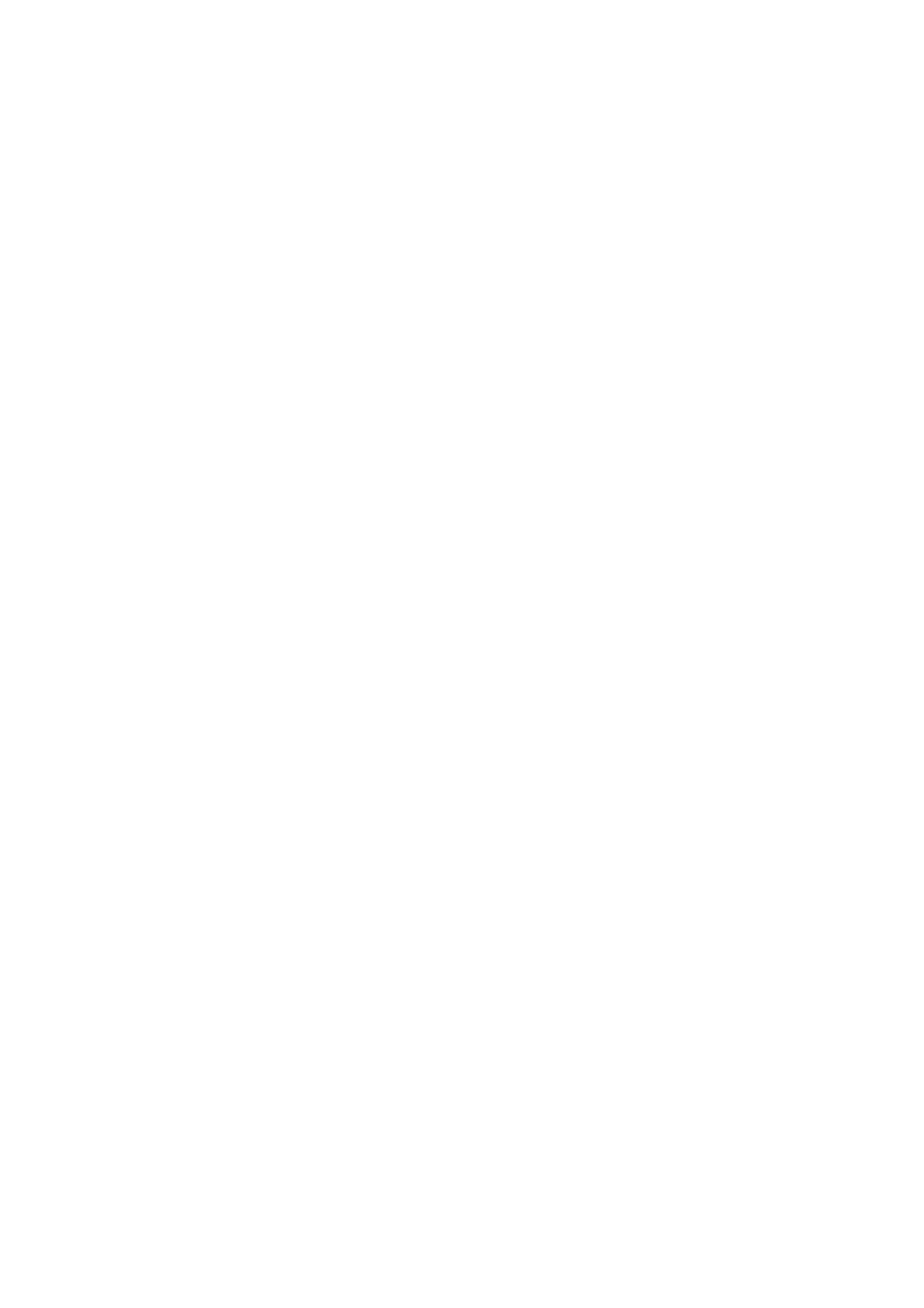| 4. | <b>ISLAMIC FINANCING TECHNIQUES</b><br><b>SPECIFICALLY USED IN PAKISTAN</b> | 51  |
|----|-----------------------------------------------------------------------------|-----|
|    | 4.1 Trade Related Modes                                                     | 51  |
|    | 4.2 Investment Related Modes                                                | 55  |
|    | 4.3 Loan Related Modes                                                      | 56  |
| 5. | <b>ISLAMIC FINANCING TECHNIQUES</b><br><b>SPECIFICALLY USED IN IRAN</b>     | 57  |
|    | 5.1 Salaf Transactions                                                      | 57  |
|    | Installment Sale<br>52                                                      | 57  |
|    | 5.3 Jo'alah                                                                 | 58  |
|    | 5.4 Muzara'ah                                                               | 58  |
|    | 5.5 Musagat                                                                 | '58 |
| 6. | <b>CONCLUSION</b>                                                           | 59  |
|    | <b>NOTES AND REFERENCES</b>                                                 | 61  |
|    | <b>SELECTED BIBLIOGRAPHY</b>                                                | 71  |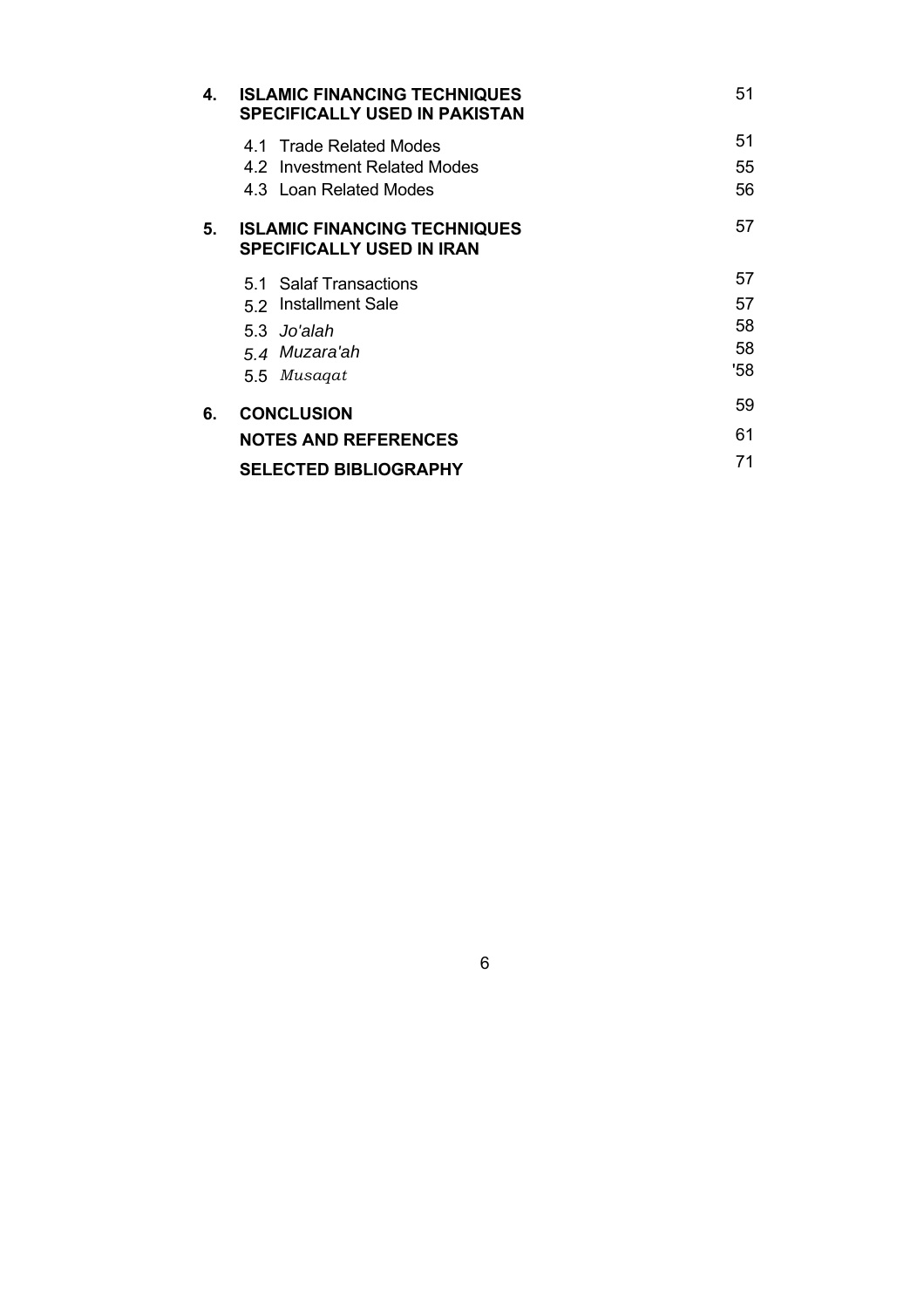# **TRANSLITERATION SCHEME**

| Transli-<br>teration | <b>Arabic</b><br>Letter |                           | Transli-<br>teration        | <b>Arabic</b><br>Letter |
|----------------------|-------------------------|---------------------------|-----------------------------|-------------------------|
| a                    |                         |                           | $\mathfrak t$               | ط                       |
| $\sf b$              |                         | پ                         | z                           | 上                       |
| $\mathfrak t$        |                         | $\mathrel{\dot\sqsubset}$ | $\mathsf{a}$                |                         |
| th                   |                         | ݺ                         | gh                          | ع<br>غ                  |
| j                    |                         | $\overline{\mathbb{C}}$   | $\mathsf f$                 |                         |
| $\mathsf h$<br>kh    |                         | $\subset$<br>خ            | $\boldsymbol{g}$<br>$\sf k$ | ق<br>اک                 |
| $\sf d$              |                         | $\Delta$                  |                             | J                       |
| dh                   |                         | ذ                         | ${\sf m}$                   | م                       |
| $\mathsf{r}$         |                         | ر                         |                             | ن                       |
| $\mathsf Z$          |                         | ز                         | $\sf h$                     | $\blacktriangle$        |
| $\mathbf s$          |                         | س                         | W                           | و                       |
| sh                   |                         | ش                         | Υ                           | ي                       |
| $\mathbf s$          |                         | ص                         | $\mathfrak t$               | $\tilde{\texttt{o}}$    |
| ${\sf d}$            |                         | ض                         |                             |                         |

The following system of Arabic transliteration has been used:

#### **Short vowels :**

(represented by orthographical slgns placed above or below Arabic letters)

a '(above) e.g.,ba : بَ u '(above) e.g.,bu : ُب  $'(above)$ e.g.,bi :  $\leftrightarrow$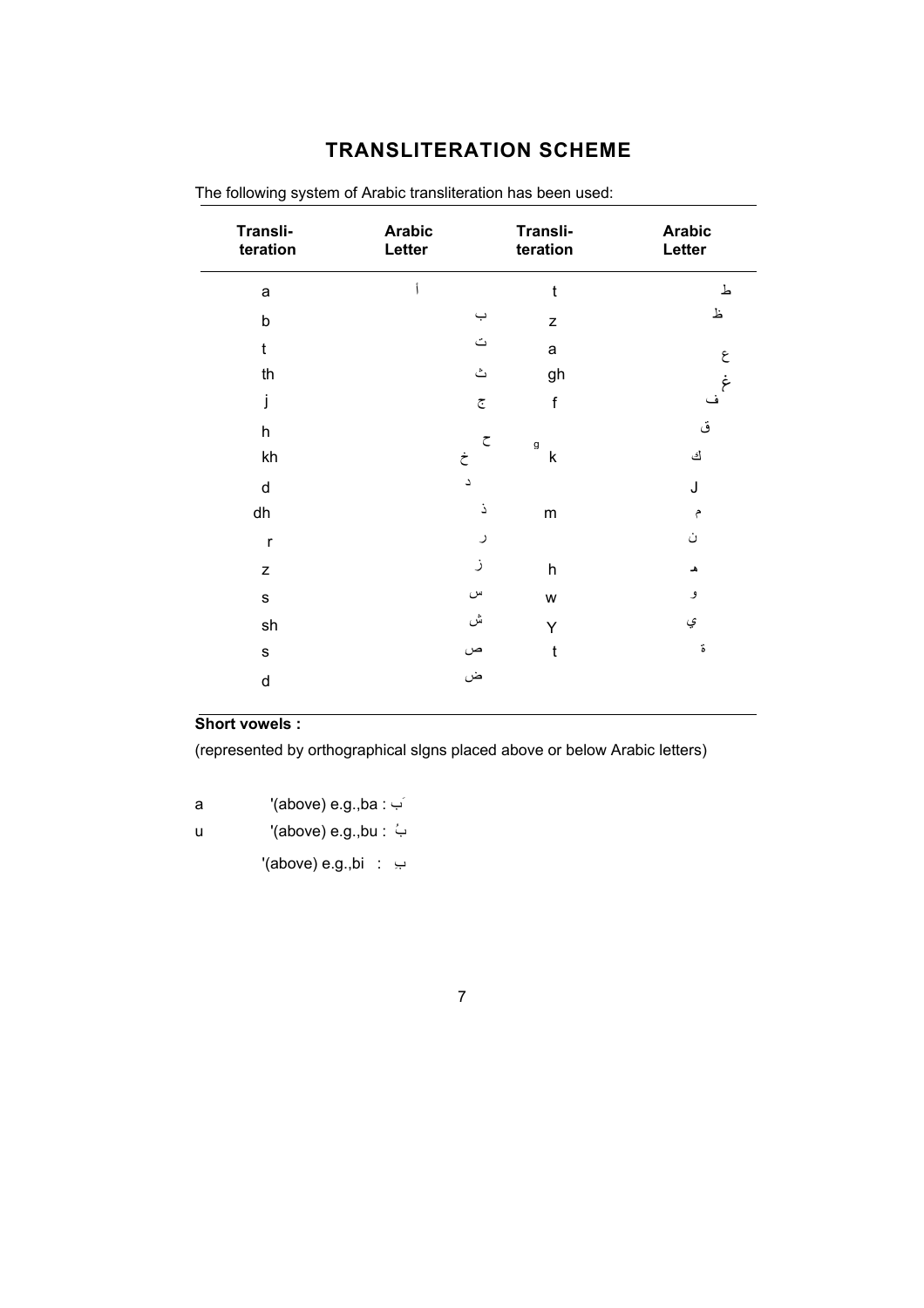# **GLOSSARY OF ISLAMIC TERMS**

*Amanah* Trust. Something which is given by a person to another to keep for some reason such as safe custody. The keeper is under an obligation to return the goods in the same condition in which he received them. The keeper may also use the goods with the prior permission of the owner.

way' Sale.

- *way Bithaman-al-Ajil* A transaction of deferred payment in which the payment of the price of an item is delayed. Same as *Bay"Mu'ajjal*
- *way' Mu'ajjal* A sale contract on the basis of the deferred payment of the price and the present delivery of goods.
- *Gharar* Uncertainty, hazard, dubious circumstances. The presence of Ghararwith respect to the price, quality, quantity or time of delivery in a contract makes it highly suspect. Hence, such contracts are not al-lowed by Islamic law. For example, a contract to exchange "some" fruits for a dollar contains Gharar with respect to quantity as well as time. *liarah* **A** contract of rent, hire or lease.
- *liarah Wa lqtina'* A contract of lease purchase (see text for details).
- *ljma'* The consensus of competent scholars on an issue of juridical importance. It is one of the sources of Islamic Law.
- Mudarabah An Islamic contract in which one side provides capital and the other side provides work (labor). Profits are to be shared in the proportion that was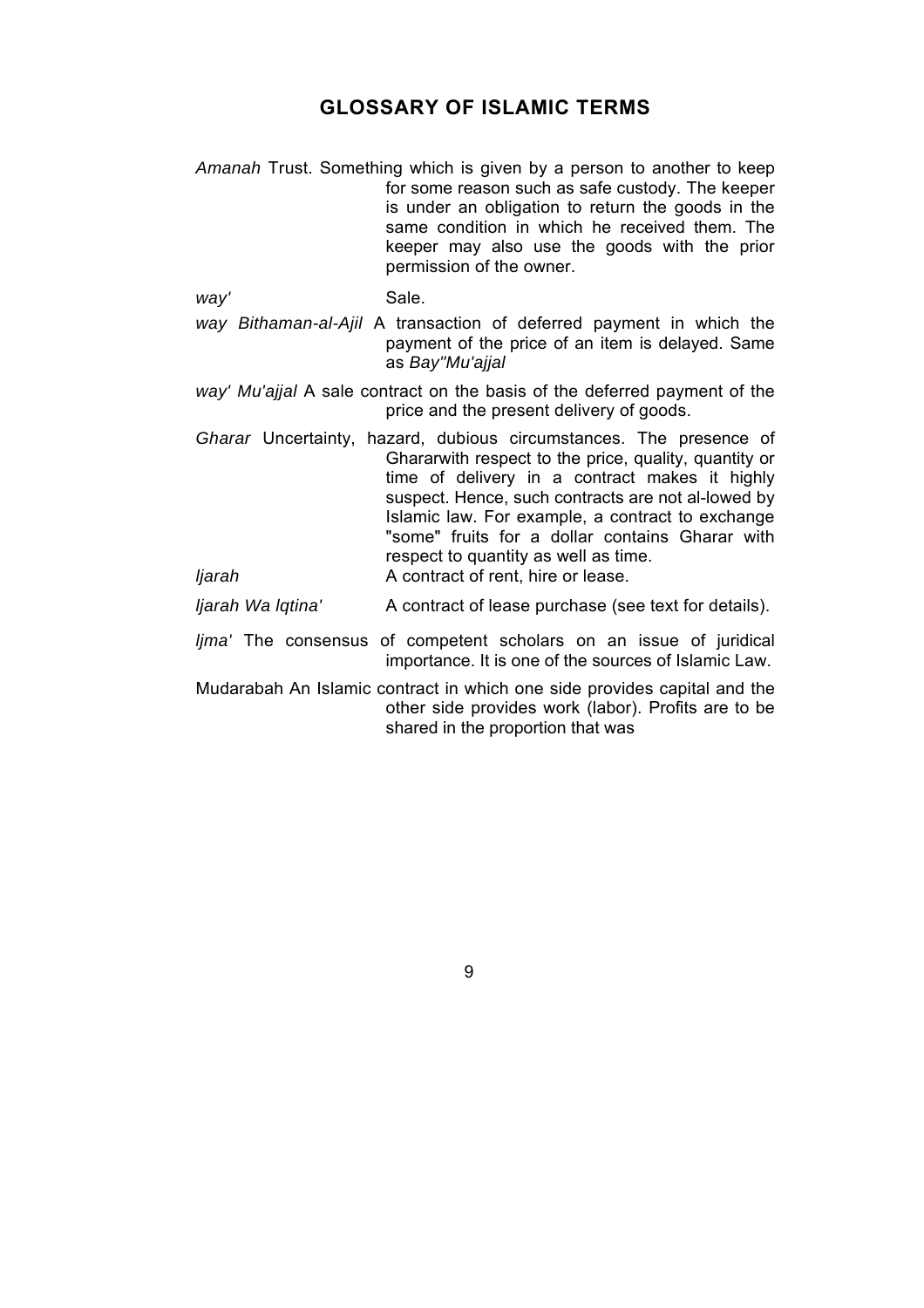agreed before the contract was implemented. In the case of a loss, the provider of the capital bears all of the net loss, combined for all operations of the working partner *(Mudarib ),* provided that there has been no violation of the stipulated con-tract or intentional neglect on the part of the working partner.

- *Muqaradah* Another name for *Mudarabah.*
- *Murabahah* An Islamic contract which involves a sale with a profit markup on the cost. The seller purchases the goods ordered by a client from a third party and then sells these goods to the same client at a higher price than the purchase price, with the payment, which is generally on installments, being made in the future.
- *Musharakah* A contract of partnership in which two or more partners provide capital and share profits and losses. In such a contract, losses must be shared in the proportion in which the different partners have invested their capital but profits, according to the predominant view in Islamic law, are shared in any mutually agreed proportion.
- *Muzar`ah* An output sharing contract in which one party provides the land which is cultivated by the other party and the output of the land is shared between them. *Qard* Loan
- *Qard Hasan* Benevolent loan. An interest free loan which is ex-tended to the borrower in order to help him rather than to benefit from his situation. It is also some-times translated as "distress loan" or "good loan". The borrower is required to return the borrowed amount in full at his earliest convenience.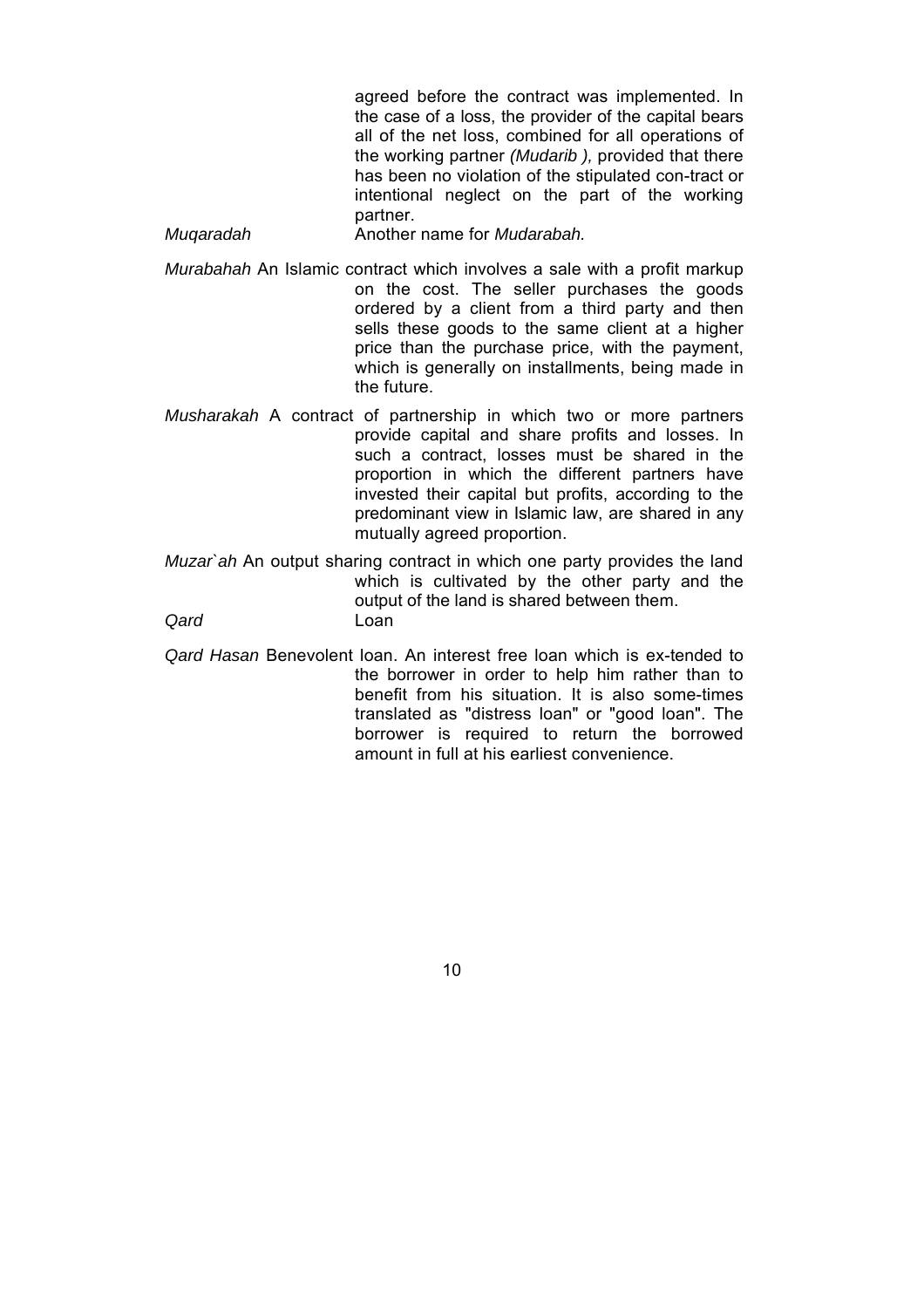| Oirad                                                                                                                               | Same as Mugaradah and Mudarabah.                                                                                                               |  |  |  |  |
|-------------------------------------------------------------------------------------------------------------------------------------|------------------------------------------------------------------------------------------------------------------------------------------------|--|--|--|--|
| Riba                                                                                                                                | Any excess amount charged over and above the<br>principal amount lent. Usury/interest is strictly                                              |  |  |  |  |
| prohibited in Islam.                                                                                                                |                                                                                                                                                |  |  |  |  |
| Sharikah                                                                                                                            | Partnership. In contemporary Arabic usage this<br>word means "company".                                                                        |  |  |  |  |
| Sharikah al 'Inan A partnership with a delegation of authority. Equality of<br>status is not required for this kind of partnership. |                                                                                                                                                |  |  |  |  |
|                                                                                                                                     | Sharr <sup>k</sup> ah The laws contained in or derived from the Qur'an and the<br>Sunnah are referred to as Shari*ah. Its origin is<br>Divine. |  |  |  |  |
| Sunnah                                                                                                                              | Traditions and practices of the Prophet Muham-<br>mad (pbuh)                                                                                   |  |  |  |  |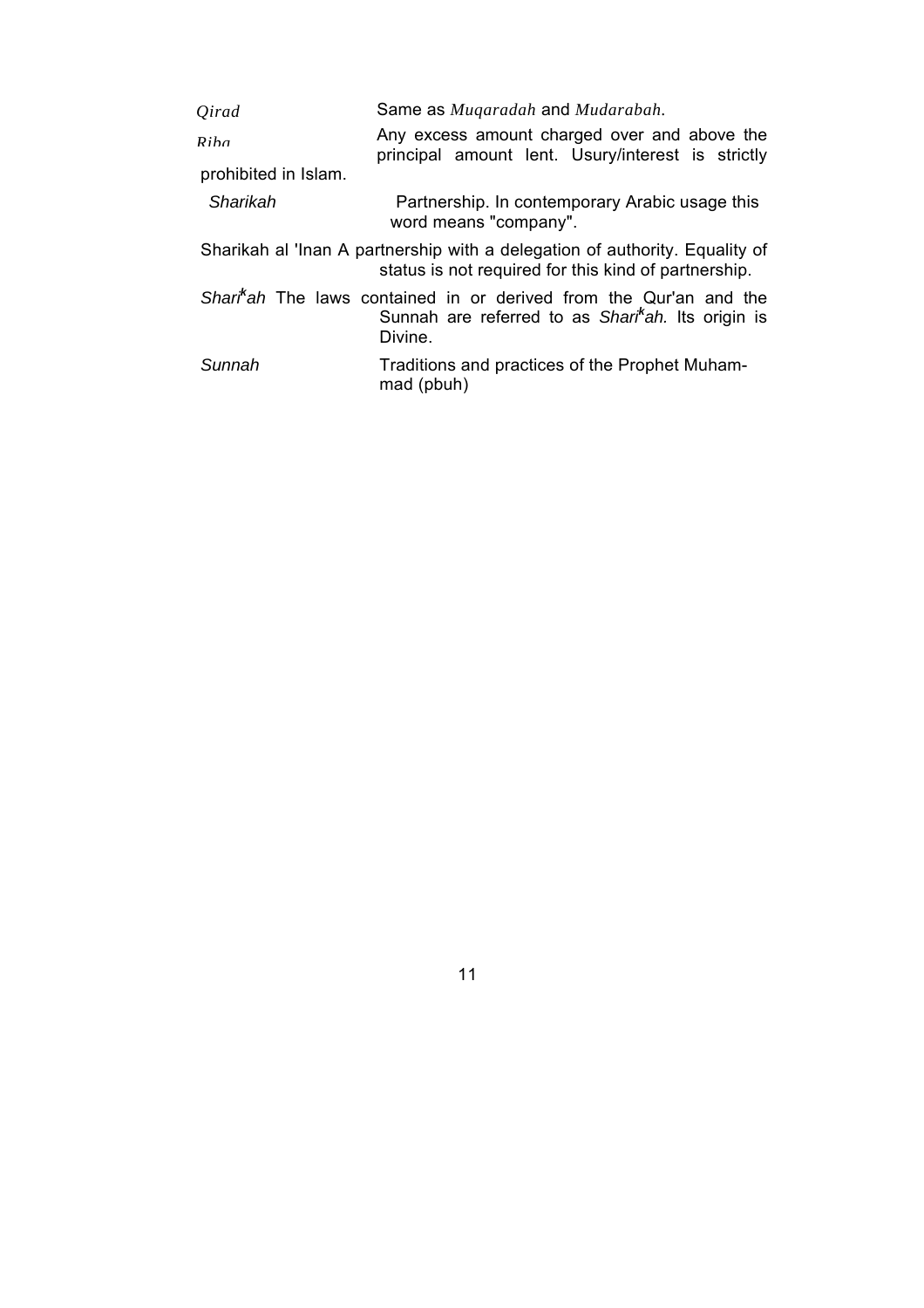## **FOREWORD**

The Islamic Research and Training Institute (IRTI) was established by the Islamic Development Bank (IDB) in 1401H (1981) and became operational in 1403H (1982-83). The primary objectives of the Institute are to carry out research in the area of Islamic economics, banking and finance; to develop the capabilities of professional personnel in Islamic economics to meet the needs of research and *Shari'ah* observing agencies; to train personnel engaged in development activities in the Bank's member countries and to develop databases in fields related to its activities to help foster the development of the IDB member countries.

The present research paper on 'Contemporary Practices of Islamic Financing Techniques' is the outcome of a research project undertaken within the framework of the activities planned by IRTI to achieve its objective.

During the past fifteen years or so, Islamic banking has made significant progress. A number of Islamic banks and other Islamic financing institutions are now working in different countries. A sizeable amount of literature has been accumulated on various issues dealing with the theoretical aspects of Islamic banking. However, an equally vigorous effort has not been made to study and analyze the empirical aspects of Islamic banking. This study was conceived to fill this gap in the literature.

The objective of this research paper is to study and describe the Islamic financing techniques used by various Islamic banking institutions in different countries as well as to explore the differences, if any, in the use of these financing techniques by different Islamic banks.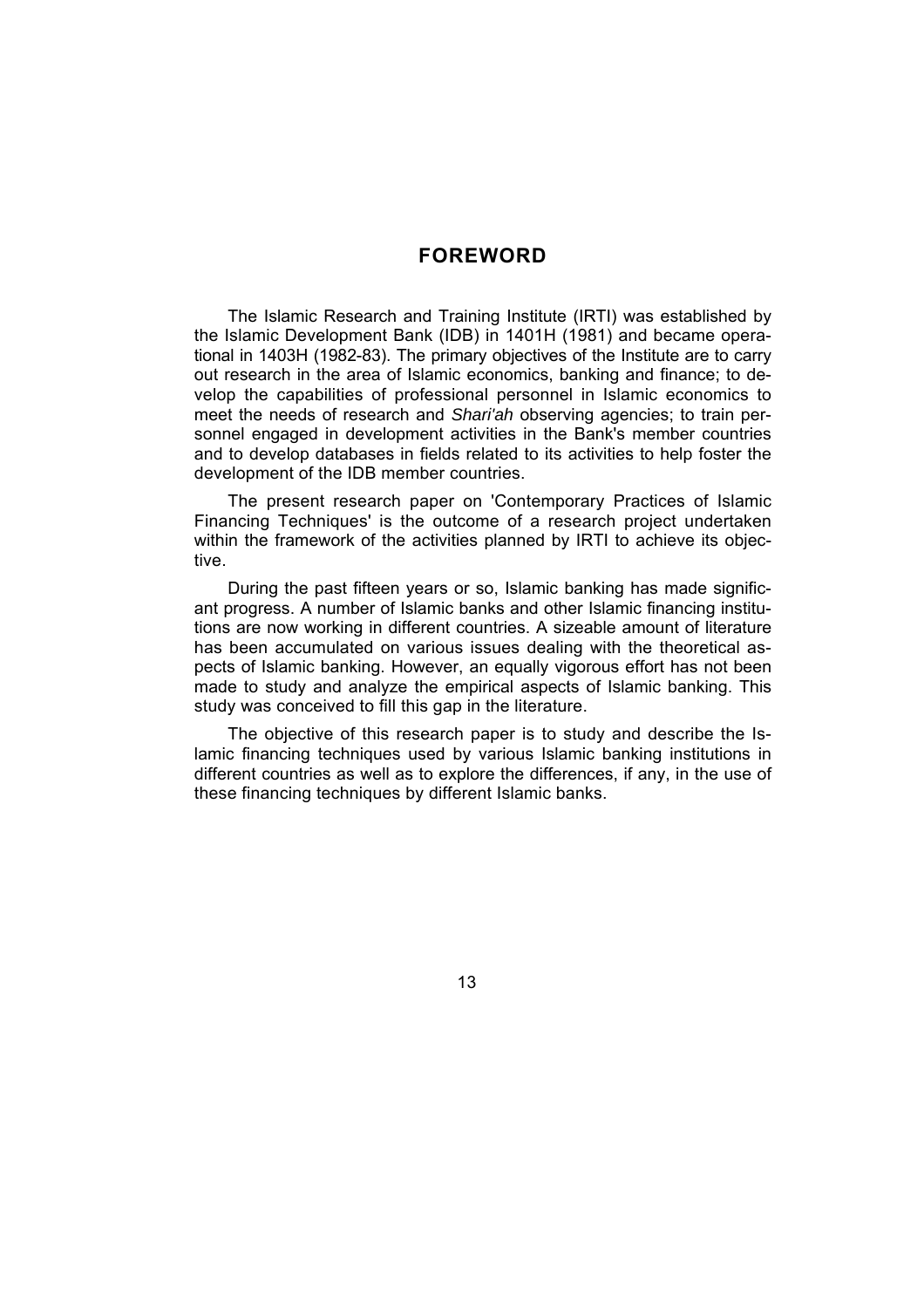The study makes it clear that Islamic banks have been successful, not only in developing new products for deposit mobilization but also in devising financing methods which are distinctly different from those used by conventional banks.

It is hoped that the present study will give readers a reasonably clear understanding of how Islamic banks conduct their business.

#### **Prof. Dr. Abdel Hamid El-Ghazali - Director, IRTI**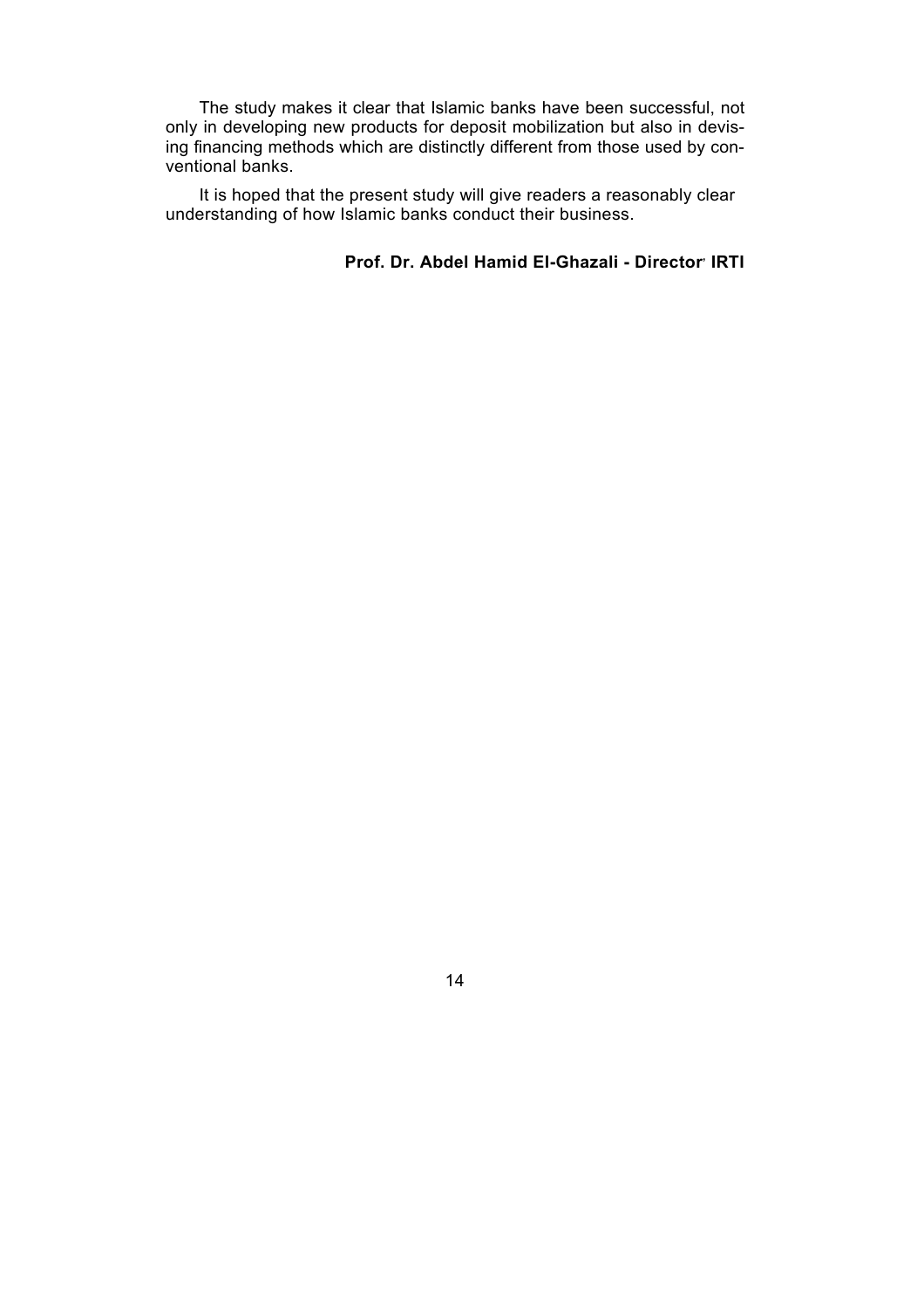# **ACKNOWLEDGEMENTS**

The first draft of this study was presented to the Islamic Banking Research Group in the Research Division of the Islamic Research and Training Institute. The members of the group made extensive comments on the draft. Since then, I have benefitted from the experience and insight of a number of scholars, among whom were: Prof. M.N. Siddiqi (King Abdul Aziz University), Dr. Monzer Kahf, Dr. M. Fahim Khan and Dr. Ridha Saadallah (all from IRTI).

Thanks are also due to two anonymous referees whose valuable comments helped me to improve the paper in content as well as in style. I am also thankful to S.M. Rashid for typing several drafts of the manuscript and F. Harbawi for composing and to C.P. Saleem for copy editing and special thanks to Mohammad M. Reda for looking after the final production.

However, none of those whose names have been mentioned are responsible for any remaining errors and shortcomings which are my exclusive responsibility.

**AUSAF AHMAD**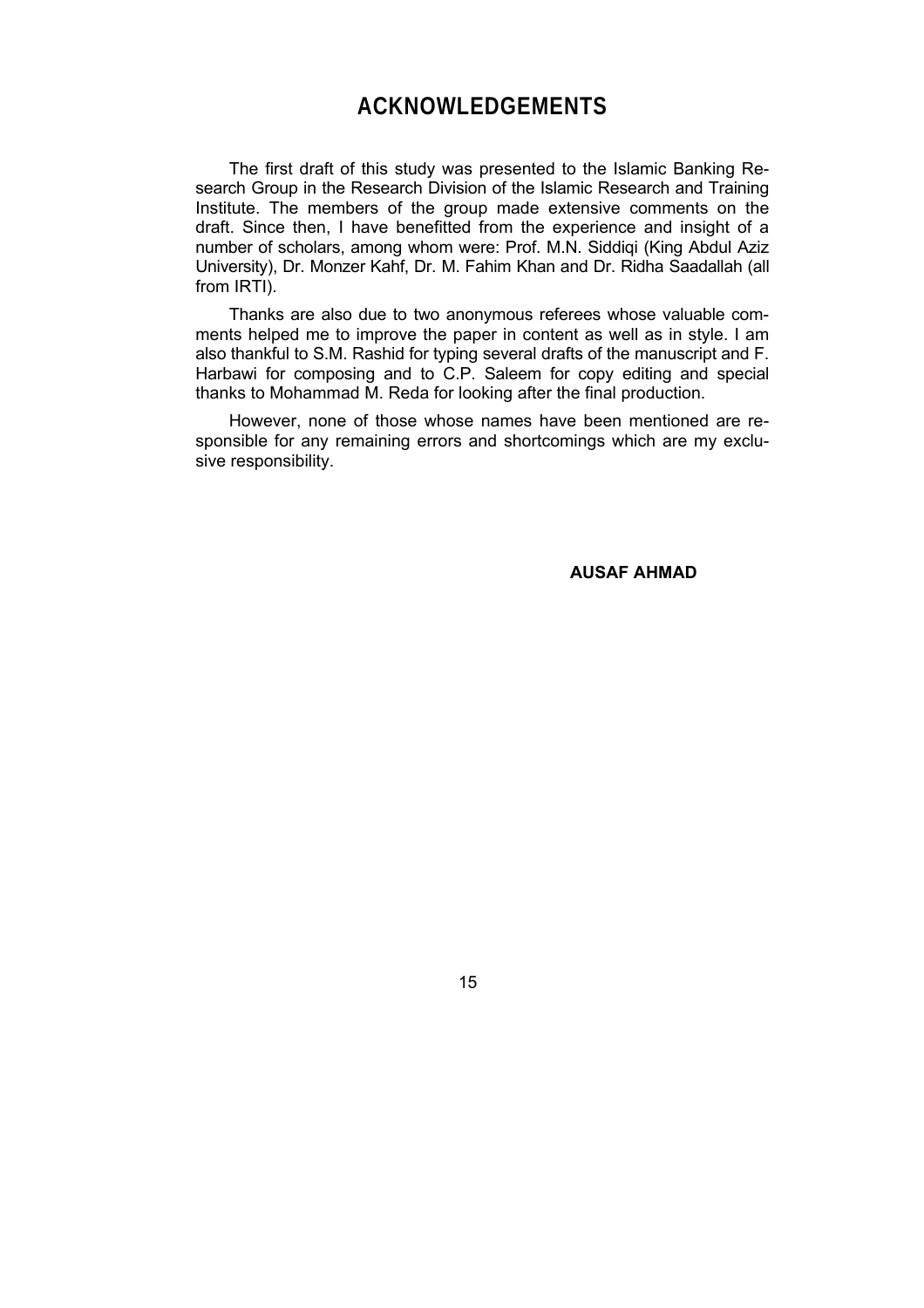## **1. INTRODUCTION**

During the last decade and a half, Islamic banking has made significant progress. At present, more than 50 Islamic banking institutions are working in different parts of the world and at least three countries have not only declared their intentions but have also taken some necessary steps to reorganize their entire banking system along Islamic lines. The successful operation of Islamic banks in several parts of the world has led to a growing interest in Islamic financing techniques. Do Islamic banks really have something new to offer? Are the functions, activities and banking techniques of Islamic banks any different from those of conventional commercial banks? If yes, in what respect do they differ? What are the similarities or dissimilarities with respect to these activities among Islamic banks themselves? These and similar other questions are generally raised whenever the subject of Islamic banking is mentioned.

The raison d'tre of Islamic banking is derived from the Islamic injunction against *Riba* (interest). Islam prohibits interest on loans regardless of their nature or purpose. During the late nineteenth and early twentieth centuries when the Muslim world first came into contact with industrialization and such related economic and financial institutions as commercial banking, some attempts were made to dilute the strong injunction against *Riba- .* It was argued that *Riba* which is condemned and prohibited by the Qur'an is really usury and not interest which is the basis of modern banking. It was also held that the prohibition of *Riba is* mainly aimed at eliminating the excesses and exploitation involved in the consumption loans; when given on interest. Since banks primarily grant loans for productive purposes, the prohibition of *Riba may* not cover bank loans. However, these views were held by a small minority in Muslim countries and were not accepted by the majority of Muslims who had serious reservations about the correctness of these positions and the permissibility of interest.'

In contrast to interest based banking, Islamic banking is not based on the notion of a predetermined fixed return on capital. The Islamic prohibition against interest does not imply in any way that capital is free or that it should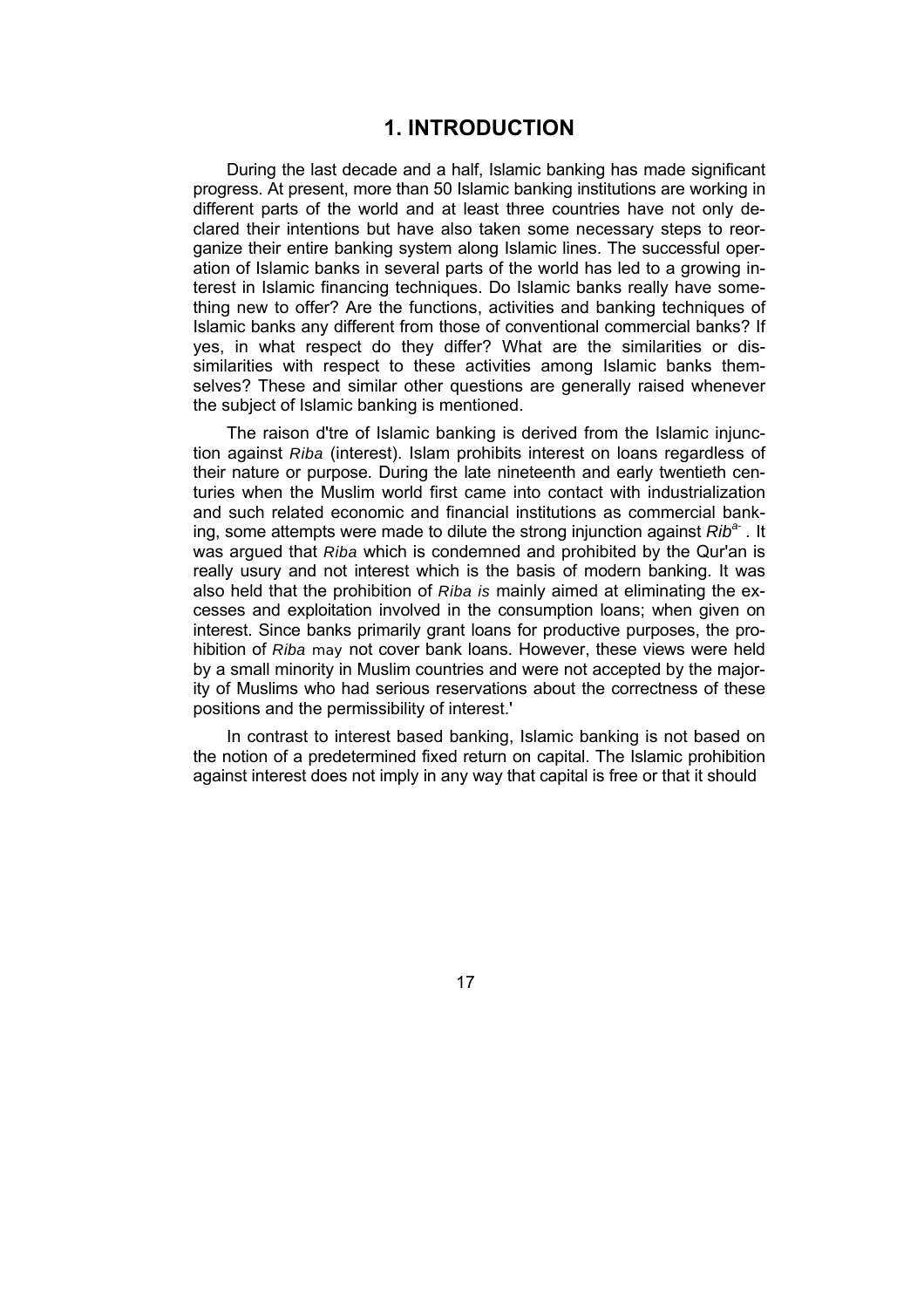be made available without cost or that there should be no return on capital. In fact, Islam allows a return on capital, provided that capital participates in the productive process and is exposed to business risk.

Muslim economists have generally held that commercial banking in an Islamic state should be organized on the basis of some form of profit sharing, represented by *Mudarabah* and *Musharakah.<sup>2</sup>* However, Islamic banking as it has developed and is developing is not solely based on *Mudarabah*  and *Musharakah.* It also uses a number of other contracts permissible by Islam in order to conduct its banking business. The elaboration and explanation of these techniques is the subject of this paper.

According to theoretical models developed by Muslim economists, Islamic banking based on the principle of *Mudarabah* claims to be superior to interest based commercial banking in terms of equity, efficiency, stability and growth. In comparison to other financial systems, Islamic banking will be more just because the contract of *Mudarabah* is based on the principles of justice and equity. It will be more efficient as it will help attain a more rational and balanced allocation of financial resources among the competing projects because the main consideration in the allocation of funds under Islamic banking would be the profitability of relevant projects and not the safe return of the principal amount as in the case of conventional banking. In other words, bankable projects would be selected on the basis of profitability and not on the criterion of creditworthiness. Islamic banking will also safeguard against business fluctuations as it has more potential of being linked to the productive capacity of the economy. Hence, the cost of capital as well as the amount advanced for further investment would adjust themselves in accordance with changes in the business environment. Furthermore, it will also promote growth as it would increase the supply of risk capital for investment.**<sup>3</sup>**

While much discussion has taken place and a good deal of literature has accumulated on the justification of the prohibition of *Riba* in Islam and various conceptual issues of Islamic banking**<sup>4</sup>** , the practical and operational aspects have not received as much attention.' Hence, the present work has been conceived as an attempt to describe the actual business practices of contemporary Islamic banks.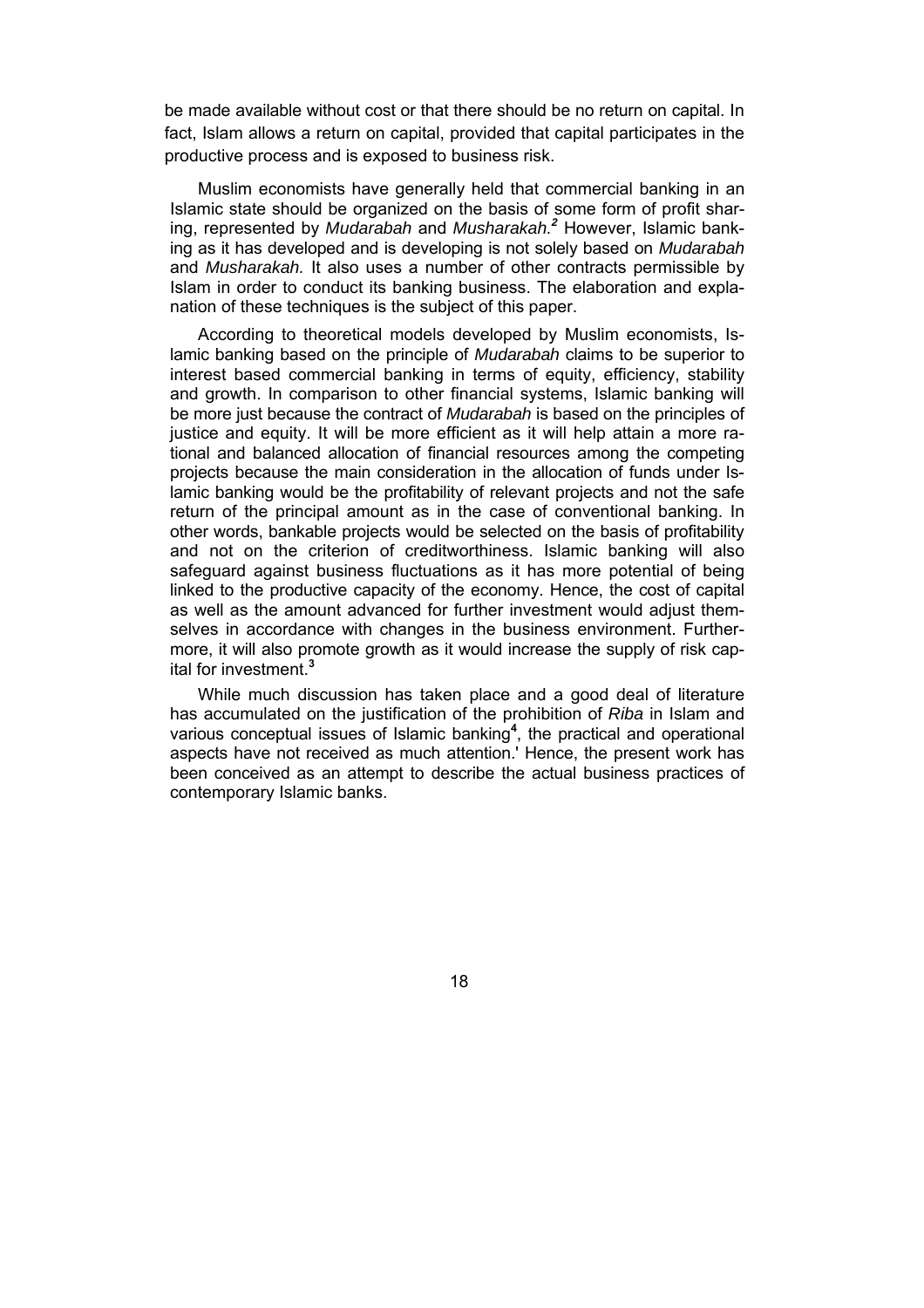#### **1.1 OBJECTIVE AND APPROACH OF THE STUDY**

Islamic banks, like all banks, are in the business of the management of money. The banks perform a socially useful function in transferring financial resources from surplus units (households) to deficit units (business firms). That is why they are termed financial intermediaries. Conventional banks perform these functions on the basis of interest. But Islamic banks seek to carry out the same functions by developing a new relationship with their clients without indulging in prohibited interest. Thus, this study aims to achieve the following objectives:

- i. to study and describe the Islamic financing techniques used by various Islamic banking institutions in different countries.
- ii. to study the differences in the use of these financing techniques by different Islamic banks.

In short, this study is concerned with how Islamic banks raise financial resources and how they use them. It is also interested in determining the significance of each of the Islamic financing techniques in the total operations of Islamic banks and whether there have been any changes over a period of time in the composition of the financing techniques used by various Islamic banks. In the absence of the required data, it is difficult to find answers to these questions. Hence, this study is confined to an investigation of the actual practices of Islamic banks. The information presented here has been collected from different sources including the annual reports of various Islamic banks, brochures and promotional booklets describing their activities and in some cases by the contract forms which they use.

In a study of this sort, it is possible to adopt either a country-based or an institution - based approach. However, on account of the limited nature of the available information, neither of these approaches has been adopted. Instead, an attempt has been made to use both of these approaches in a way that yields the maximum amount of information.

Furthermore, keeping in mind the diverse and complex nature of Islamic banking, it may not be useful to describe the Islamic financing techniques used by each bank. On the other hand, these techniques are not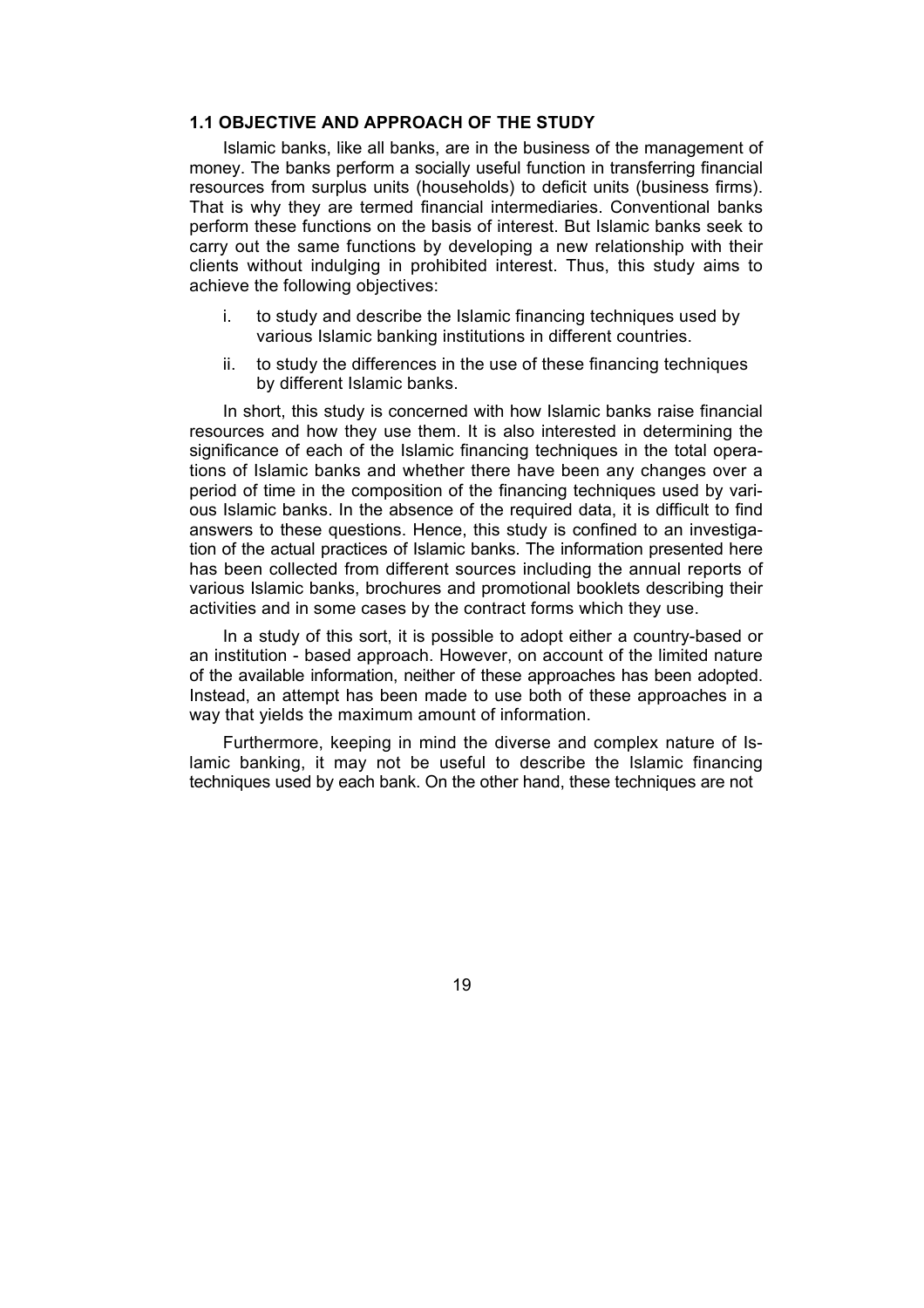yet standardized to the extent that their description in general terms might stand for all institutions using them. Hence, the best course of action seemed to be to adopt a description of each of the Islamic financing techniques which depicts the reality at most of the institutions where these techniques are being used. It is also necessary to mention that significant departures, if there are any, have been noted.

#### **1.2 SCOPE AND PLAN OF THE STUDY**

The ownership structure of Islamic banking today is complex. It is possible to distinguish between Islamic commercial banks in the private sector, Islamic banks in the public sector and international Islamic financial institutions. Commercial banks in Pakistan and Iran operate along Islamic lines but are in the public sector.<sup>6</sup> Most of the Islamic banks operating in the Middle East and elsewhere are joint stock companies working in the private sector, while the Islamic Development Bank is an international financial institution with 45 member countries.

Among private Islamic commercial banks, a number of banks belong to certain holding companies. There are two major holding companies: Dar-al-Mal-al-Islam T (DMI) Group and AI Baraka Group. The DMI Group is a holding company registered under the laws of the Bahamas. It was established in 1981 with an authorized capital of U.S.\$ 1 billion divided into 10 million shares of equal value.' At present, the DMI Group operates in 14 different countries through 22 institutions which include Islamic investment companies, Islamic banks, and Islamic insurance companies.**<sup>8</sup>** The Al Baraka Group was established in 1982. It has 12 affiliates and financial interests in three other sister institutions.**<sup>9</sup>** There are certain Islamic banks in the Gulf, such as the Dubai Islamic Bank, the Qatar Islamic Bank and Kuwait Finance House which do not belong to any one of these holding companies. Furthermore, there are some Islamic banks operating in other Islamic countries such as the Bank Islam Malaysia and the Islami Bank Bangladesh Limited *which* have been established with the active support of the government of these countries. In addition to these institutions, certain conventional banking institutions also operate the so-called "Islamic Windows" through which they offer their clients certain services using various Islamic financing techniques.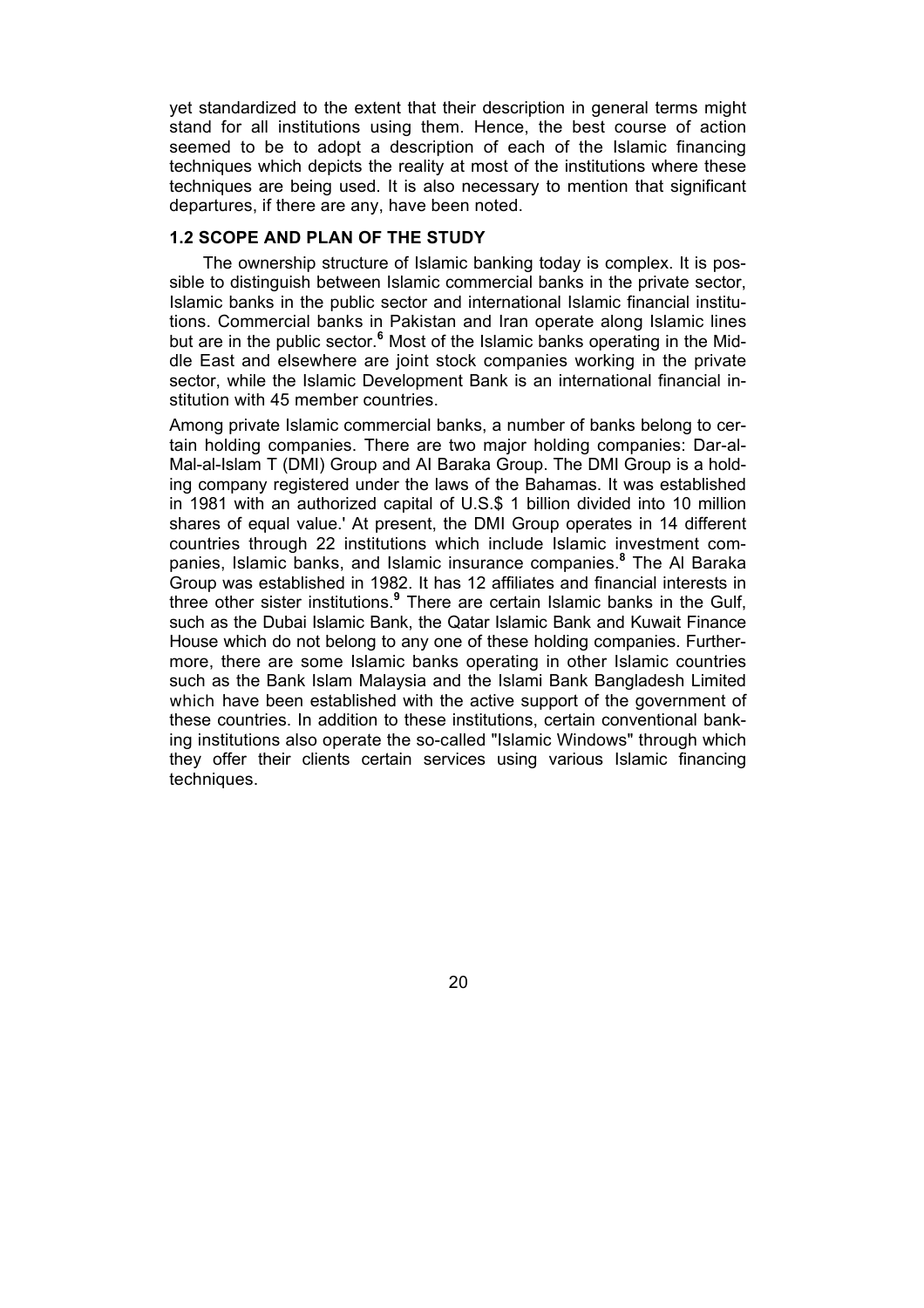In common, Islamic financing institutions conduct their business activities in conformity with Islamic laws and refuse to indulge in any such, activity or practice which is repugnant to Islamic values. However, working in different countries and in different socioeconomic environments, they are also obliged to work under their respective national laws. These considerations leave us no option but to adopt the approach which has been described above.

The plan of this study may be described as follows:

Section Two presents the current common practices of Islamic banks with respect to sources of funds. Section Three provides a survey of Islamic financing techniques with respect to the uses of funds. Sections Four and Five describe the respective Islamic financing techniques used in Pakistan and Iran, particularly those which had not been covered in earlier sections. The last section presents the conclusions of the study and makes some suggestions for further research.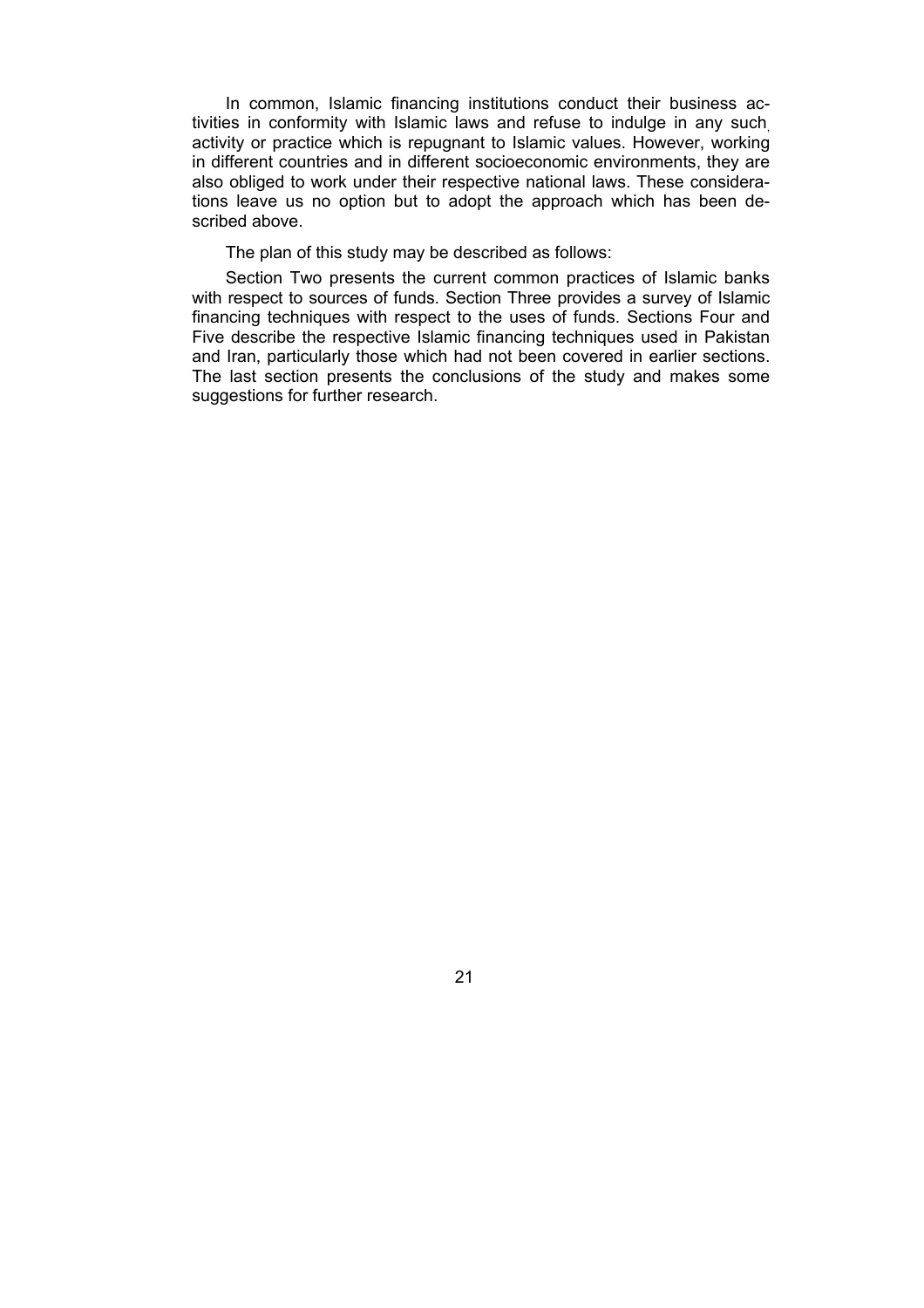# **2. COMMON PRACTICES OF ISLAMIC BANKS IN THE SOURCES OF FUNDS**

The common practices of Islamic banks in the sources of funds may be described as follows:

#### **2.1 CURRENT ACCOUNTS**

All Islamic banks operate current accounts on behalf of their clients: individuals and business firms. These accounts are operated for the safe custody of deposits and for the convenience of customers. There is little difference between conventional banks and Islamic banks as far as the operation of current accounts is concerned. However, the main characteristics of these accounts, as operated by Islamic banks, are listed below:

- i. Current accounts govern what is commonly known as call deposits or demand deposits. These accounts can be opened either by individuals or companies, in domestic currency or in foreign currency if the bank is allowed to operate in the foreign exchange market and the holding of current balances in foreign currency is legal under the law of the land.
- ii. The bank guarantees the full return of these deposits on demand and the depositor is not paid any share of the profit or any other return in any form.
- iii. Depositors authorize the bank to utilize their funds at the bank's own risk. Hence, if there is any profit resulting from the employment of these funds, it accrues to the bank and if there is any loss, it is also borne by the bank.
- iv. With these accounts, there are no conditions with regard to deposits and withdrawals.
- v. Usually account holders have a right to draw checks on their accounts.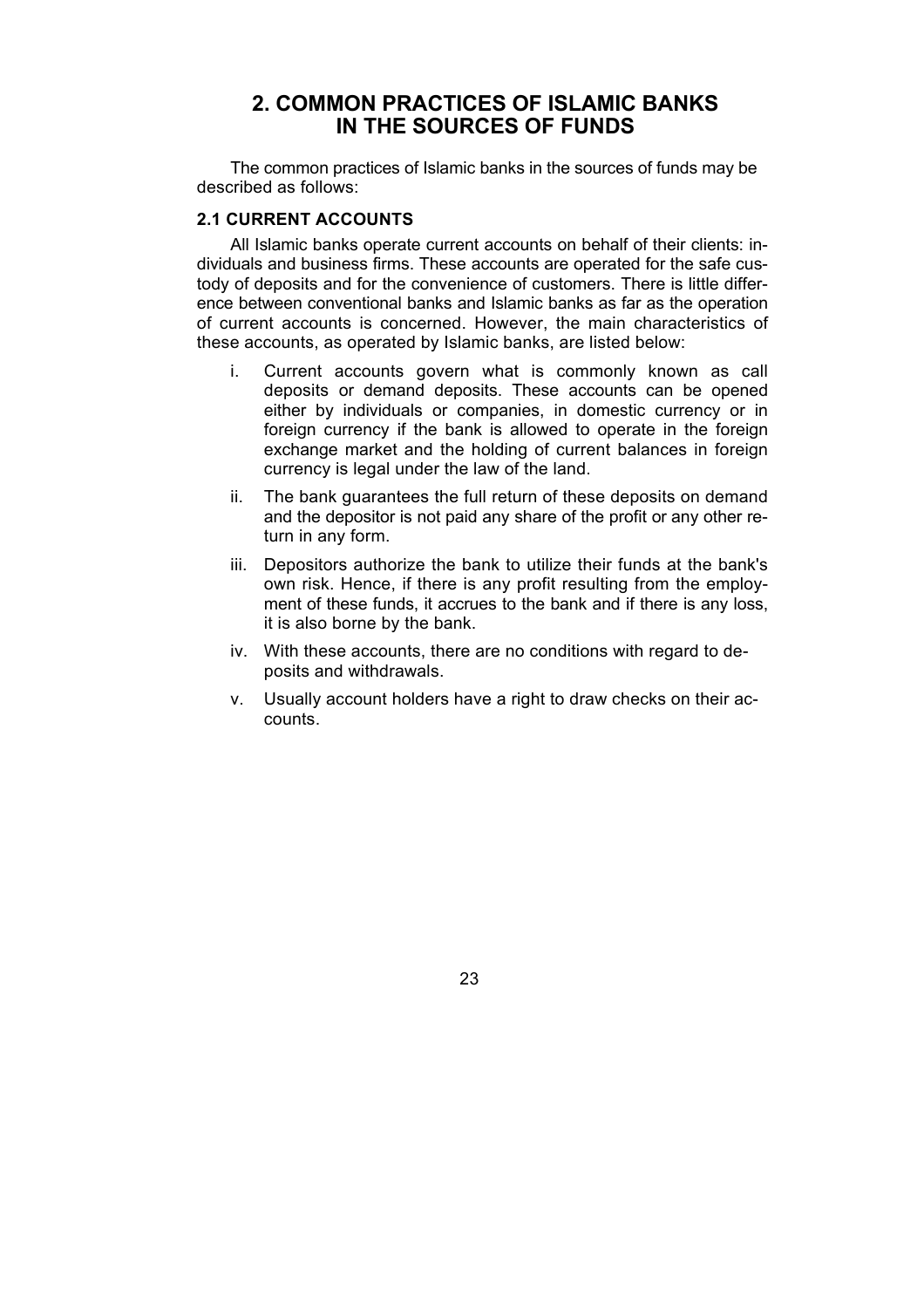There are two dominant views about current accounts. One is to treat demand deposits as *Amanah.* This view is adopted by the Jordan Islamic Bank which operates a "Trust Account" instead of a current account. A trust deposit is defined by the Jordan Islamic Bank as "cash deposits received by the bank where the bank is authorized to use the deposits at its own risk and responsibility in respect to profit or loss and which are not subject to any conditions for withdrawals or depositing.'<sup>10</sup>

Thus, these deposits are handed over to the bank by depositors as a Trust and the bank does not have the authority to use them without first obtaining the specific permission of the owner of the funds.

The other view is to treat demand deposits as *Qard Hasan.* This view has been adopted by Iranian Islamic banks which call the current account *"Qard Hasan* current account".11 According to this view, money deposited in these accounts is a benevolent (or interest free) loan *(Qard Hasan)* from the depositor to the bank. The bank is free to utilize these funds at its own risk without any return to the depositor and without needing any authorization because in the case of *Qard Hasan,* the debtor does not need the specific permission of the creditor to use the borrowed funds. The debtor owes the creditor only the principal amount borrowed. This condition is fulfilled as the amount deposited in these accounts is fully underwritten by the bank.

#### **2.2 SAVINGS DEPOSITS**

Although all Islamic banks operate saving accounts, there are some differences in the operation of these accounts. A typical example is that of the Bank Islam Malaysia, which defines savings deposits in the following way:

"The Bank accepts deposits from its customers looking for safe custody of their funds and a degree of convenience in their use together with the possibility of some profits in the form of Saving Accounts on the principle of *Al Wadia.* The bank requests permission to use these funds so long as these funds remain with the bank. The depositors can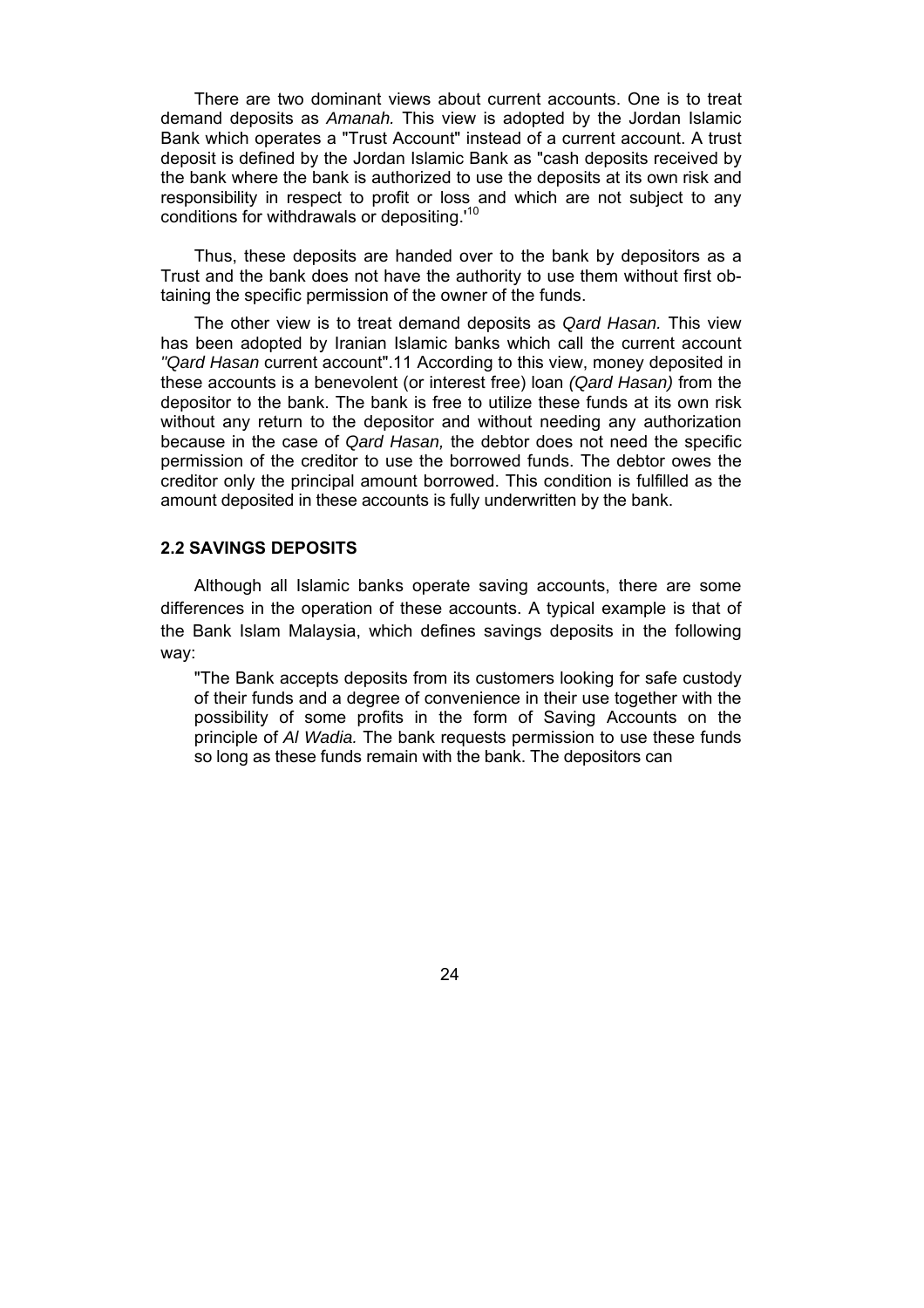withdraw the balance at any time they so desire and the Bank guarantees the refund of all such balances. All the profits generated by the Bank from the use of such funds belong to the portion of the Bank. However, in contrast with the current account, the Bank may, at its absolute discretion, reward the customers by returning a portion of the profits generated from the use of their funds from time to time".<sup>12</sup>

It must be pointed out that any return on capital is Islamically justified only if the capital is employed in such a way that it is exposed to a business risk. If savings depositors are guaranteed that their amounts will be refunded in full, if and when they want them, as is the case with traditional banks, then, they are not participating in a business risk. Under these circumstances, it has to be made clear that savings depositors are not Islamically entitled to any return. If an Islamic bank refunds some portion of the profits generated from the use of saving deposits to the depositors, it is absolutely at the discretion of the bank concerned and it must be treated as a gift. It is quite clear from the above quotation that this is exactly the course of action adopted by the Bank Islam Malaysia.

In contrast to this, the Bahrain Islamic Bank calls these accounts "Savings Accounts with Authorization to Invest". Depositors provide the bank with an authorization to invest their money. Depositors have the right of withdrawal, but profits are calculated on the basis of the minimum balance maintained for a month. 13

Similarly, savings accounts at the Dubai Islamic Bank operate as follows :

- i. Savings accounts are opened with the condition that depositors provide the bank with an authorization to invest.
- ii. Depositors have the right to deposit and withdraw funds.
- iii. The profits in savings accounts are calculated on the minimum balance maintained during the month. Depositors participate in the profits of savings accounts with effect from the beginning of the month following the month in which the deposits are made. Profits are not calculated with effect from the beginning of the month in which a withdrawal is made from the account.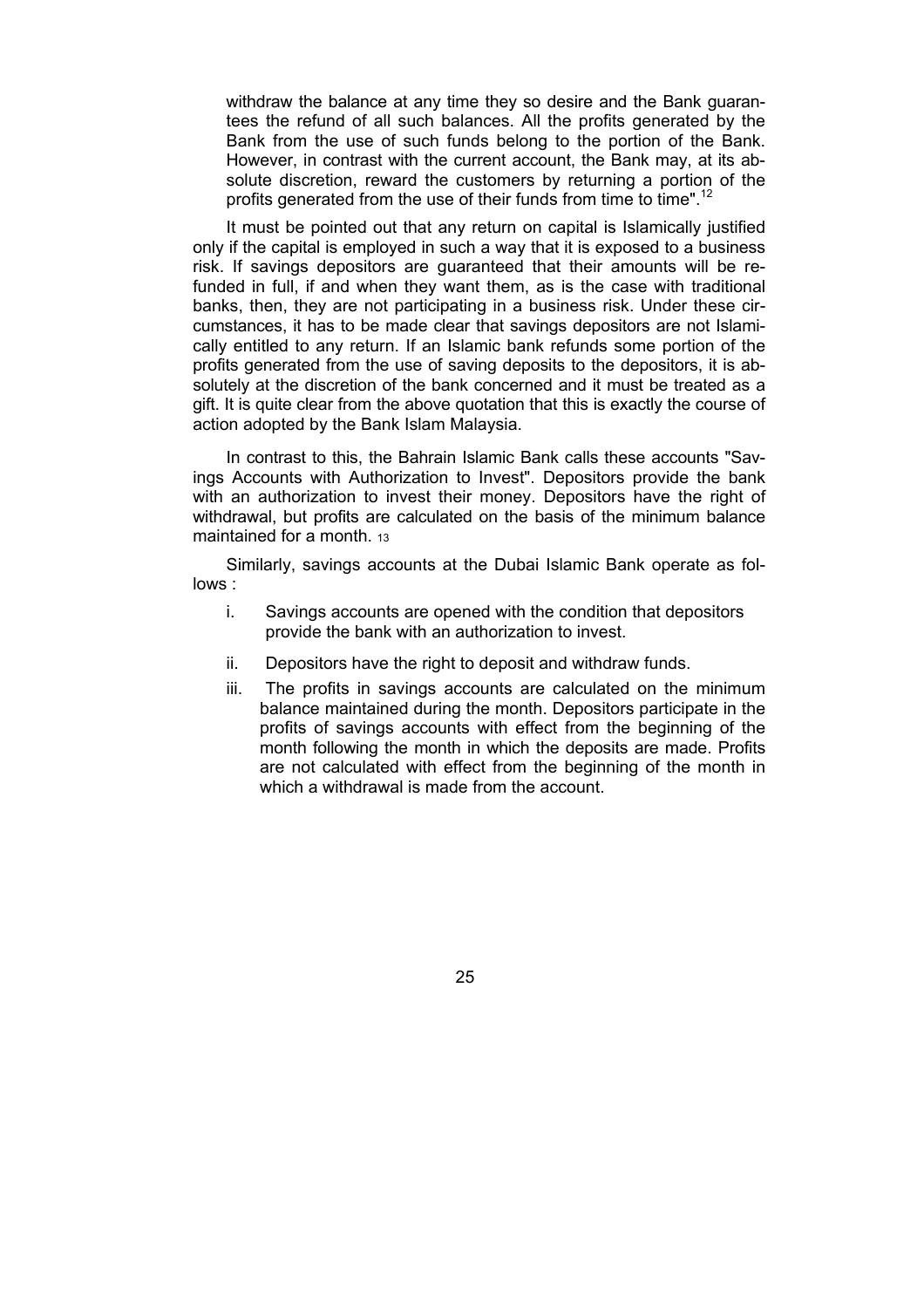iv. A minimum balance has to be maintained in order to qualify for a share in profits. 14

The Iranian Islamic banks include saving accounts in *"Qard Hasan Accounts"* and call them *"Qard Hasan"* deposits. The operation of these ac-counts is similar to that of savings accounts in the conventional system as far as the deposit and withdrawal of money by means of a savings account passbook is concerned. Although no dividends are due in the case of *Qard Hasan* deposits, Iranian banks use different promotional methods in order to attract and mobilize deposits. These include giving the following incentives to depositors :

- i. Non-fixed bonus either in cash or in kind.
- ii. Exempting depositors from or granting discount thereto, in the payment of commissions and/or fees.
- iii. According priority to customers in the use of banking facilities.<sup>15</sup>

The Jordan Islamic Bank has adopted yet another way to operate savings accounts. It includes the savings deposits into an investment pool called joint investment accounts.<sup>16</sup>

The foregoing discussion makes it clear that Islamic banks adopt one of the following practices in operating savings accounts:

- a) Accepting savings deposits on the principle of *Al Wadia* requesting depositors to give permission to the bank to use these funds at its own risk, but guaranteeing full return of deposits and sharing any profits voluntarily.
- b) Accepting savings deposits with an authorization to invest and share profits in an agreed manner for the period in which a required balance is maintained.
- c) Treating savings deposits as *Qard Hasan* from depositors to the bank and granting pecuniary or non pecuniary benefits to depositors.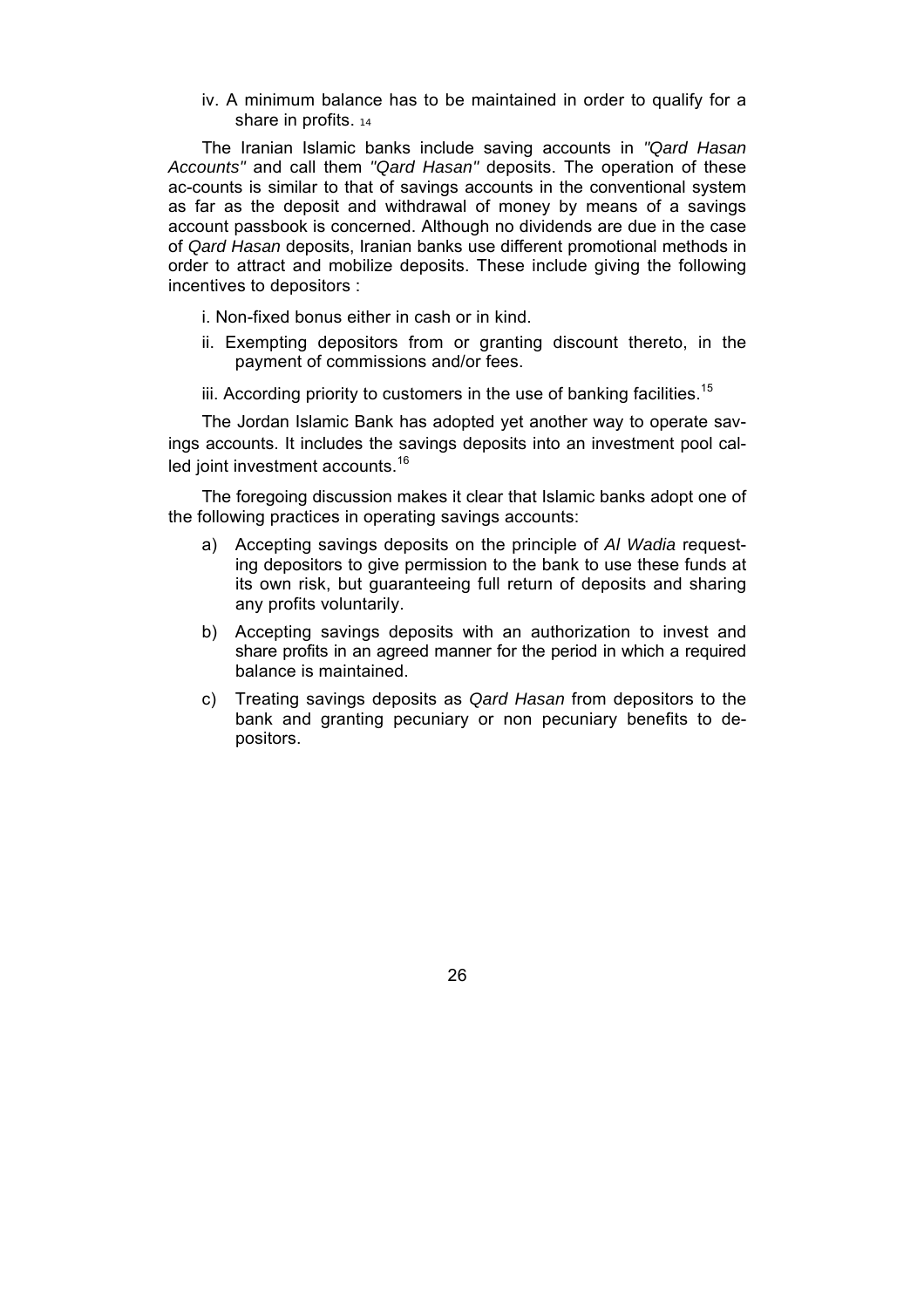d) Accepting savings deposits as part of an investment pool and treating them as investment deposits.

#### **2.3 INVESTMENT DEPOSITS**

Investment deposits are Islamic banks' counterparts of term deposits or time deposits in the conventional system. They are also called Profit and Loss Sharing (PLS) Accounts or Participatory Accounts. However, they can be distinguished from traditional fixed term deposits in the following manner:

> Fixed term deposits in the conventional system operate on the basis of interest, while investment accounts in Islamic banks operate on the basis of profit sharing. Instead of promising depositors a predetermined fixed rate of return on their investment, the bank tells them only the ratio in which it will share the profits with them. How much profit each depositor earns depends on the final outcome of the bank's own investment.

ii. Fixed term deposits are usually distinguished from each other on the basis of their maturities; while investment deposits can be distinguished on the basis of maturity as well as on the basis of purpose, as it is possible to give special instructions to the bank to invest a particular deposit in a specified project or trade.

The main characteristics of investment deposits can be described as follows:

i. Investment accounts can be opened by individuals or companies either in domestic or foreign currency provided that the bank is allowed to operate in foreign exchange.

Deposit holders do not receive any interest. Instead, they participate in the share of the profits or losses.

- iii. Usually these accounts are opened for a specific period, e.g. three months, six months, one year or more.
- iv. The return on investment is determined according to the actual profits from the investment operations of the bank and shared in an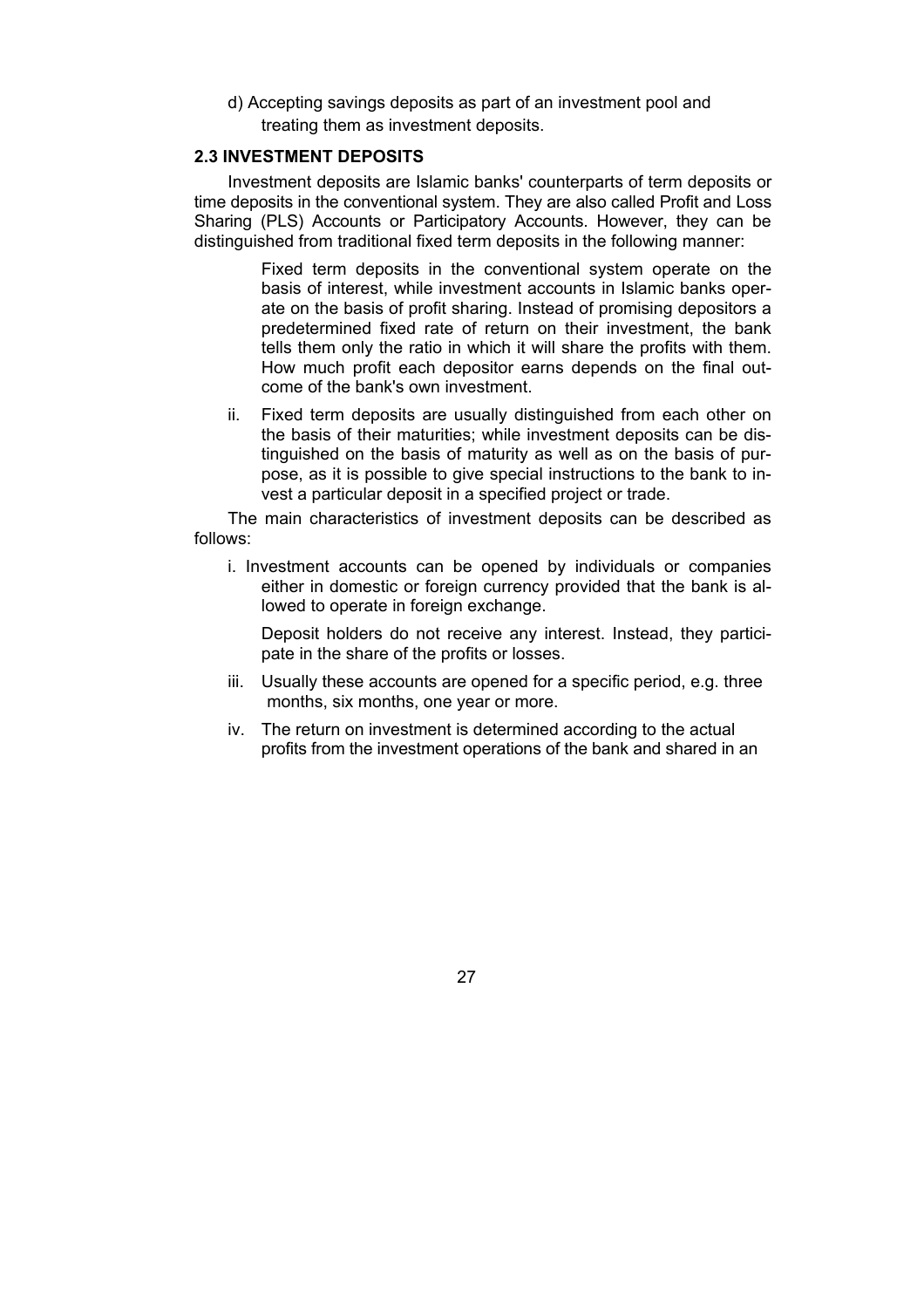agreed proportion by depositors according to the amount of their deposits and the period they are held by the bank. As an accounting practice, the amount held in the account is multiplied by the period for which it has been employed and profits are distributed on a pro rata basis.

- v. Generally speaking, depositors do not have the right to withdraw from these accounts as is customary in time deposits in conventional banks. However, withdrawals may be made under special circumstances with the depositor forfeiting his share of the profit for the withdrawn amount.
- vi. Usually, banks insist on a specified minimum amount to open and maintain the investment account.
- vii. Most banks issue an investment certificate to depositors stating the terms and conditions of the deposit.

Islamic banks have been experimenting with different kinds of investment deposit schemes in order to satisfy the needs and requirements of different kinds of investors. Some of these are described in this paper, but it is necessary to mention that most of these innovations are bank-specific. Hence, all of the different kinds of investment deposit may not be found in any given bank.

#### **2.3.1 Joint/General Investment Account**

The most prevalent practice among Islamic banks is to establish some kind of investment pool in lieu of fixed term deposits. The investment pool takes the form of a general investment account in which investment deposits of different maturities are put together. These are not tied to any specific investment project but are utilized in different financing operations of the bank. Profits are calculated and distributed at the end of the accounting period, which is either three months, six months or one year.

Another variation of the investment pool is the establishment of a "Joint Investment Account" which is defined by the Jordan Islamic Bank as "cash deposits received by the bank from persons desiring to participate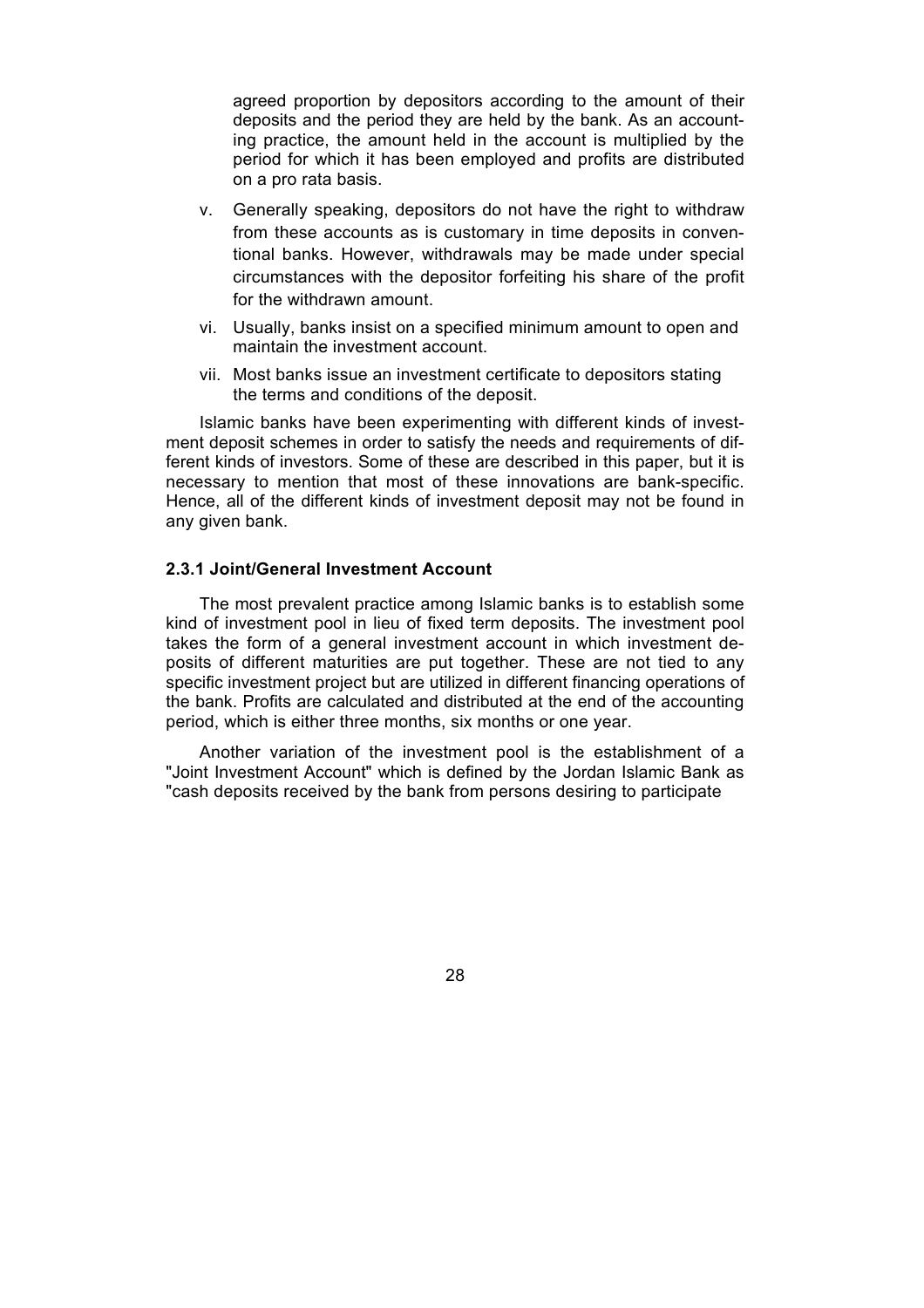with the bank in multilateral and continuous investment and financing operations, whereby such deposits will receive a certain percentage of annual profits realized in accordance with the conditions of the account under which they are entered $17'$ 

Furthermore, Section 13(a) of the Law governing the Jordan Islamic Bank states that "cash deposits in investment accounts opened by the bank shall constitute part of the total cash resources of the bank to be used in financing operations" and shall be designated as "Joint Investment Account".18 Joint investment accounts of the Jordan Islamic Bank are further classified into savings accounts, notice accounts and fixed term accounts.19 It is also necessary to mention that profits and losses relating to financing from joint investment accounts are kept separate as an accounting practice from other income and expenditure resulting from other activities and services offered by the bank.**<sup>20</sup>**

#### **2.3.2 Limited Period Investment Deposits**

.

These deposits are operated by the Bahrain Islamic Bank and the Kuwait Finance House. Investment deposits under this scheme are accepted for a specified period which is mutually determined by the depositor and the bank. The contract terminates at the end of the specified period, but profits are calculated and distributed at the end of the financial year. $21$ 

#### **2.3.3 Unlimited Period Investment Deposits**

These investment deposits differ from limited period deposits in that the period is not specified. Deposits are automatically renewable unless a notice of three months is given to terminate the contract. No withdrawals or further deposits are permitted in this kind of contract, but customers are allowed to open more than one account. The profits are calculated and distributed at the end of the financial year.**<sup>22</sup>**

#### **2.3.4 Specified Investment Deposits**

Some Islamic banks have developed an investment deposit scheme with specific authorization to invest in a particular project or trade. In this case, only the profits of this particular project are distributed between the bank and its customers according to mutually agreed terms and conditions.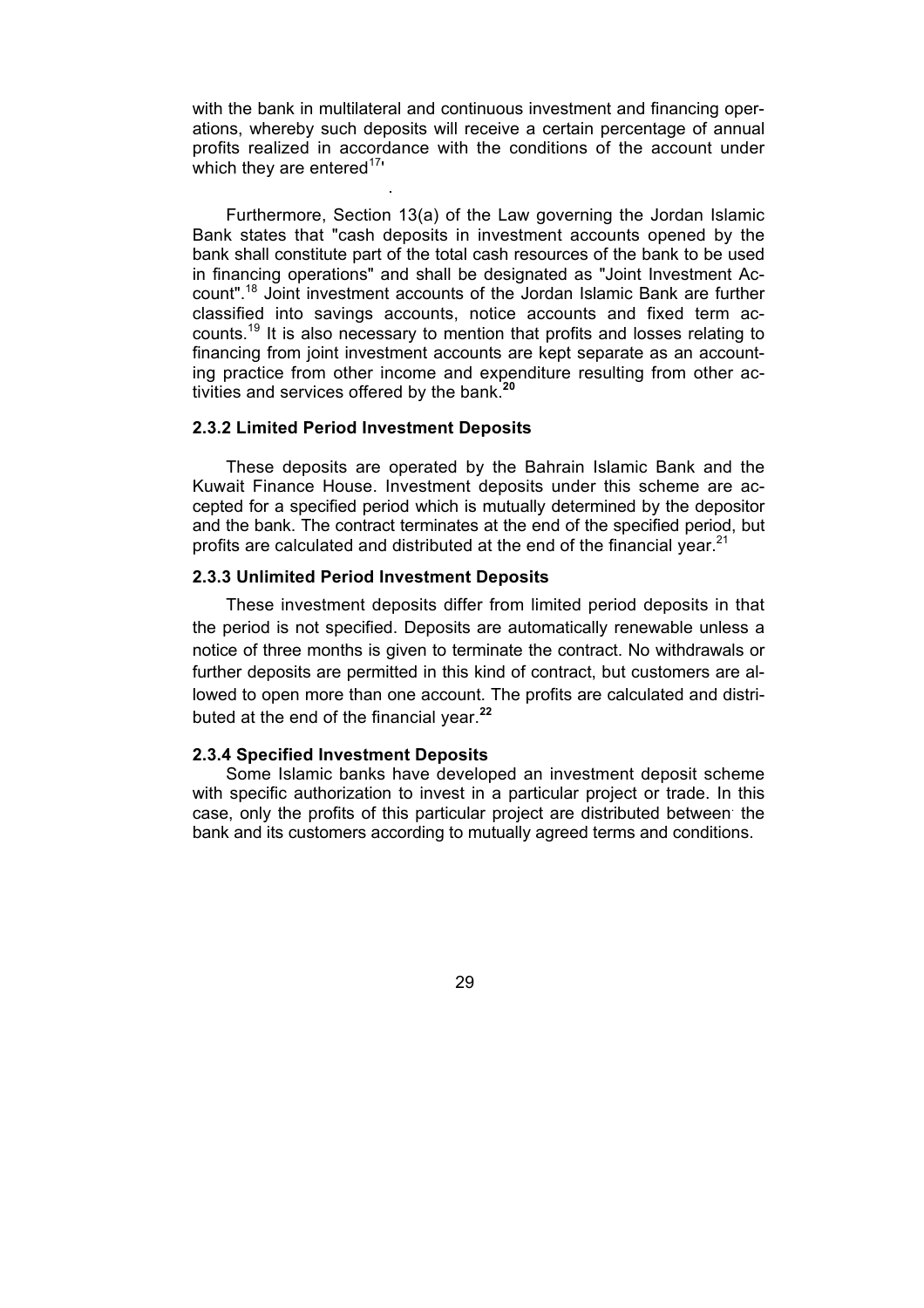In the case of specified investment accounts, Islamic banks function as an agent on behalf of depositors. This is evident in the provisions of the Jordan Islamic Bank which declares that the bank will accept cash deposits into specific investment accounts "from persons desiring to appoint the bank as agent for investment of these deposits in a specific project or in a specific manner on the basis that the bank will receive a part of the net profits realized but without liability for any losses which are not attributable to any violation or default by the bank' **.23** 

#### **2.3.5 Investment Deposits in Iran**

Under the new system of usury free banking introduced in 1984, Iranian banks are authorized to accept both short - and long-term investment deposits.

The duration of short-term investment deposits is three months and long-term deposits have a duration of one year or more. According to prevailing practices, short-term deposits are left with the banks for an initial period of three months which can subsequently be extended by one month. The duration of long-term investment deposits is extendable by a multiple of three months. A minimum balance of Iranian Riyal 2,000 and 50,000 is required for short- and long- term investment deposits respectively**<sup>24</sup>**. Investment deposits are used by Iranian banks in any one of the following ways:

> Banks can combine their own resources, i.e. their capital, with investment deposits to finance an investment project. In this case, the resulting profits are shared between the depositors and the banks. In calculating the return to depositors, the required reserves are subtracted from the base amount. The banks announce their profit rates every six months. The share of profits to depositors is also distributed accordingly. No profits are earned by depositors if the amount is either withdrawn before the required time or falls below the required minimum.**<sup>25</sup>**

ii. Iranian banks are only allowed to invest their depositors' funds, i.e. without mixing these funds with their own resources. In this case, the bank acts only as an agent on behalf of the depositors and the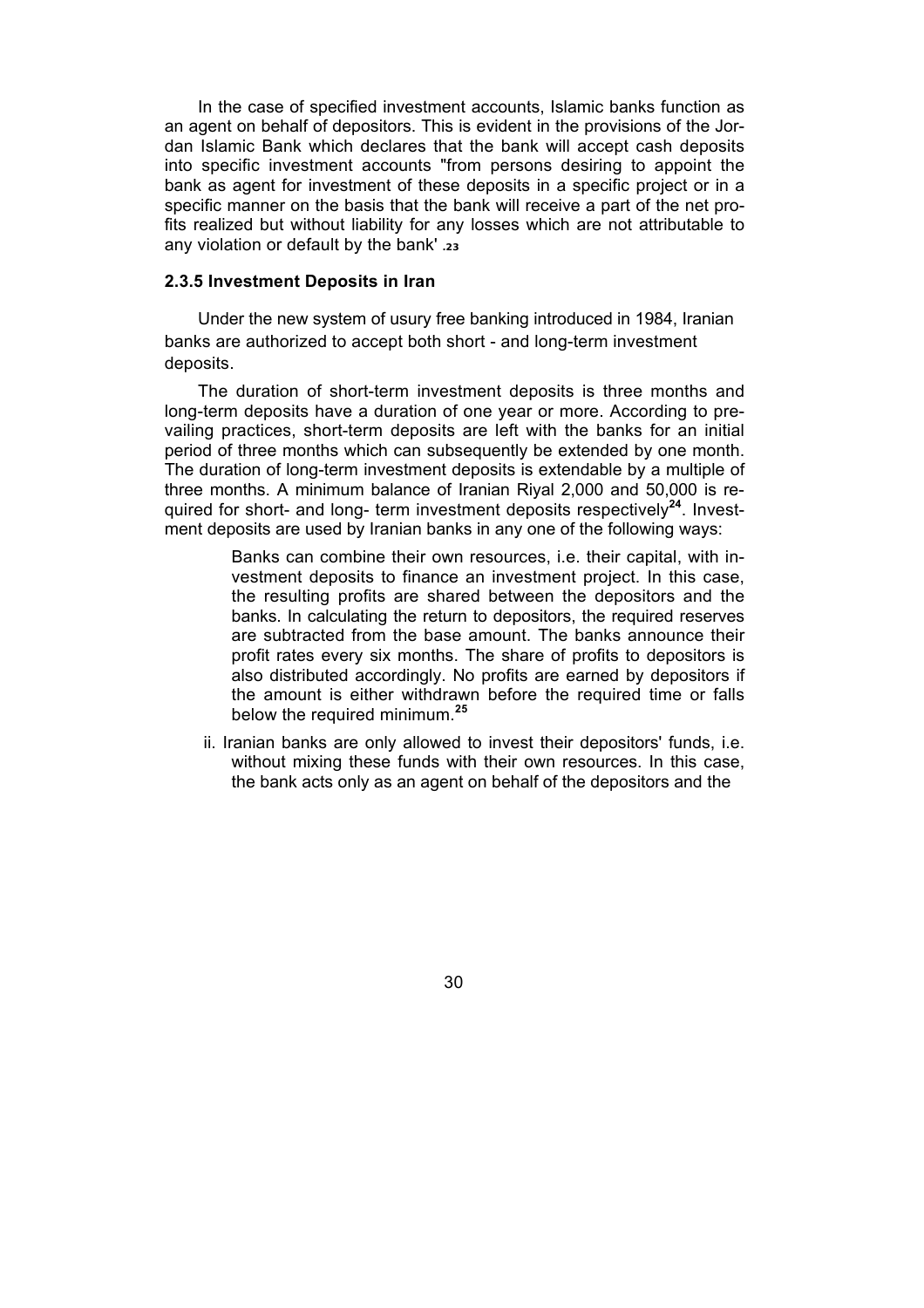profits earned as a result of the bank's investment of such funds are distributed among the depositors after the deduction of the bank's fees for acting as an agent. Furthermore, the return of the principal *of these* deposits *is* guaranteed by *the* bank.*<sup>26</sup>*

It is also worth noting here that according to Article 4 of the Law for Usury Free Banking of 1983, "banks .......may undertake and/or insure the principal of the term investment deposits .

#### **2.3.6 Deposit Management in Pakistan**

Commercial banks in Pakistan began accepting deposits from the public on the basis of Profit and Loss Sharing (PLS) in 1981 when the Islamization of banking was made compulsory for nationalized commercial banks.*<sup>28</sup>* However, *in the* initial *stages,* Pakistani *banks* continued *to accept*  interest bearing deposits in addition to PLS deposits. From July 1985, banks in Pakistan were asked not to accept any interest bearing deposit. From that date, all deposits (other than foreign currency deposits held in Pakistan) accepted by Pakistani banks were to be on the basis of participa*tion in profit and* loss.*<sup>29</sup>*

The main features of deposit management under the Islamic banking system in Pakistan may be described as follows:

> Deposits in current accounts continue to be accepted as before. No interest or profit is allowed on such deposits.

- ii. Deposits, other than current accounts, are classified into three categories : special notice deposits, savings deposits and fixed term deposits. Under the Islamic banking system adopted in the country since 1985, all deposits are accepted only on the PLS basis.
- iii. Special notice deposits are further classified into two types: those requiring a notice of 7 to 29 days and those requiring a notice of 30 days or more. Savings deposits also are of two types: with checking facilities and without. There are seven types of fixed or term deposits classified on the basis of their duration ranging from three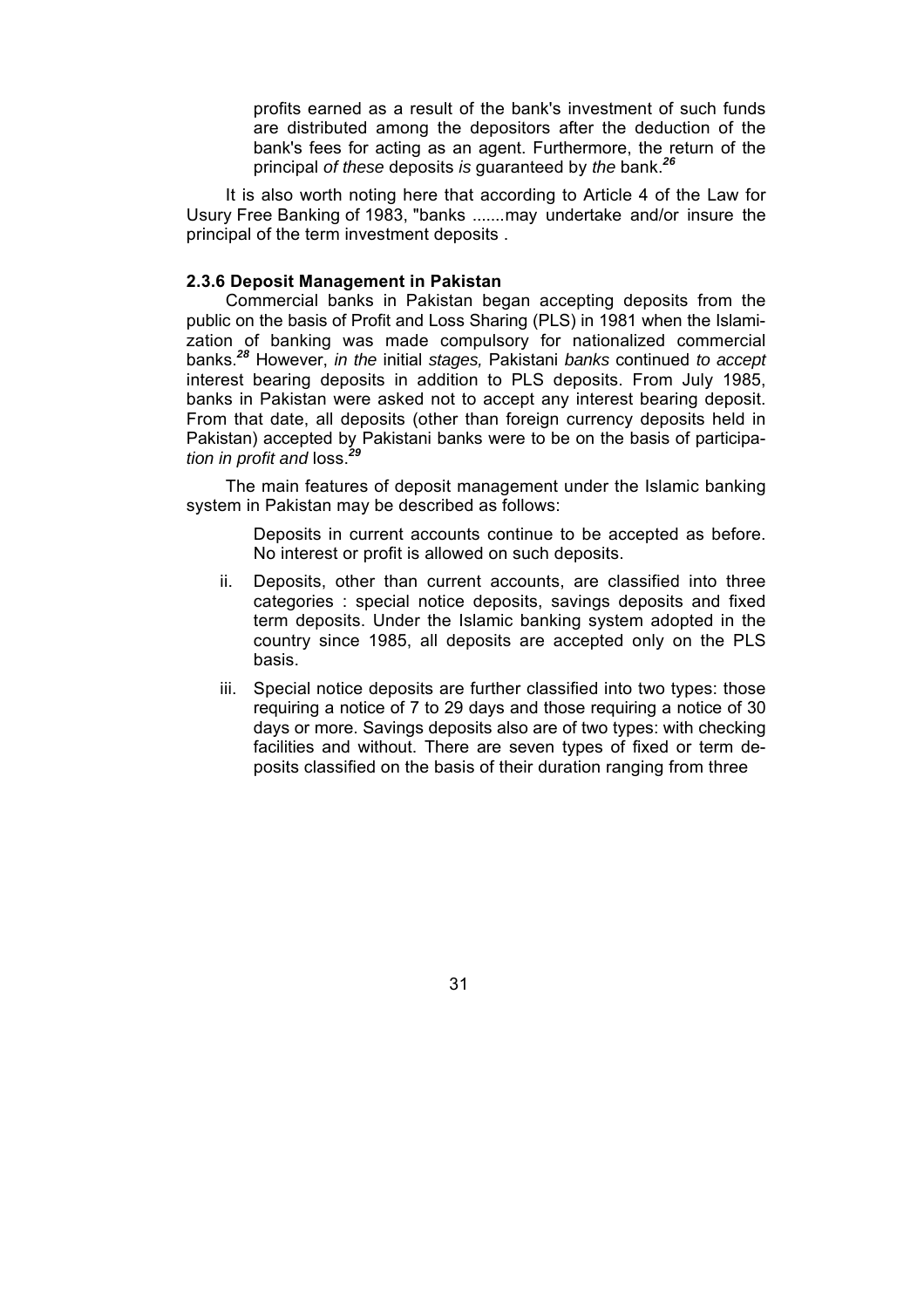months to five years or more. Thus 11 different types of PLS deposits are offered by nationalized banks in Pakistan.

- **iv.** In March, 1986, PLS deposits constituted 65 percent of the total banking deposits in Pakistan **<sup>30</sup>**
- v. All banks and development financial institutions accepting PLS de-posits are required to declare rates of profit on a half-yearly basis on various categories of deposits after obtaining the necessary clearance from the State Bank of Pakistan, which is the central bank of the country.
- vi. Only non-interest income earned by the banks is distributed to PLS deposit holders.
- vii. Banks are required to maintain separate accounts for interest and non-interest operations. Establishment expenses, provisions for bad and doubtful debts, etc. are divided between interest and non interest incomes in the ratio that the two incomes bear to each other.
- viii. The non interest income of the bank, after making the above and other appropriate deductions, is first distributed among the various types of deposits accounts and then to individual depositors using a specific formula developed by the State Bank of Pakistan, which *assigns different weights to different* deposit *categories* <sup>31</sup>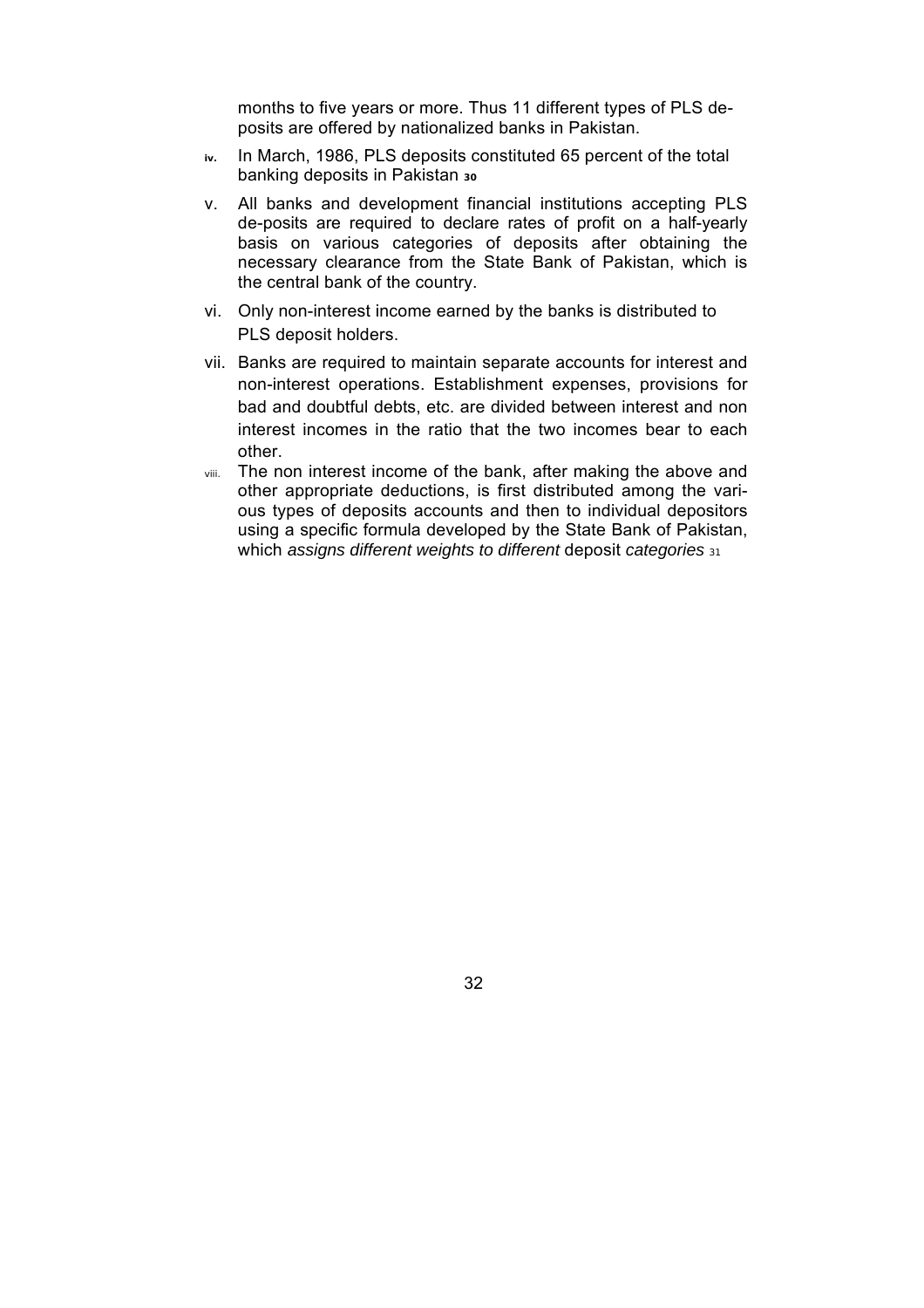# **3. COMMON PRACTICES OF ISLAMIC BANKS IN THE USES OF FUNDS**

The practices of Islamic banks with regard to assets mark a more significant departure from conventional banks than their practices with regard to liabilities which have been discussed above. This is so for obvious reasons. Conventional banks usually resort to lending on interest in order to satisfy a variety of financing requirements. This mode of financing is not available to Islamic banks because of the prohibition of *Riba* (interest). Hence, Islamic banks have had to develop financing techniques which not only satisfy the different financing requirements of various clients but also bring a safe and reasonable return to the amount invested.

The Islamic financing techniques most commonly used by various Islamic banks, as well as those practiced by commercial banks in Pakistan and Iran, have been summarized in Table 1. It can be seen that there are basically six techniques which are used as alternatives to interest based financing by most Islamic banks: *(i) Murabahah* (financing on the basis of mark up or cost plus financing), (ii) *Musharakah* (partnership), (iii) *Mudarabah* (sleeping partnership), (iv) *Ijarah* (leasing), (v) Direct Investment

and (vi) *Qard Hasan* (interest free loans). Most of these techniques with little or no variation are used in Pakistan and Iran. However, there are some other financing techniques which are also used in Pakistan and Iran. In Pakistan, the State Bank of Pakistan has approved a package of 12 non-interest based financing techniques. In Iran, ten Islamic financing techniques are used. In the following, the six basic techniques are described. The other financing techniques used in Pakistan and Iran are then discussed.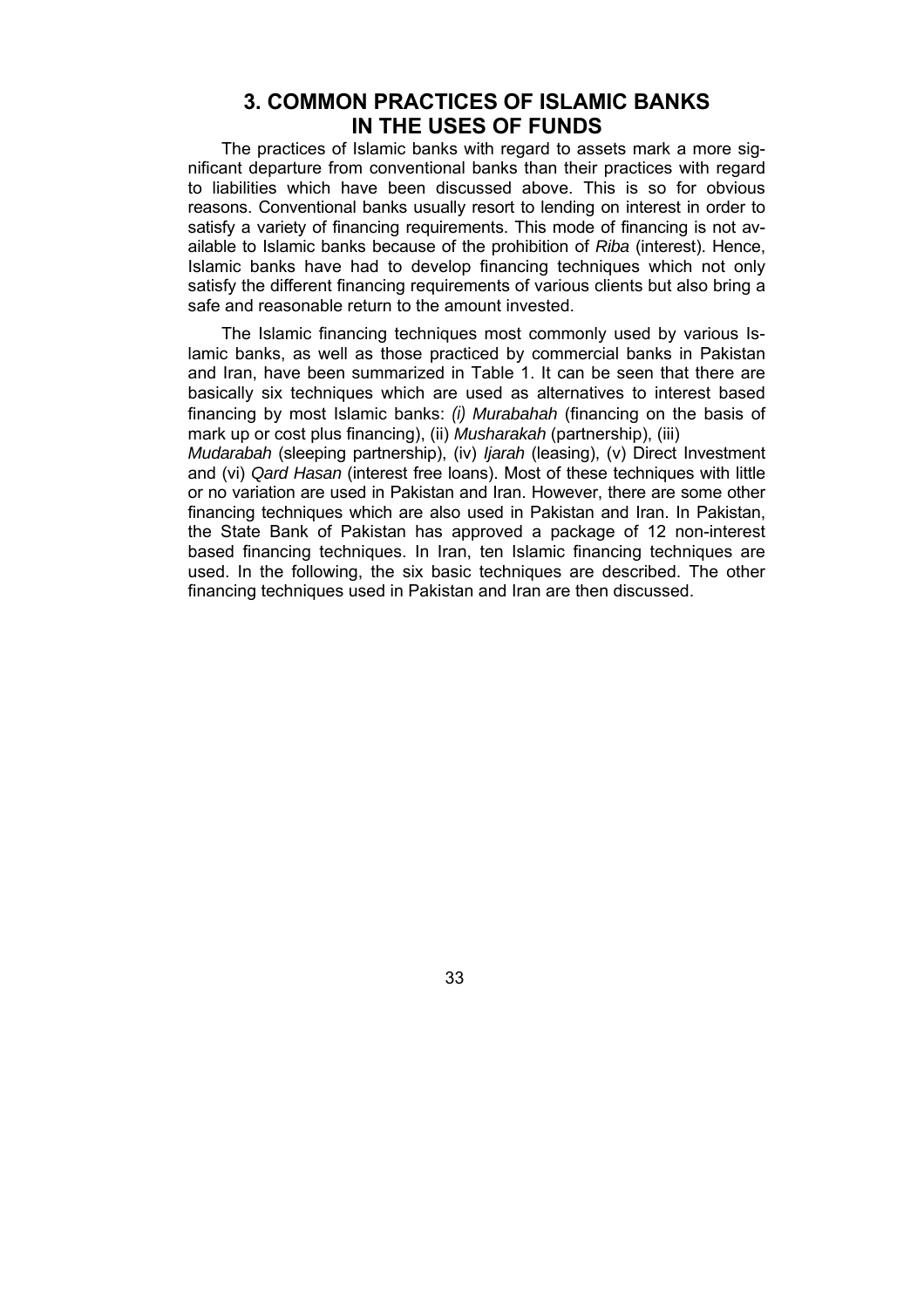#### **Table 1**

|               | Islamic Banks             |         | Iran                         | Pakistan                                                                |
|---------------|---------------------------|---------|------------------------------|-------------------------------------------------------------------------|
| $1 \quad$     | Murabahah                 |         | 1. Musharakah                | (A) Trade-Related Modes<br>1. Purchase and Resale of<br>Goods on Markup |
| $\mathcal{P}$ | Musharakah                | 2       | Direct Investment 2. Leasing |                                                                         |
|               | 3. Muda <sup>r</sup> abah | 3.      | Mudarabah                    | 3. Hire purchase                                                        |
|               | 4. Leasing                | $4_{-}$ | SalafTransactions            | 4. Development Charges                                                  |
| 5.            | Direct Investment         | 5.      | Installment Sale             | 5. Purchase of Trade Bills                                              |
| 6.            | Oard Hasan                |         | 6. Lease Purchase            | 6. Buy-back Arrangements                                                |
|               |                           |         | 7. Jo alah                   | (B) Investment - Related Modes                                          |
|               |                           | 8.      | Muzara'ah                    | 7. Musharakah                                                           |
|               |                           |         | 9. Musaqat                   | 8. Equity Participation                                                 |
|               |                           | 10.     | Oard Hasan                   | 9. Participation Term &<br>Mud <sup>e</sup> rabah Certificates          |
|               |                           |         |                              | 10. Rent Sharing                                                        |
|               |                           |         |                              | (C)Loan - Related Modes                                                 |
|               |                           |         |                              | 11. Loans with Service Charges                                          |
|               |                           |         |                              | 12. <i>Oard Hasan</i>                                                   |

### **CONTEMPORARY PRACTICES OF ISLAMIC FINANCING TECHNIQUES**

#### **3.1** *MURABAHAH*

*Murabahah is* one of several Islamically permissable contracts of sale and purchase which are increasingly being used in the financial sector by various Islamic banks.

Islamic banks use the concept of *Murabahah* sale to satisfy the requirements of various types of financing, such as the financing of raw materials, machinery, equipment and consumer durables as well as short-term trade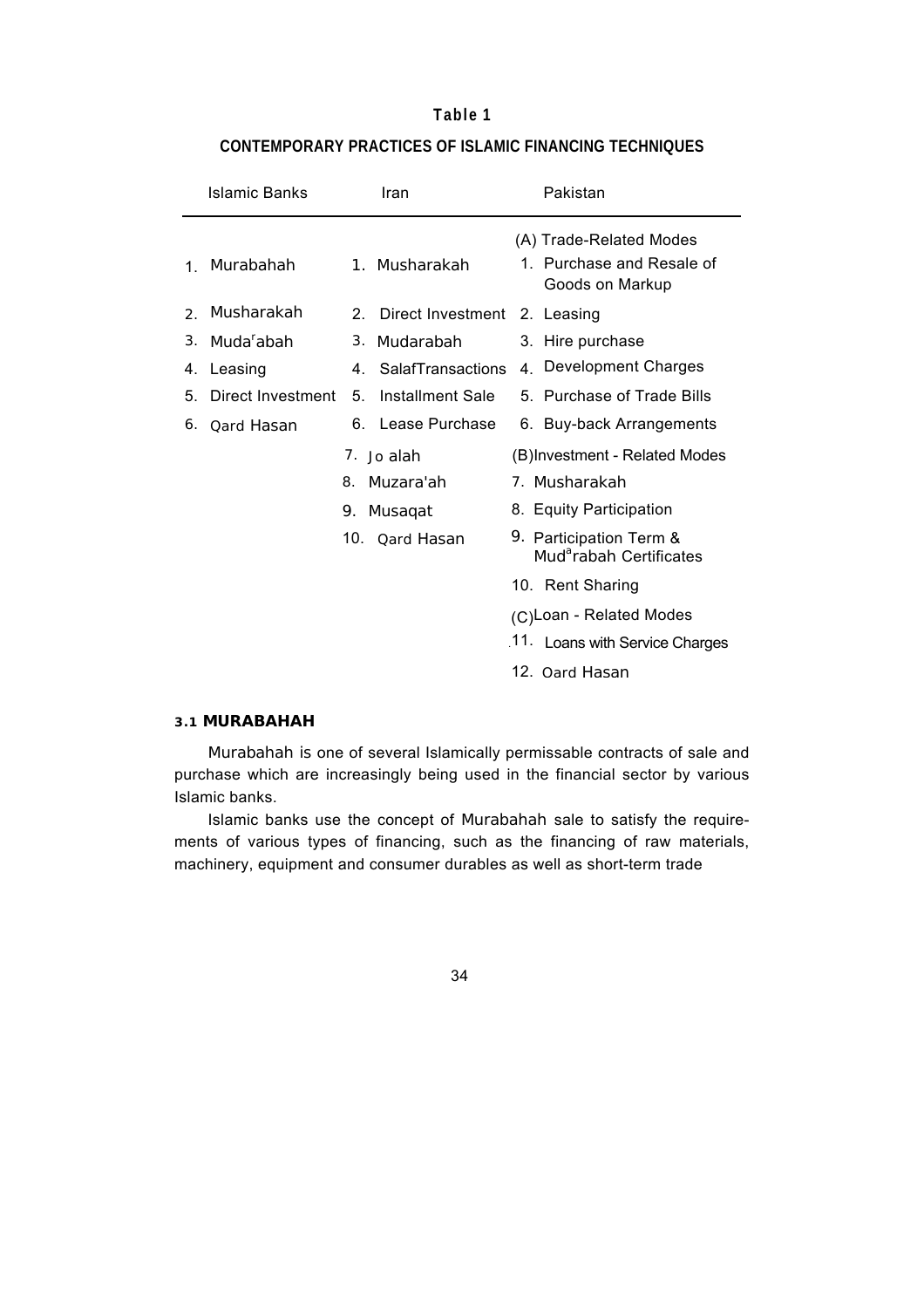financing. As an illustration, a typical *Murabahah* transaction at an Islamic bank may be described as follows:

- i. The client approaches the Islamic bank with the request to finance his specific requirement, be it the purchase of capital goods, raw materials, machinery, equipment or consumer durables.
- ii. The client not only gives the specifications of the goods but also provides information about the price, nature and availability of the goods in the market. The bank, after being convinced of the viability of the project, informs the client of the margin of profit the bank would like to make on the original price. The bank may reserve the right to use its own or independent sources to check the information provided by the client. If the terms and conditions are acceptable to both parties, a request for a *Murabahah* transaction is signed. In some banks it is referred to as a "Promise to Buy/Sell" document. It may be mentioned here that under Islamic law, a promise is not legally enforceable in the same sense as a contract. The client has a right to change his mind and may decide not to go ahead with the transaction after all. Since the bank takes further steps to complete the transaction acting upon this request or promise, the possibility that the client may go back on his promise introduces an element of risk in the transaction which is borne by the bank.

It may also be mentioned that, although a promise is not legally binding, Islam strongly encourages its followers to keep the promises they make. Hence, the probability of a breach of promise is indeed low, if the contracting parties are motivated by Islamic morality.

- iii. Acting upon this request (or promise), the bank purchases the goods specified and requested by the client, paying the seller directly on a cash basis, either in full or in part.
- iv. At this stage, a contract of *Murabahah* sale is signed between the bank and the client.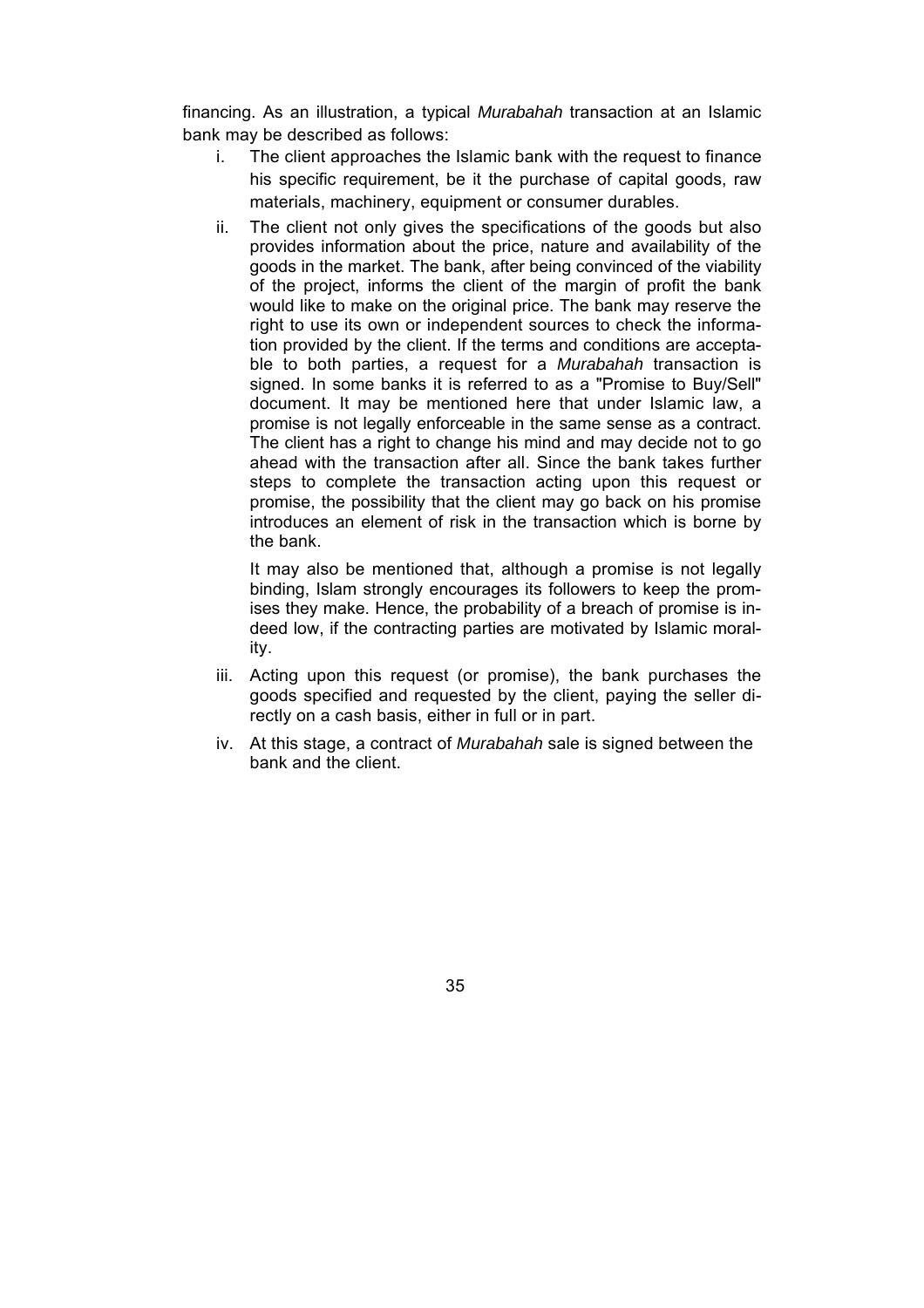v. The client undertakes to purchase the goods against a profit mar-gin which has been agreed upon by the client and the bank. The payment of the final price of the commodity, which includes the price of the commodity paid by the bank to the original seller and the bank's profit, is deferred to a later date. In certain cases, banks may agree to accept this payment on an installment basis. In such cases, the client is made aware of the number of installments beforehand, the amount of each installments, the date each installment is due, etc.

It is noteworthy that the profit margin charged over the purchase price is mutually agreed between the client and the bank. Furthermore, the sale item has to be in the possession of the bank before it is sold to the client on the basis of *Murabahah.<sup>32</sup>* This is reflected in the practice of Murabahah at the Faisal Islamic Bank of Egypt where the method adopted is as follows: The client requests the bank to purchase a certain commodity with well-defined specifications. The total cost of the commodity is determined in detail, including the purchase price, custom duties, if any, and other expenses. The itemization of cost is brought to the knowledge of the client. The two parties come to terms regarding the margin of profit to be added to the cost to determine the final selling price, the place and conditions of delivery and the methods of payment. The bank proceeds once the request to undertake the *Murabahah* operation is signed.<sup>33</sup>

*Murabahah* based financial operations are practiced by Islamic financial institutions under such various names as: mark up, cost plus financing, production support programs, short-term financing or even, simply, salepurchase contract. For example, the communique on special finance houses issued by the Under Secretariat of the Treasur and Foreign Trade of the Republic of Turkey, which governs the Al Barakah Turkish Finance House and other special finance houses in Turkey, defines a "sale - purchase contract" as "a contract regulating the purchase of raw materials, semifinished goods, equipment, machinery, land and buildings from a third party in cash and the selling of these on credit to the applicants' **34.** Turkish law permits the simultaneous.completion of purchase and sale contracts.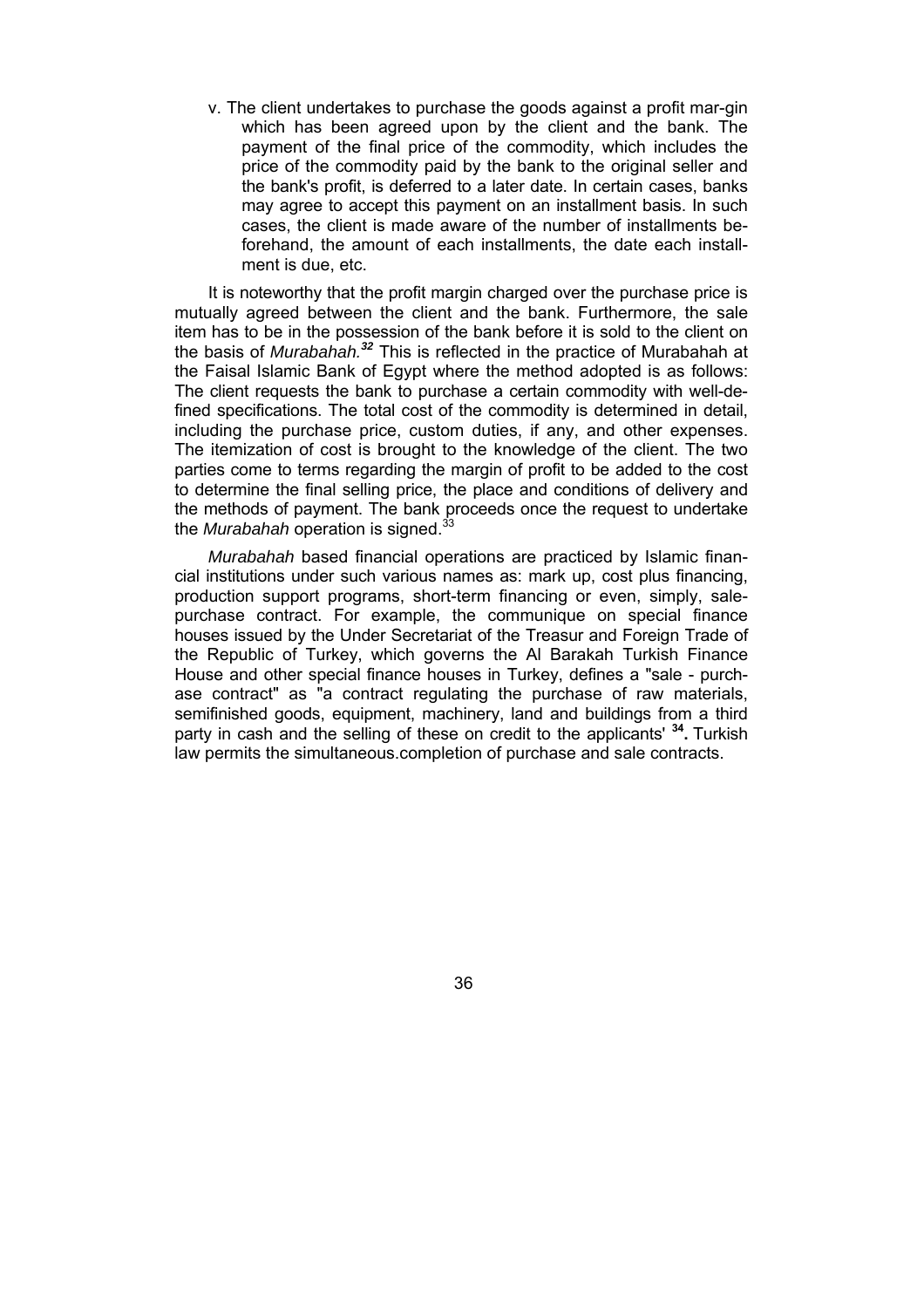More light is thrown on the nature of *Murabahah* transactions by the contract forms used for such transactions in the Al Barakah Bank of Sudan. According to this contract, the client requests the bank to purchase a commodity as per his specifications and to resell it to him. When the bank has purchased the specified commodity, the two parties enter into a contract of *Murabahah.<sup>35</sup>* The cost of the commodity, the margin of profit charged over the original price and the final price are all made clear. The final payment is in monthly installments of equal amounts and the contract includes the total number of installments, the dates on which they fall due, as well as the date of the commencement of payment. The client has to provide a bank/real estate/personal guarantee. In the case of a dispute over the interpretation of different clauses in the contract, the matter is referred to a three member arbitration committee. Each party to the contract nominates one committee representative and both parties have to agree on a third arbitrator who becomes the chairman of the committee. The arbitration committee resolves the dispute in accordance with the injunctions of Islamic *Shari`ah.* 

#### **3. 1.1 Application of** *Murabahah* **to Letter of Credit**

An interesting application of *Murabahah* sale is in the issuing of a letter of credit **(L/C).36** At the Dubai Islamic Bank, letters of credit are opened in the following manner:

> The customer requests the bank to open a letter of credit to import goods from abroad through an application enclosing a pro forma invoice and providing all the necessary details and information.

- ii. After securing the necessary guarantee and scrutinizing the application, the bank opens a letter of credit in favor of the client and sends copies to the correspondent bank abroad and to the exporter.
- iii. The customer endorses a "Promise to Buy" the merchandise. The cost of the goods and the conditions of delivery are negotiated.
- iv. The exporter makes arrangements to export the goods and delivers the documents to the correspondent bank abroad. The shipment of the goods takes place and the correspondent bank advises the bank and sends the documents.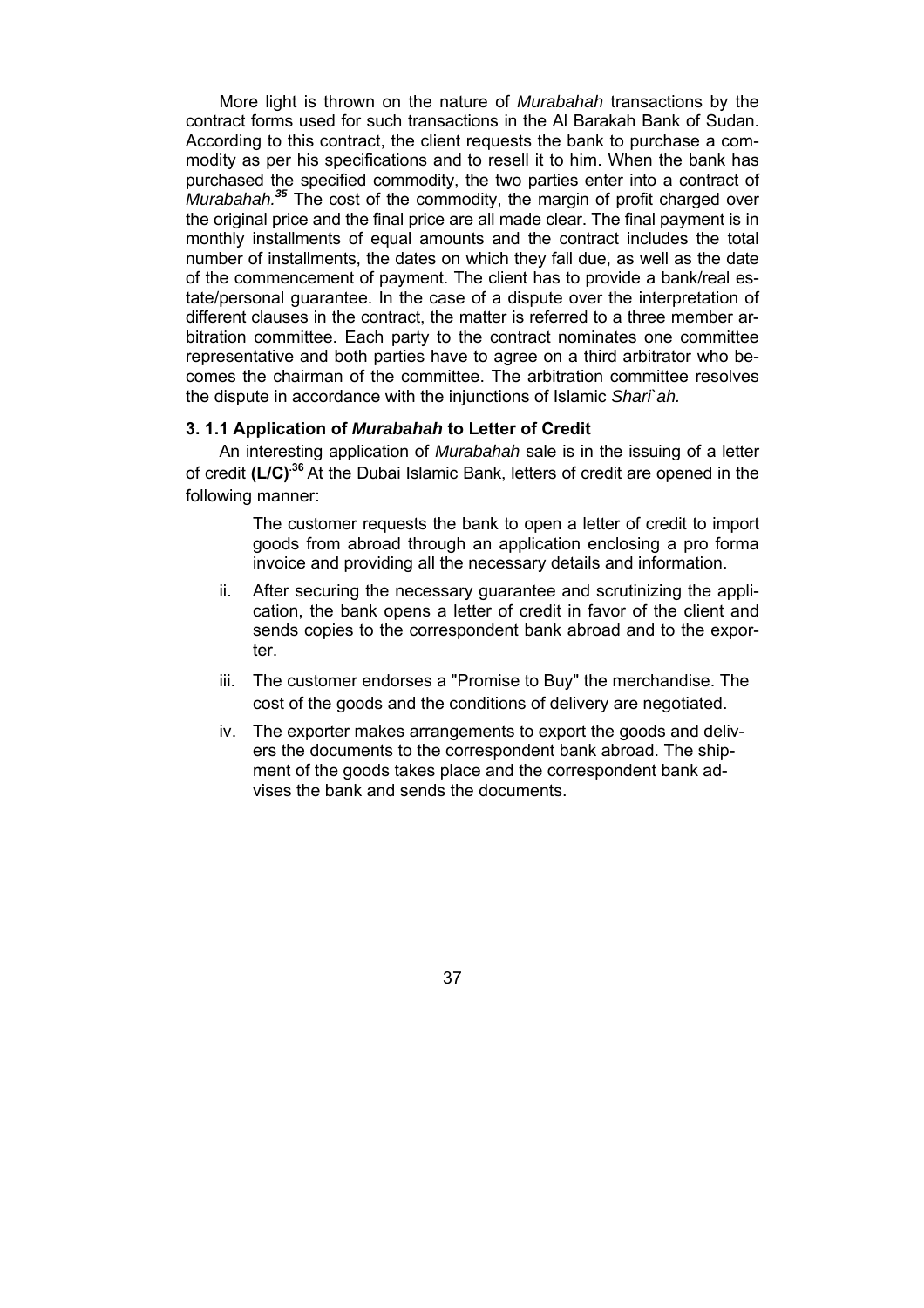v. After the confirmation of the bank's ownership of the goods in question through the acquisition of related documents, an Agreement of Sale is signed with the client.

#### **3.1.2 Other Applications of** *Murabahah*

*Murabahah* has become one of the most popular financing techniques among Islamic banks. It has been estimated that 70 to 80 per cent of the total finance provided by Islamic banks is through *Murabahah.<sup>37</sup>* Hence, the technique is widely used by Islamic banks to satisfy different financing requirements of such various sectors of the economy as : industry, agriculture, domestic trade, construction and real estate, transportation, international trade, etc. In this section, some interesting applications of *Murabahah* practiced at the Jordan Islamic Bank are described:

- i. At the Jordan Islamic Bank, *Murabahah* sale is used to finance the purchase of goods, such as cars, that are subject to mortgage. The individual submits an application to the bank requesting the purchase of a motor car. He promises to buy it at a later stage. The bank issues an invoice to the seller who registers the motor car in the name of the bank. The seller submits the required document to the bank and receives his payment. The bank sells the car to the purchaser, with the registration in the name of the purchaser, on a deferred payment basis after getting an appropriate guarantee. The guarantee condition may stipulate the mortgage of the car to the bank. *Murabahah* is also applied to the purchase of land and buildings in a similar manner.**<sup>38</sup>**
- ii. The Jordan Islamic Bank also provides finance to individuals in order to enable them to purchase goods which are not subject to mortgage, such as household equipment, electrical appliances, etc. The method is essentially the same with the difference being that in the case of goods which cannot be mortgaged, payment by the purchaser is deferred on the strength of a promissory note which is regulated by the bank in accordance with the conditions of the *Murabahah* contract. The merchandise is delivered to the client by the bank.**<sup>39</sup>**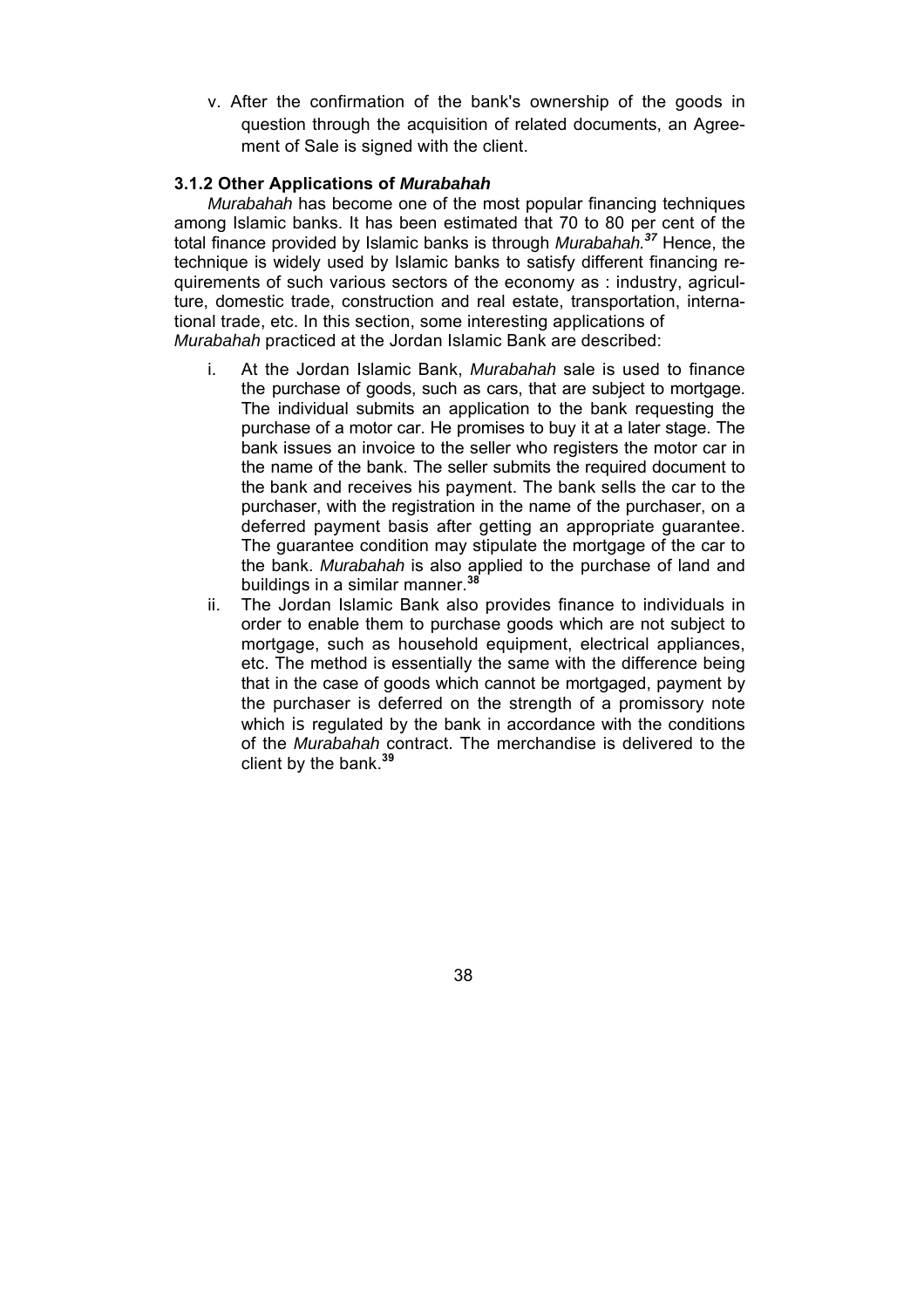Looking at the success of Islamic banking particularly in mobilizing resources and using them in a profitable way through *Murabahah* based techniques, conventional banks in several countries have started taking advantage of Islamic financing techniques by opening what is popularly known as an "Islamic Window". Grindlays Bank in Pakistan and Bank Misr in Egypt are among such banks. The National Commercial Bank (NCB), which is the largest bank in the Kingdom of Saudi Arabia, has established an International Trade Fund which operates on the principle of *Murabahah.*  It operates in the following manner: The Fund collects money by selling units to investors. Each unit represents a share of Fund's investment. Resources of the Fund are used in *Murabahah* based trading transactions by purchasing commodities from suppliers and selling them to buyers on a deferred payment basis. The profits generated from this activity are added to the Fund increasing the value of each unit. The Fund essentially provides short-term finance as the maximum period allowed for any single transaction is one year. The Fund's portfolio has an average life of approximately three months.

#### **3.2 DEFERRED SALE**

Deferred sale in Arabic is known as *way' Mu'ajjal* or *way' Bithaman a/ Ajil.* It is held that it is Islamically permissible, in a sales contract, to make provisions for an immediate delivery of goods while postponing the payment of the price to a later date. In such an event, it is permitted to charge a higher price than the prevailing market price.

Some Islamic banks, though not all, use this technique. Zakariya Man reports the practice of deferred sale at the Bank Islam Malaysia in the following way:

"... the bank first determines the requirements of the customer in relation to the duration and manner of repayment. The bank, then, purchases the assets and subsequently sells the relevant assets to the customer at the agreed price which comprises of (a) the actual cost of the asset to the bank; and (b) the bank's margin of profit which varies according to the value and type of the project, especially in the case of housing".**4o**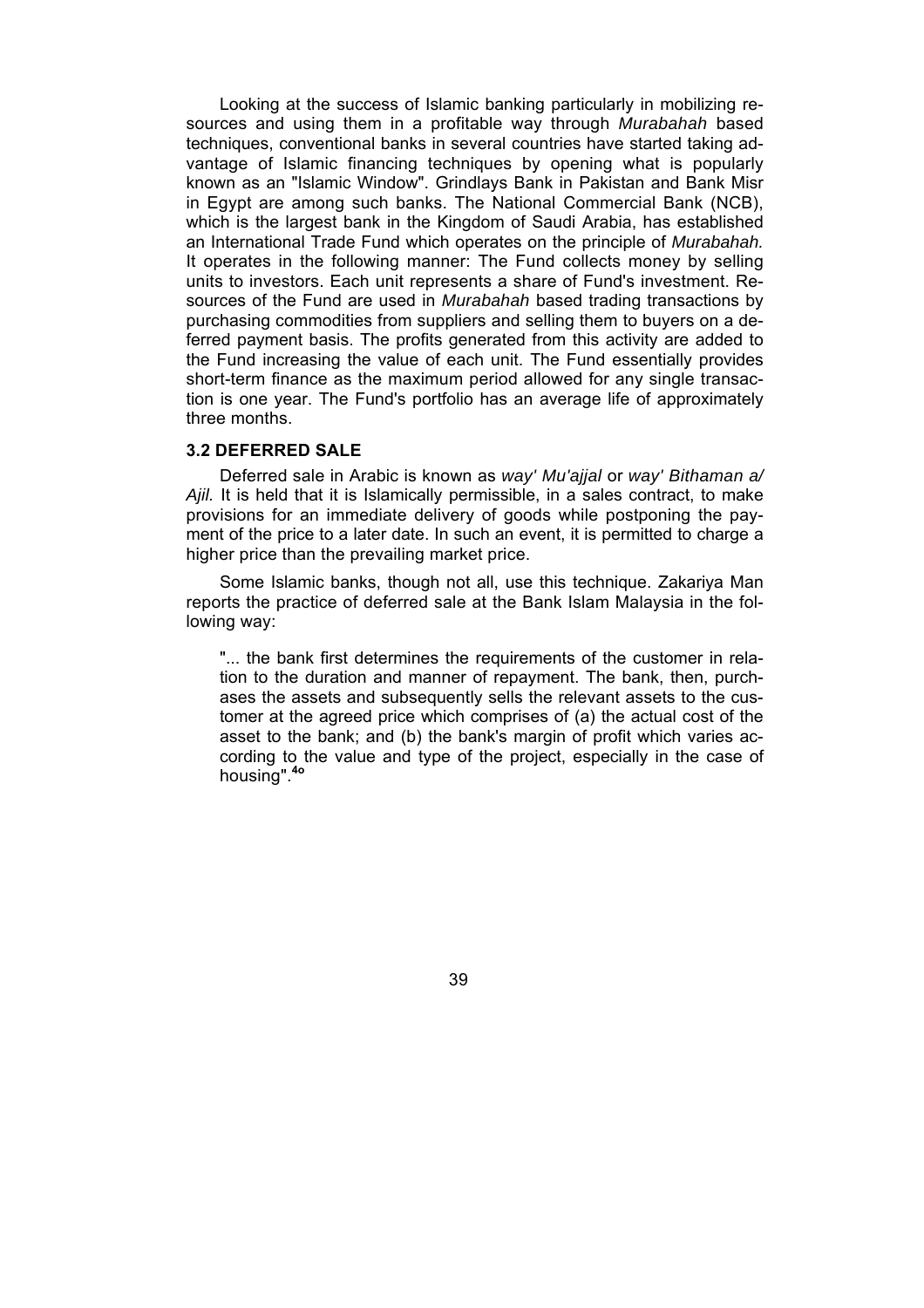The Council of Islamic Ideology of Pakistan includes deferred sale as one of the possible financing alternatives in an interest free banking system. Nevertheless, the Council also expresses its reservations by holding that:

"... this system commends itself for its relative simplicity as well as the possibility of some profit for the banks without the risk of having to share in the possible losses, except in the case of bankruptcy or default on the part of the buyer. However, although this mode of financing is understood to be permissible under the Shari'ah, it would not be advisable to use it widely or indiscriminately in view of the danger attached to it of opening a back door for dealing on the basis of interest".4<sup>1</sup>'

Notwithstanding this warning, the deferred sale technique is being widely used by commercial banks in Pakistan. (Some of the modifications of this form of financing will be discussed in section 4.1.3). This financing technique operates in the following manner: The client approaches the bank for financing the purchase of goods, raw materials, inputs, inventories, etc. The bank purchases the required goods and resells them to the customer at an agreed price to be paid later. The agreed price includes the cost of goods to the bank plus the bank's margin of profit. The customer is required to pay the agreed price on the due date.<sup>42</sup>

# *3.3 MUSHARAKAH*

*The word Musharakah is* derived from the Arabic word *Sharikah* meaning partnership. Islamic jurists point out that the legality and permissibility of *Musharakah is* based on the injunctions of the Holy Qur'an, *Sunnah* and  $Iima'(consensus)$  of the scholars. $43$ 

. It may be noted that Islamic banks are inclined to use various forms of *Sharikat-al-'Inan* because of its built-in flexibility.**<sup>44</sup>**. At an Islamic bank, a typical *Musharakah* transaction may be conducted in the following manner: One, two or more entrepreneurs approach an Islamic bank for the finance required for a project. The bank, along with other partners, provides

complete finance. All partners, including the bank, have the right to participate in the project. They can also waive this right. The profits are to be distri-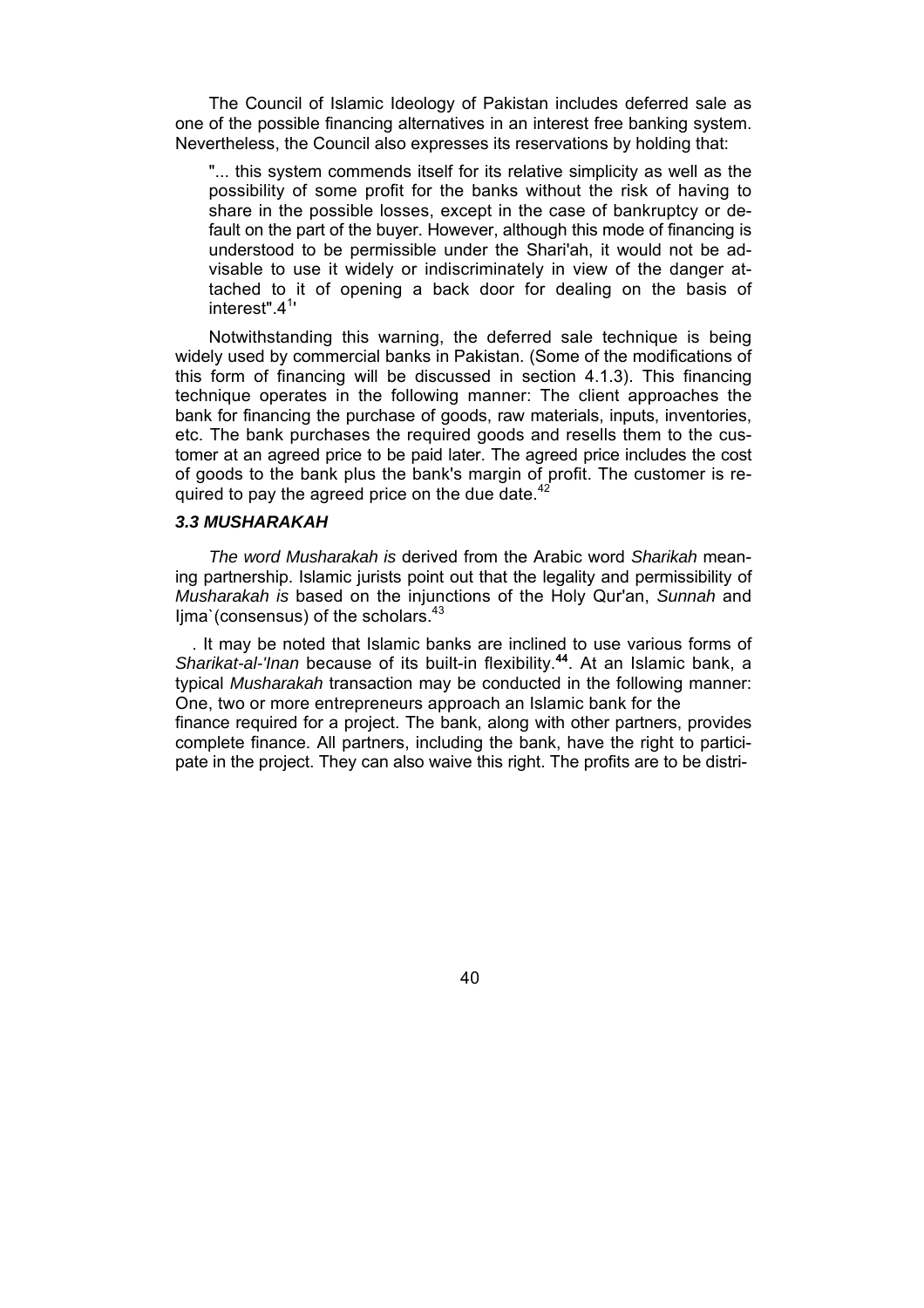buted according to an agreed ratio which need not be the same as the capital proportion. However, losses are shared in exactly the same proportion in which the different partners have provided the finance for the project.*<sup>45</sup>*

## **3.3.1 Permanent and Diminishing** *Musharakah*

Most Islamic banks participate in the equity of companies in the following manner:

### *a)* Permanent *Musharakah*

In this case, the bank participates in the equity of a company and receives an annual share of the profits on a pro rata basis. The period of termination of the contract is not specified. This financing technique is also referred to as continued *Musharakah.* 

*b)* Diminishing *Musharakah* 

Digressive or Diminishing *Musharakah* is a special form of *Musharakah*  which ultimately culminates in the ownership of the asset or the project by the client. It operates in the following manner: The bank participates as a financial partner, in full or in part, in a project with a given income forecast. An agreement is signed by the partner and the bank through which the bank receives a share of the profits as a partner. However, the agreement also provides payment of a portion of the net income of the project as repayment of the principal financed by the bank. The partner is entitled to keep the rest. In this way, the bank's share of the equity is progressively reduced and the partner eventually becomes the full owner.*<sup>46</sup>*

This method of diminishing partnership has been successfully applied by the Jordan Islamic Bank mainly to finance real estate projects and the construction of commercial buildings and housing projects. These projects are financed by the bank, fully or partially, on the basis that the bank obtains a proportion of the net profits as a partner and receives another payment toward the final payment of the principal advanced. When the original amount is fully repaid, the ownership is fully transferred to the partner and the bank has no claim whatsoever. The Jordan Islamic Bank has financed the construction of a commercial market in Irbid, a community college in Jerash and a hospital in Zerqa using this method of financing. $47$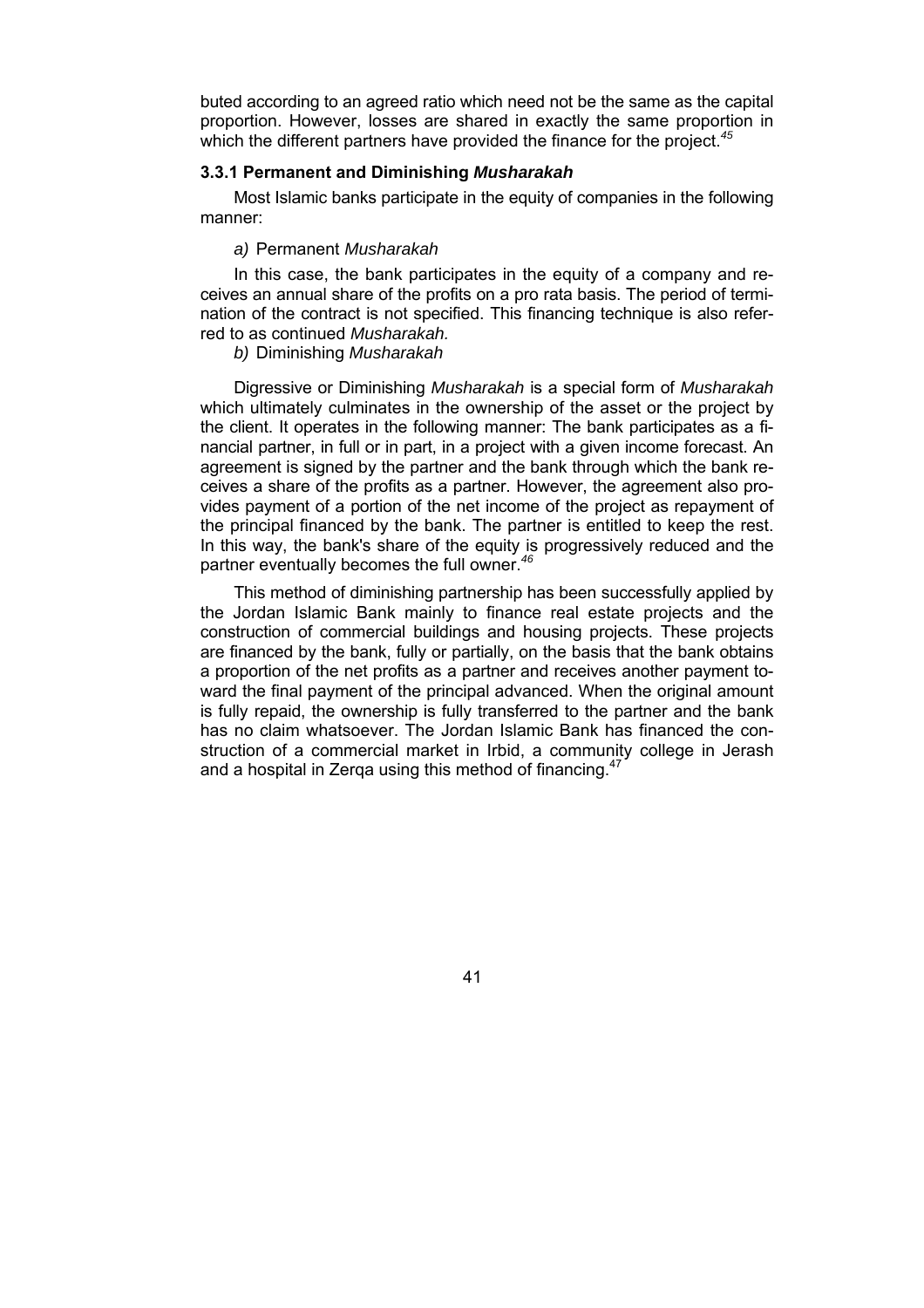#### **3.3.2 Application of** *Musharakah* **in Domestic Trade**

The Al Barakah Islamic Bank of Sudan is using the technique of *Musharakah* to finance the sale and purchase of goods in the local (Sudanese) market. *Musharakah* financing of domestic trade operates in the following manner:

The bank enters into a partnership agreement with the client for the sale and purchase of local goods whose specifications are given by the client. The total cost of the goods is divided between the parties and both parties agree to contribute their shares of the cost of the goods. A special *Musharakah* account is opened at the bank immediately after the signing of the contract, which specifies all the transactions pertaining to this account. It is the responsibility of the partners to arrange the purchase and sale of the goods in question.

Profits are distributed as follows: An agreed percentage of the net profits is given to the client with the remainder distributed among the partners of the *Musharakah* agreement in the same proportion as their capital contribution. In the case of a loss, the partners bear the loss exactly in proportion to their capital contribution.**<sup>48</sup>**

### **3.3.3 Application of** *Musharakah* **to the Importation of Goods**

The AI Barakah Islamic Bank of Sudan also employs the *Musharakah*  technique to finance the import of goods. The contract is essentially the same as the one discussed above in terms of the sale and purchase of domestic goods, but differs in some details.

The importer requests the bank to participate in the import and sale of certain goods. The total cost of importing the goods is declared and the capital contribution of each party is specified. The cost of the whole transaction is designated in the appropritae foreign currency. The importer pays a part of his contribution immediately after the contract has been signed and pays the rest after receiving the invoices. A special *Musharakah* account is opened at the bank. The bank then opens a letter of credit to the importer and pays the full amount to the exporter after receiving the shipment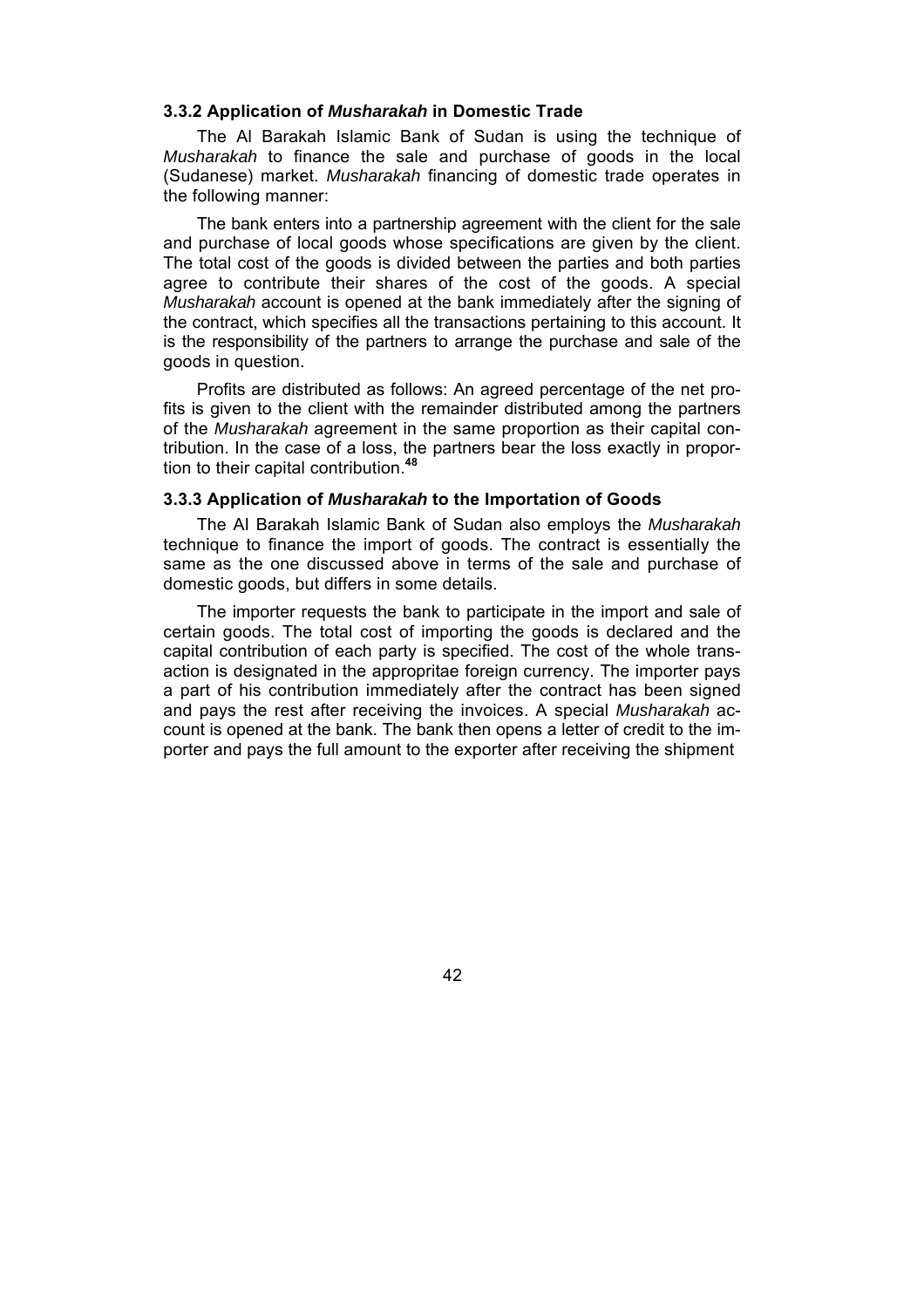document. The cost of insurance is charged to the transaction account. The importer is responsible for the import, clearance and final sale of the goods in question. The net profits are distributed among the partners in the agreed proportion and any loss is shared in the same proportion as the actual capital contribution. **<sup>49</sup>**

### **3.3.4 Letters of Credit on a** *Musharakah* **Basis**

The Bank Islam Malaysia issues Letters of Credit (L/C) under the principle of *Musharakah.* The method adopted is as follows: The customer is required to inform the bank of his letter of credit requirements and negotiate the terms of reference for *Musharakah* financing. The customer places with the bank a deposit for his share of the cost of goods imported which the bank accepts under the principle of *AI Wad ah* The bank then issues the L/C and pays the proceeds to the negotiating bank utilizing the customer's deposit as well as its own finances, and subsequently releases the documents to the customer. The customer takes possession of the goods and disposes of them in the manner stipulated in the agreement. Profits derived from this operation are shared as agreed. $50$ 

#### **3.3.5 Application of** *Musharakah* **in Agriculture**

Islamic banks in Sudan and particularly the Sudanese Islamic Bank have developed yet another application of *Musharakah* which has tremendous potential for rural and agricultural development in Islamic countries. The Sudanese Islamic Bank has, on an experimental basis, been providing finance to farmers by means of a *Musharakah* agreement. The method adopted for this kind of financing is as follows:

The Sudanese Islamic Bank and the farmer enter into a *Musharakah*  contract under which the bank provides the farmer with certain fixed assets, such as ploughs, tractors, irrigation pumps, sprayers etc. and some working capital, such as fuel, oil, seeds, pesticides and fertilizers. The farmer's equity is confined to the providing of land, labor and management. Since it is a partnership contract, there is no need of collateral or guarantees other than personal guarantees. Profits are shared between the farmer and the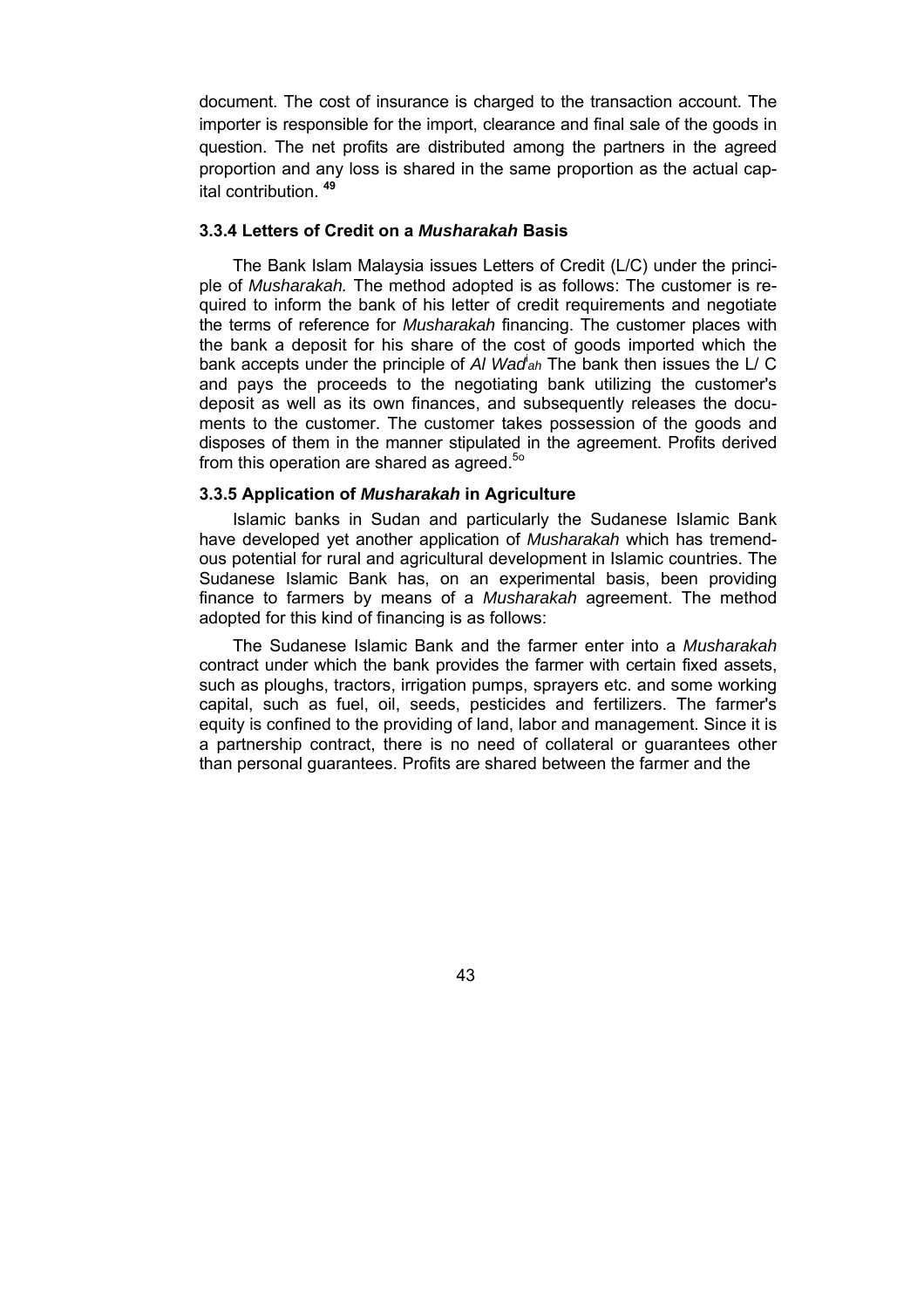bank in such a way that the farmer is first paid 30 per cent of the net profit as compensation for his management, and then the remaining 70 per cent is shared between the bank and the farmer on a pro rata basis based on each partner's respective share in the equity.**<sup>51</sup>**

#### **3.4** *MUDARABAH*

*Mudarabah* is also known as *Qirad* and *Muqaradah.* It refers to a contract between two parties in which one party supplies capital to the other party for the carrying on of some trade on the condition that the resulting profits be distributed in a mutually agreed proportion while all loss is borne by the provider of the capital.

Although it has been widely suggested in the theoretical literature on Islamic banking that *Mudarabah can* be a viable basis of financial intermediation in an interest free framework, there are certain difficulties with its contemporary application. For example, the legal system operating in the country should provide legal safeguards to the provider of capital so that he can finance projects on the basis of *Mudarabah.* For this and other reasons, the number of banks providing finance on the basis of *Mudarabah* is not very large. Even among those banks which use *Mudarabah* as a financing technique, the frequency of its use is not very high. In view of the dearth of relevant information, it is not easy to describe the manner in which different Islamic banks practice *Mudarabah* and whether there are any differences in these practices. However, some available information is presented below:

In Iran, *Mudarabah* is considered a short-term commercial partnership between a bank and an entrepreneur. All of the financial requirements of the project are provided by the bank and the managerial input is provided by the entrepreneur. Both parties of the *Mudarabah* agreement share in the net profits of the project in an agreed proportion. Iranian banks are directed by the monetary authorities to give priority in their *Mudarabah* activities to cooperatives.**<sup>51</sup>** Furthermore, commercial banks in Iran are not allowed to engage in the *Mudarabah* financing of imports by the private sector.**<sup>53</sup>** Article 9 of the Law of Usury Free Banking provides for banks to expand their commercial activities through *Mudarabah,* within the overall framework of the commercial policy of the government.*<sup>54</sup>*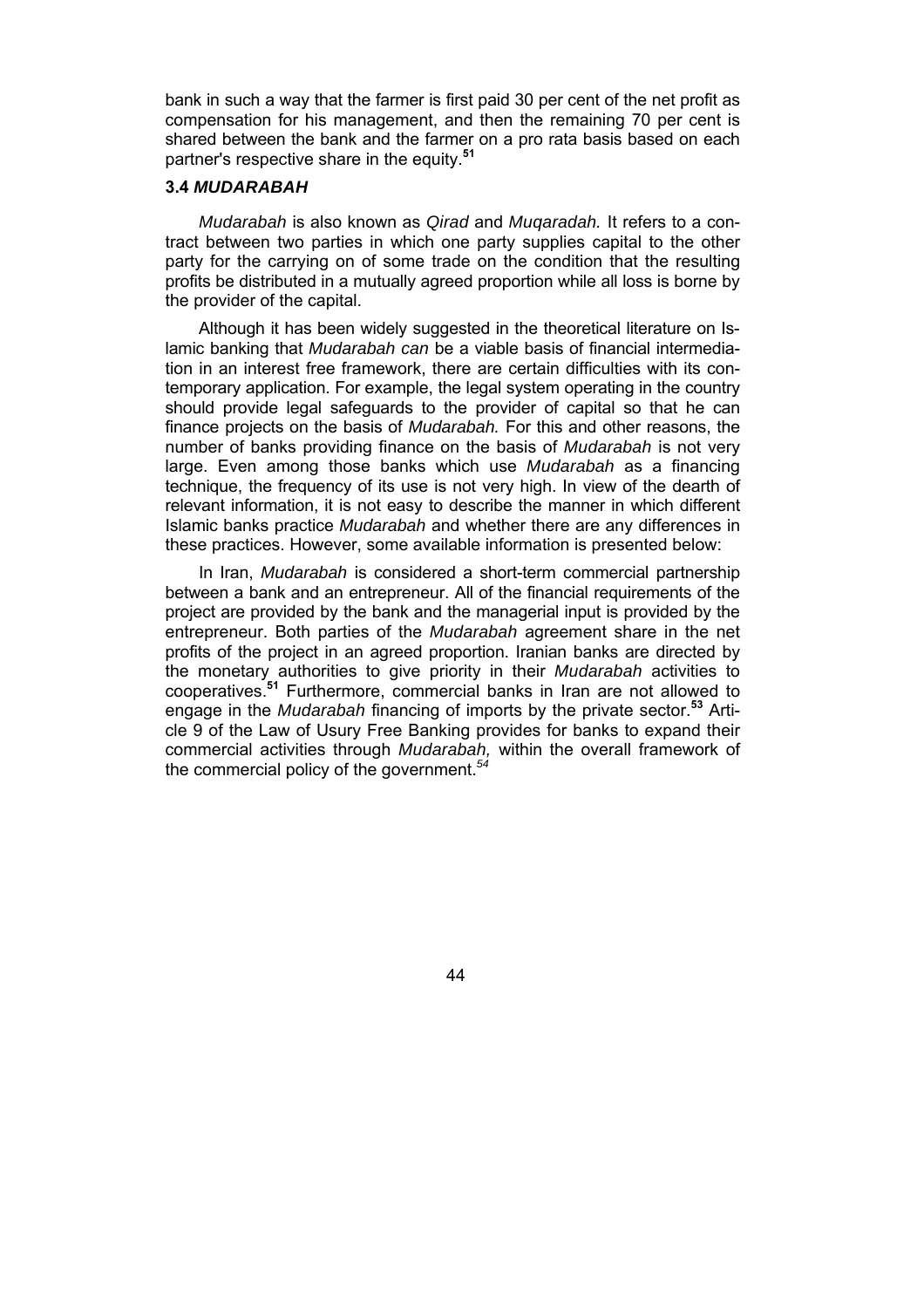#### *3.5 IJARAH* **(LEASING)**

Islamic law permits the leasing of certain assets whose benefit can be obtained by the lessee against the payment of some agreed rental. Like any other contract, a lease contract has to fulfill all of the conditions of a valid contract stipulated by the *Shad' ah.* For example, the contract should be clear, should be by mutual agreement, the responsibilities and benefits of both parties should be clearly spelled out, the agreement to lease should be for a known period and against a known price, etc. These conditions become more important in a lease contract because there is more room for uncertainty (Gharar). Hence, it is necessary that the benefits and costs of each party are clearly stated in the contract.

Leasing is emerging as a popular technique of financing among Islamic banks. Some of the important Islamic banks which use leasing as a financing technique include the Islamic Development Bank, the Bank Islam Malaysia and commercial banks in Pakistan.

Under this scheme of financing the bank purchases a real asset (the bank may even purchase the asset as per the specifications provided by the prospective client) and leases it to the client. The period of lease, which may be from three months to five years or more, is determined by mutual agreement according to the nature of the asset. During the period of lease, the asset remains in the ownership of the bank but the physical possession of the asset and its right of use is transferred to the lessee. After the expiry of the leasing period these revert to the lessor. A lease payment schedule based on the amount and terms of financing is agreed upon by the bank and the lessee. The agreement may or may not include a grace period. According to the Islamic view, the maintenance of the asset during the leasing period is the responsibility of the owner of the asset, as the benefit (rental) is linked to the responsibility (maintenance).

It is possible that some Islamic banks may invite other investors to participate in the leasing operation. For example, some investors and an Islamic bank may participate in an income yielding real asset leasing project. All participants in this venture take their share of profit out of the rental in-come. The bank also has the right to repurchase a participation according to the agreed terms.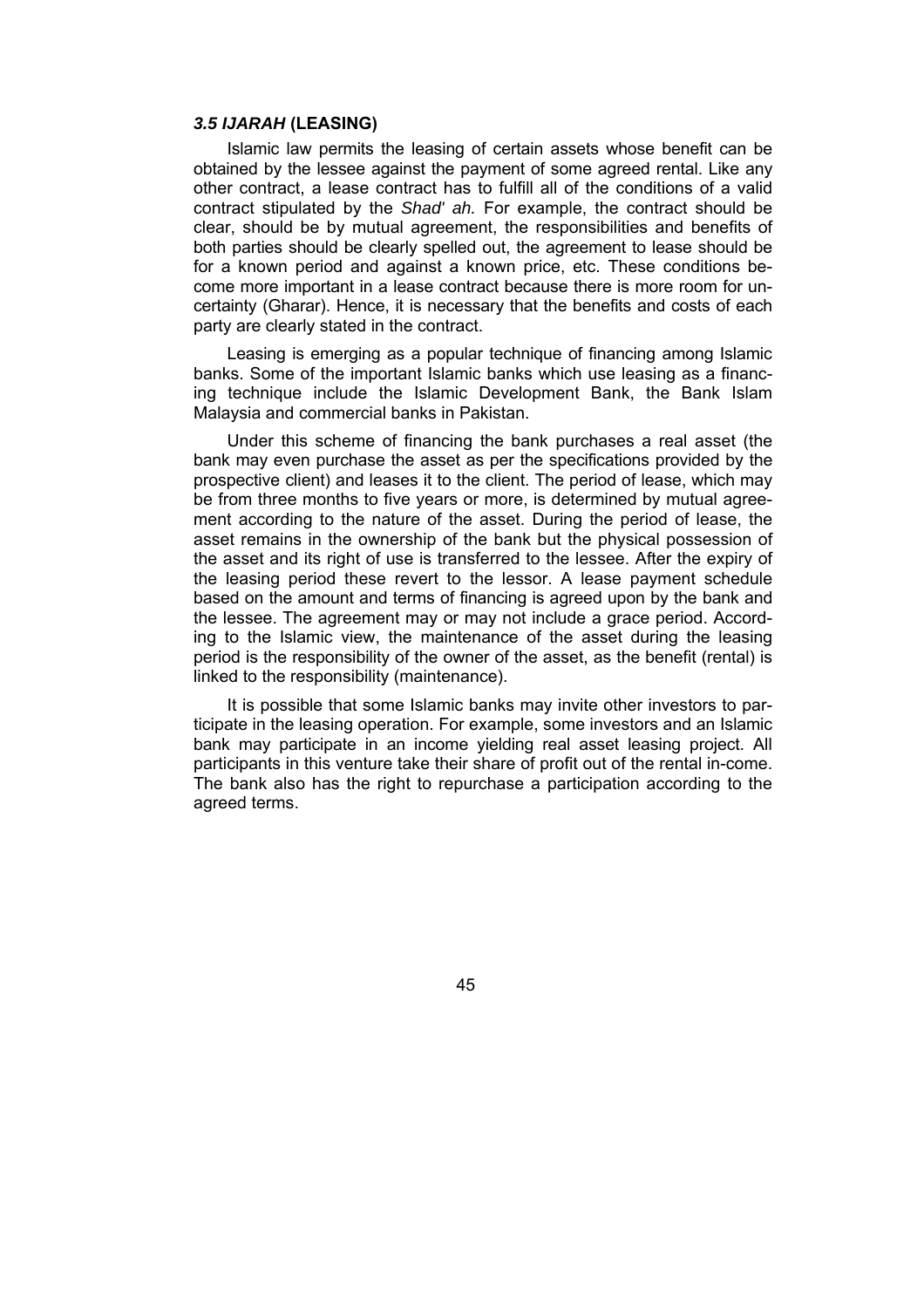Leasing is one of the approved methods of interest free financing in Pakistan.**<sup>55</sup>** In fact, the utilization of PLS deposit funds into leasing operations was authorized by the State Bank of Pakistan as early as 1982, even before the beginning of the full scale Islamization of banking in Pakistan.<sup>56</sup> Furthermore, by means of a circular issued in 1984, the State Bank of Pakistan indicated areas where leasing could be used. It was envisaged that the main recipients of leasing based finance would be the agricultural sector where all kinds of equipment, such as tube wells, tractors, trailers, fishing boats, solar energy plants, other farm machinery and transport equipment, etc. could be leased.<sup>57</sup>

#### **3.5.1 Lease Purchase Transactions**

These transactions are called *Ijarah* wa *lqtina`.* The basic idea behind these transactions is that an asset is given to the client on lease at an agreed rental. At the same time, the lessee is allowed to purchase the asset at an agreed price. The technique is practiced at Islamic banks in various forms, some of which are described below:

The Al Barakah Investment Company uses the technique of *Ijarah wa Igtina* **Clease Purchase Arrangement**) to finance the purchase of large capital items such as property, industrial plants and heavy machinery. It involves direct leasing where investors in the scheme receive regular monthly payments which represent an agreed rental. At the expiry of the lease, the  $l$  essee purchases the equipment.<sup>58</sup>

The Bank Islam Malaysia also uses lease purchase contracts. The procedure adopted is the same as that described above except that the client and the bank enter into an agreement at the time of the lease that the client will purchase the equipment at an agreed price with the provision that the lease rentals previously paid shall constitute part of the price.**<sup>59</sup>**

The lease purchase arrangement is also used by Islamic banks in Iran, which purchase the needed machinery, equipment or immovable property and lease it to firms 6**<sup>0</sup>**At the time of the contract, the firms guarantee to take possession of the leased assets if the terms of the contract are fulfilled. The terms of the lease cannot exceed the useful life of the asset which is determined by the Central Bank of Iran. Banks in Iran are not allowed to lease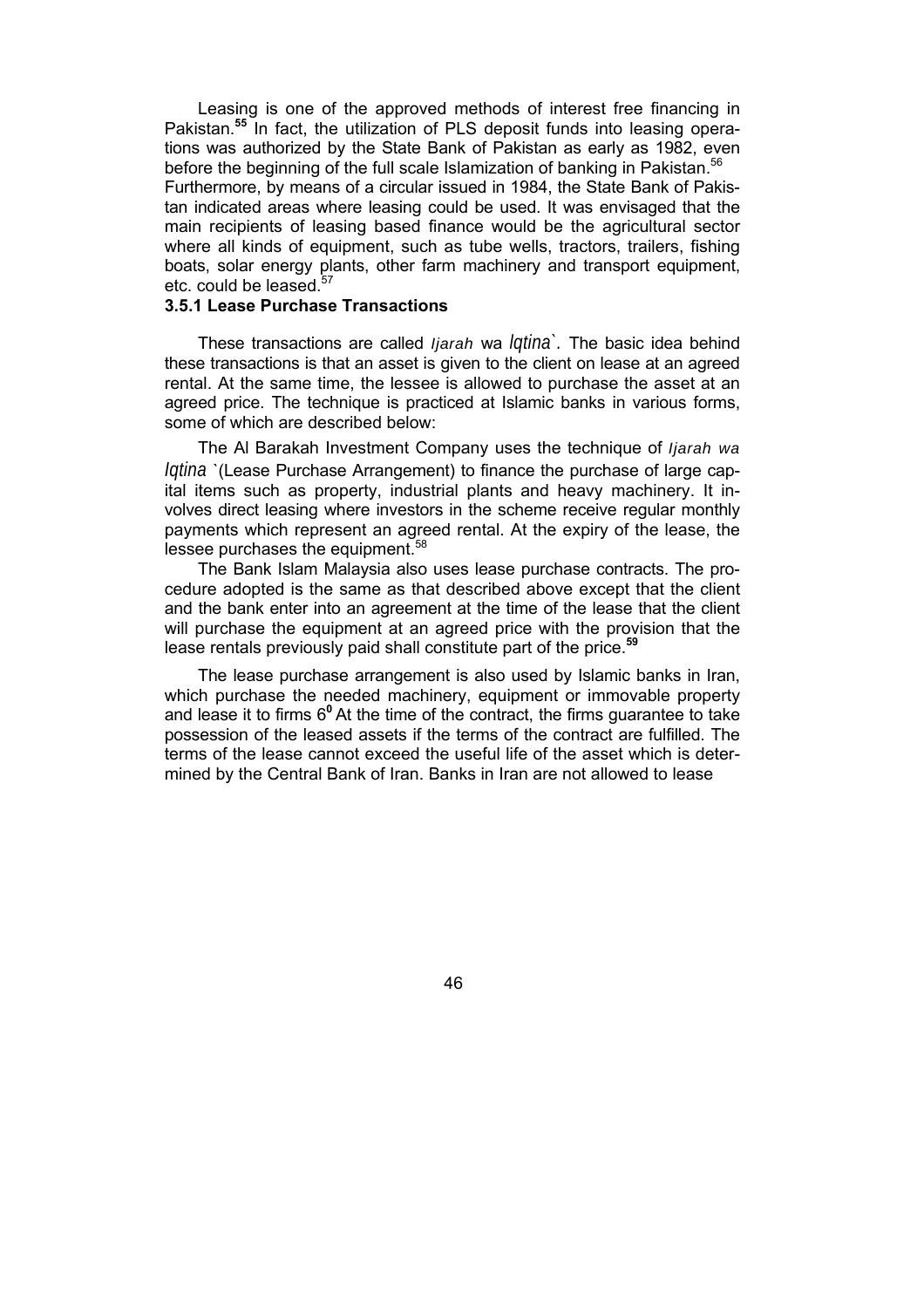those assets whose useful life is less than two years $61$ . Furthermore, Article 10 of the Law of Usury Free Banking of 1983 authorizes banks, in coordination with the Ministry of Housing and Urban Development, to undertake the construction of low priced residential units for sale on a lease purchase basis. $62$ 

## **3.5.2 Hire Purchase Schemes in Pakistan**

What has been described above as a lease purchase arrangement *Ijarah wa lqitina)* is in Pakistan called hire and purchase. Although there may not be many significant conceptual differences between the scheme operative in Pakistan and the one described above, there are certain operational details which merit elaboration.

When a client requests to participate in this scheme, a "hire purchase" account is opened in his name. The value of the asset as well as the amount of profit over cost payable by the client to the bank are recorded as debits. The installment payable by the client has two distinct components: the agreed rental and a part of the amount of profit. The installment, on receipt, is credited to the hire purchase account. The asset remains in the ownership of the bank unless all installments have been fully paid. The ownership title is transferred upon the receipt of full payment. The installments are so devised that the agreed price is fully amortized during the useful life of the asset. $63$ 

## **3.6 DIRECT INVESTMENT**

Direct investment is an important and productive financing technique for Islamic banks With direct investment, an Islamic bank functions more like an investment company than an institution of financial intermediation. In comparison to conventional banks, this gives Islamic banks more leverage to vigorously perform a socially useful role. The option of direct investment gives Islamic banks an oportunity to invest in priority projects in chosen sectors. In this way, banks can channel their funds in the direction they think most desirable.

There are several ways in which Islamic banks undertake direct investment. A number of Islamic banks have taken the initiative in establishing and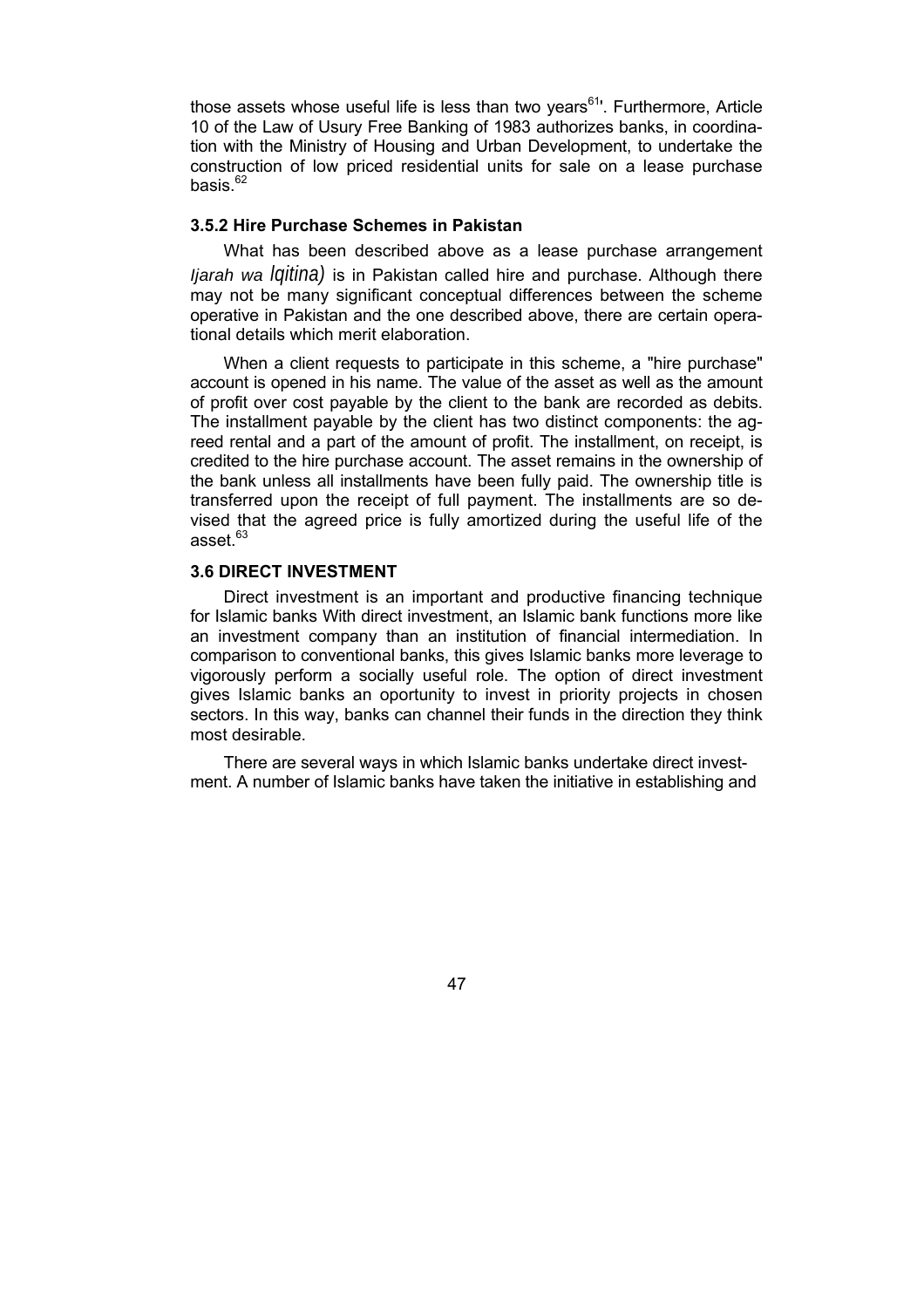managing subsidiary companies. Conceptually, these companies could be of any type and concerned with any trade. However, the general trend is to-ward the establishment of companies dealing with investment, insurance and reinsurance, trade, construction and real estate, etc.

Another method of undertaking direct investment is participation in the equity capital of other companies. In this connection, two distinct patterns are noticeable:

- i. the companies are established by the Islamic banks themselves and the public subscription of shares is invited. In this case, Islamic banks share in the equity capital with other individuals and companies;
- ii, banks participate in the equity capital of companies established by others.

In both cases, Islamic banks attempt to make sure that the projects are of public benefit and comply with the Islamic *Shari`ah.* 

Yet another method of investment undertaken by Islamic banks is the adoption and promotion of particular project by the banks themselves, for example the construction of a housing complex or shopping plaza, etc.**<sup>65</sup>**

## **3.6.1 Direct Investment by Banks in Iran**

Under the Islamic banking system, Iranian banks have been allowed to undertake direct investment in any activity and in any sector of the economy. Article 8 of the Law of Usury Free Banking of 1983 authorizes Iranian banks to undertake direct investment "in productive and development projects or activities. Plans for such investments should be included in the State Annual Budget Bill to be approved by *Majlis* (The Islamic Consultative Assembly) and evaluation of the project should be indicative of no loss". The same article also states that "the banks are by no means entitled to in-vest in the production of luxury and nonessential consumer goods' .66

Direct investment by Iranian banks is also subject to certain other conditions some of which are listed below: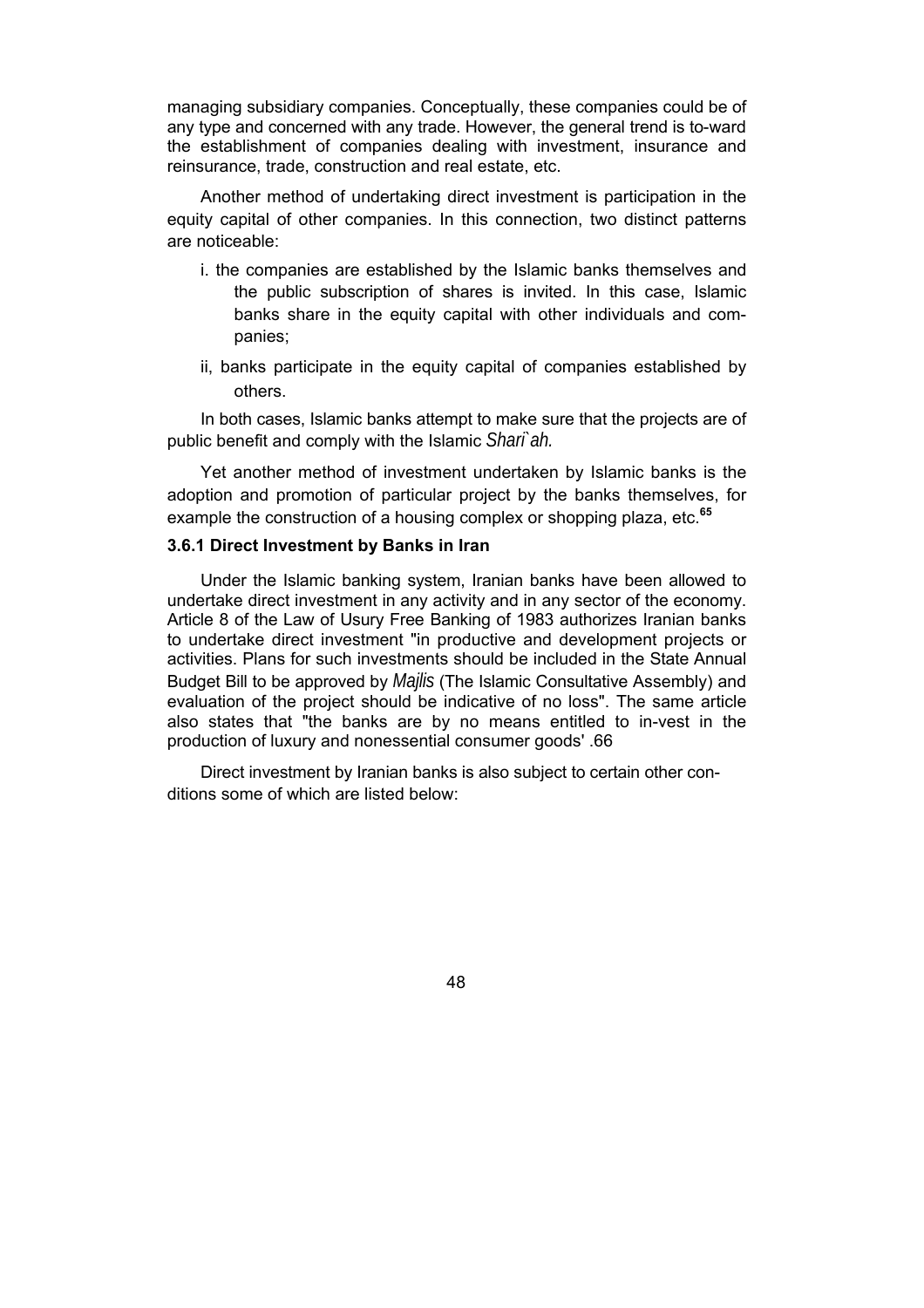Iranian banks are not allowed to invest directly in any project in conjunction with the private sector.

- ii. The ratio of the initial capital of these ventures to the total funds needed must not be less than 40 per cent.
- iii. The total fixed capital necessary for undertaking these projects must be provided for by long-term financial resources.<sup>67</sup>

## *3.7 QARD* **HASAN (BENEVOLENT LOANS)**

Since interest on all kinds of loans is prohibited in Islam, a loan which is to be given in accordance with the Islamic principle, has to be, by definition, a benevolent loan *(Qard Hasan),* i.e. a loan without interest. It has to be granted on the grounds of compassion, i.e. to remove the financial distress caused by the absence of sufficient money in the face of dire need. Since banks are profit oriented organizations, it would seem that there is not much scope for the application of this technique. However, Islamic banks also play a socially useful role. Hence, they make provisions to provide *Qard Hasan* besides engaging in income generating activities.

There may be slight variations among different Islamic banks in the use of this technique. The Faisal Islamic Bank of Egypt provides interest free benevolent loans to the holders of investment and current accounts, in accordance with the conditions laid down by its board of directors. The bank also grants benevolent loans to other individuals under conditions decreed by its board.**<sup>68</sup>** On the other hand, the Jordan Islamic Bank Law authorizes it to give "benevolent loans *(Qard Hasan)* for productive purposes in various fields to enable the beneficiaries to start independent lives or to raise their incomes and standard of living.' **<sup>69</sup>**

Iranian banks are required to set aside a portion of their resources out of which interest free loans *(Qard Hasan)* can be given to (i) small producers, entrepreneurs and farmers who are not able to secure financing for investment or working capital from other alternative sources, and (ii) needy customers. It should also be noted that Iranian banks are permitted to charge a minimum service fee to cover the cost of administering these funds.<sup>70</sup>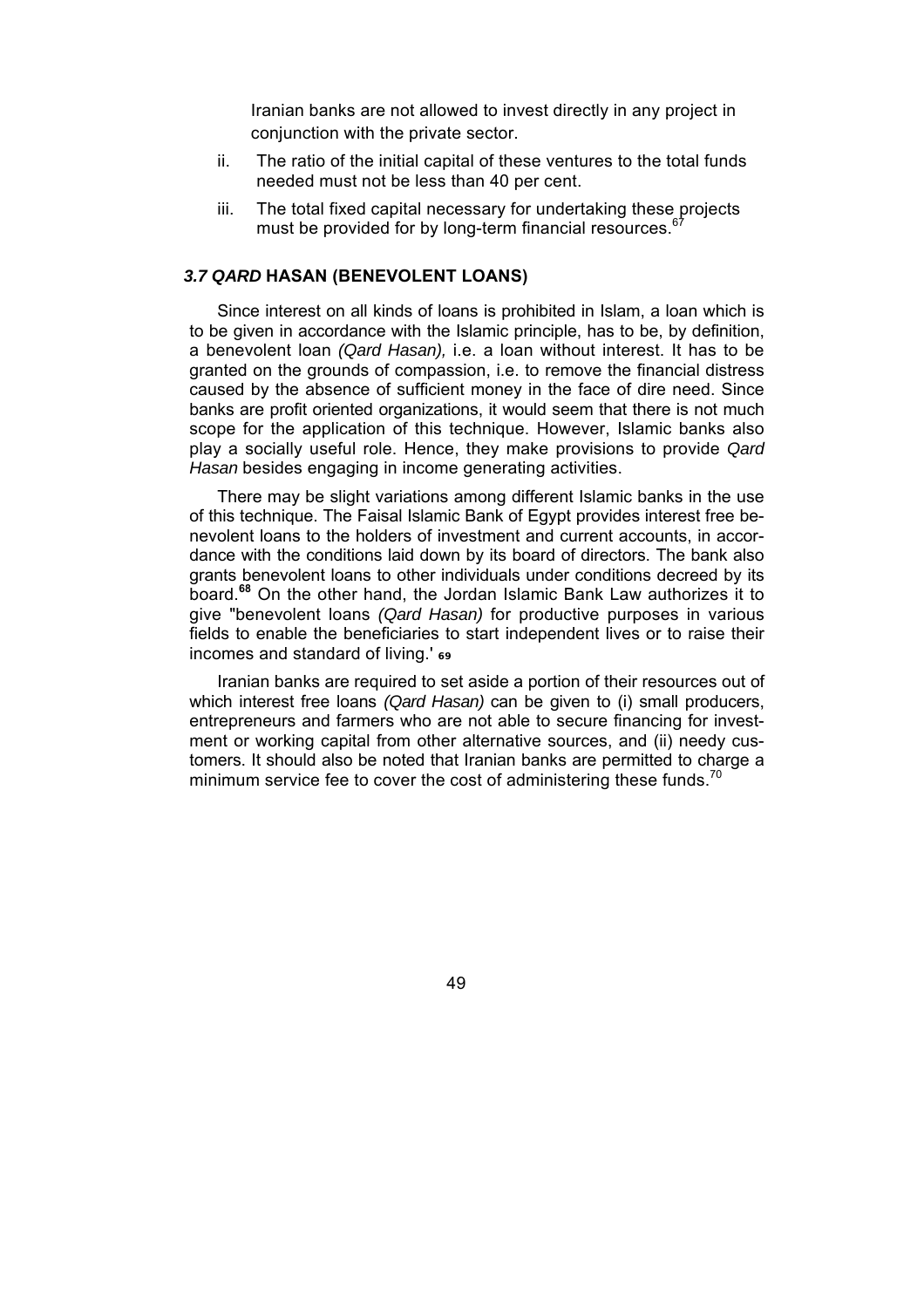In Pakistan, *Qard Hasan is* included in the lending mode of financing." Two important differences are to be noted: (i) No service charge is imposed on *Qard Hasan* loans and (ii) *Qard Hasan* operations are concentrated in the head office of each bank and branch offices are not permitted to extend these loans which are granted on compassionate grounds. However, these loans are repayable if and when the borrower is able to pay.<sup>72</sup>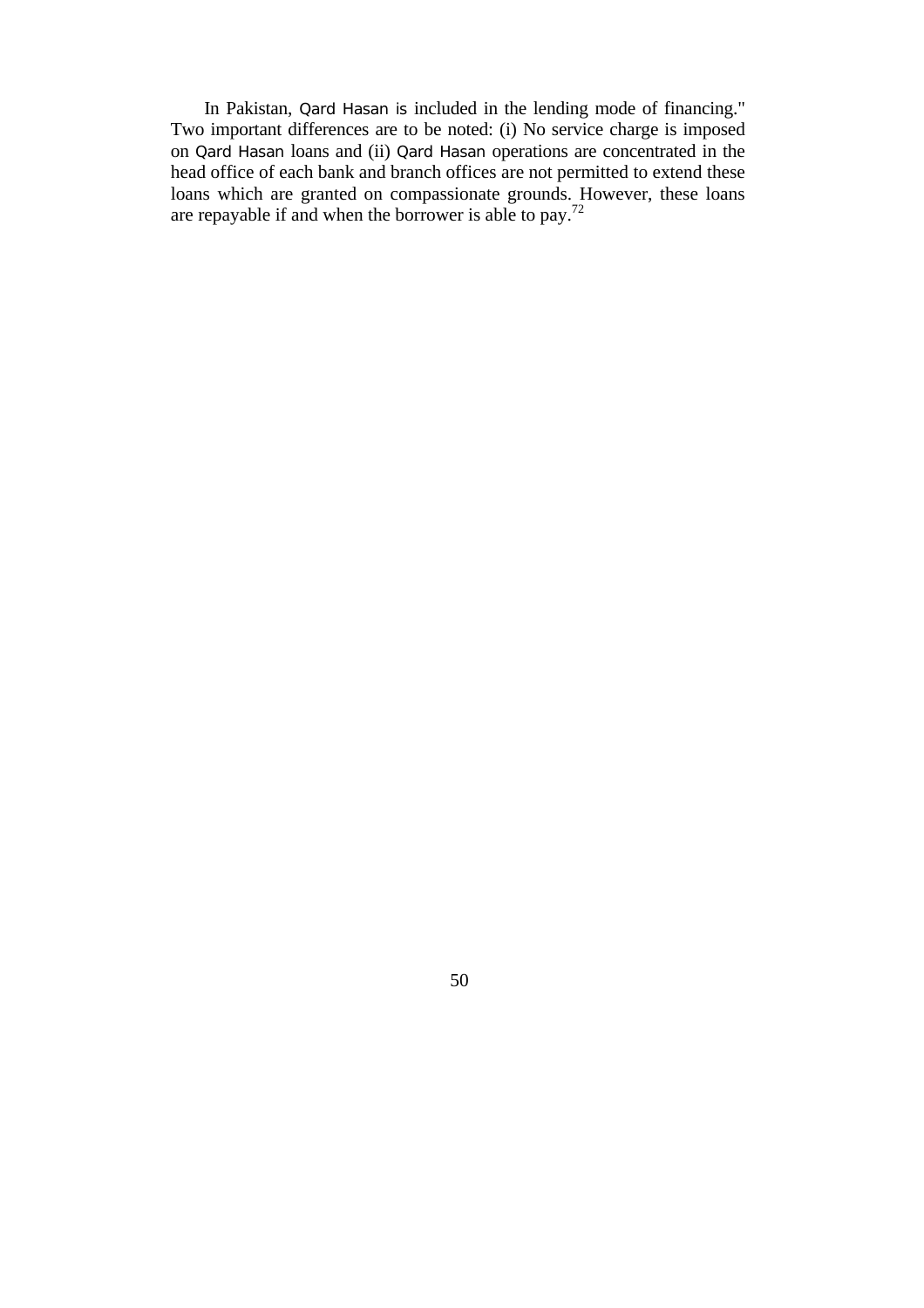# **4. ISLAMIC FINANCING TECHNIQUES SPECIFICALLY USED IN PAKISTAN**

There are 12 Islamic modes of financing which have been approved by the State Bank of Pakistan, the central bank of the country, to be used by commercial banks. These financing techniques can be classified into three categories:

- a) Trade Related Modes
- b) Investment Related Modes
- c) Loan Related Modes

The State Bank of Pakistan has identified six trade related modes, *viz.*  purchase and resale of goods on mark up, leasing, hire purchase, development charges, purchase of trade bills and buy-back arrangement. There are four techniques grouped together under investment related modes, *viz. Musharakah,* equity participation, participation term and *Muda-rabah* certificates and rent sharing. The lending mode includes only two techniques: loans with service charges and *Qard Hasan.* Many of these financing techniques of Islamic banks have been discussed above. However, those which have not been dealt with above and which are specific to Pakistan are described below:

## **4.1 TRADE RELATED MODES**

Trade related modes are those which are based on some kind of "mark up" and applied mainly to the trade sector. In using these modes, the bank is concerned with buying and selling. Three modes of financing belonging to this group, *viz.* purchase and sale of goods on the basis of mark up *(Murabahah),* leasing *(Ijarah)* and hire purchase *(Ijarah wa lqtina)* have been dealt with in previous sections of this study. The remaining financing techniques are discussed below.

#### **4.1.1 Development Charges**

Banks in Pakistan are authorized to provide finance to clients for the development of land or property on the basis that the bank will share in the increased value of the developed property.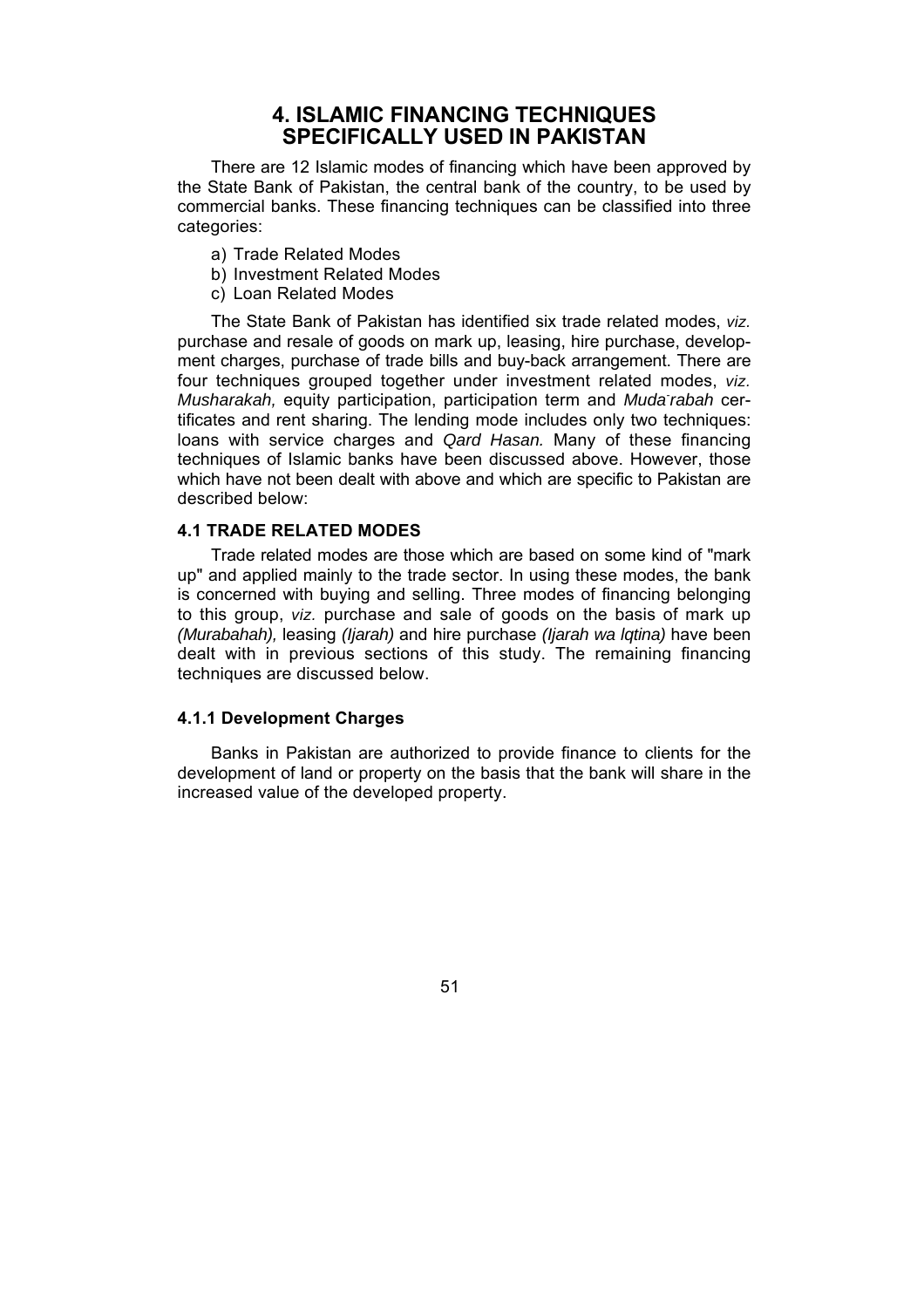This technique is practised in the following manner: The client approaches the bank with a request for finance for the development of a property. He submits details of the estimated development expenditures and the dates by which he will finally repay the amount. The bank studies the project and upon finding it sound, purchases the said property from the client. The sale price of the property is the amount of expenditure which is to be spent on the development of the project. At the same time, the client "buys back" the same property from the bank for a price which is payable at a later date. Thus, one transaction between the client and the bank is on a cash basis while the buy-back transaction between the bank and the client is deferred. Usually banks do not finance more than the estimated amount of the development expenditure. The period and method of repayment is decided by mutual agreement. If the client pays back in time, or before the date of the final adjustment, some rebate is given to him for prompt payment.

#### **4.1.2 Purchase of Trade Bills**

Pakistani commercial banks are also allowed to purchase trade bills. In the case of an export bill expressed in a foreign currency and drawn under an irrevocable letter of credit, the exchange rate differential is the return to the bank. Domestic trade bills are handled on the basis of *Murabahah.* 

#### **4.1.3 Buy-Back of Movable/Immovable Property**

With this financing technique, a movable or immovable asset is sold to the bank for an agreed price and is bought back by the client for another price. One sale (from the client to the bank) is on a cash basis while the other sale (from the bank to the client) is on a deferred basis. The client may pay the bank in a lump sum on the agreed date or establish a schedule of installment payments. The bank pays the client in cash immediately, while the client may refuse to buy back the property.

The buy-back arrangement is being used in Pakistan on a large scale and in various ways. In order to clarify the exact nature of buy-back arrangements, two examples are given below. These are (i) short- and long-term financing provided by commercial banks (other than agricultural inputs) and (ii) the financing of a house/flat or its construction on a buy-back basis.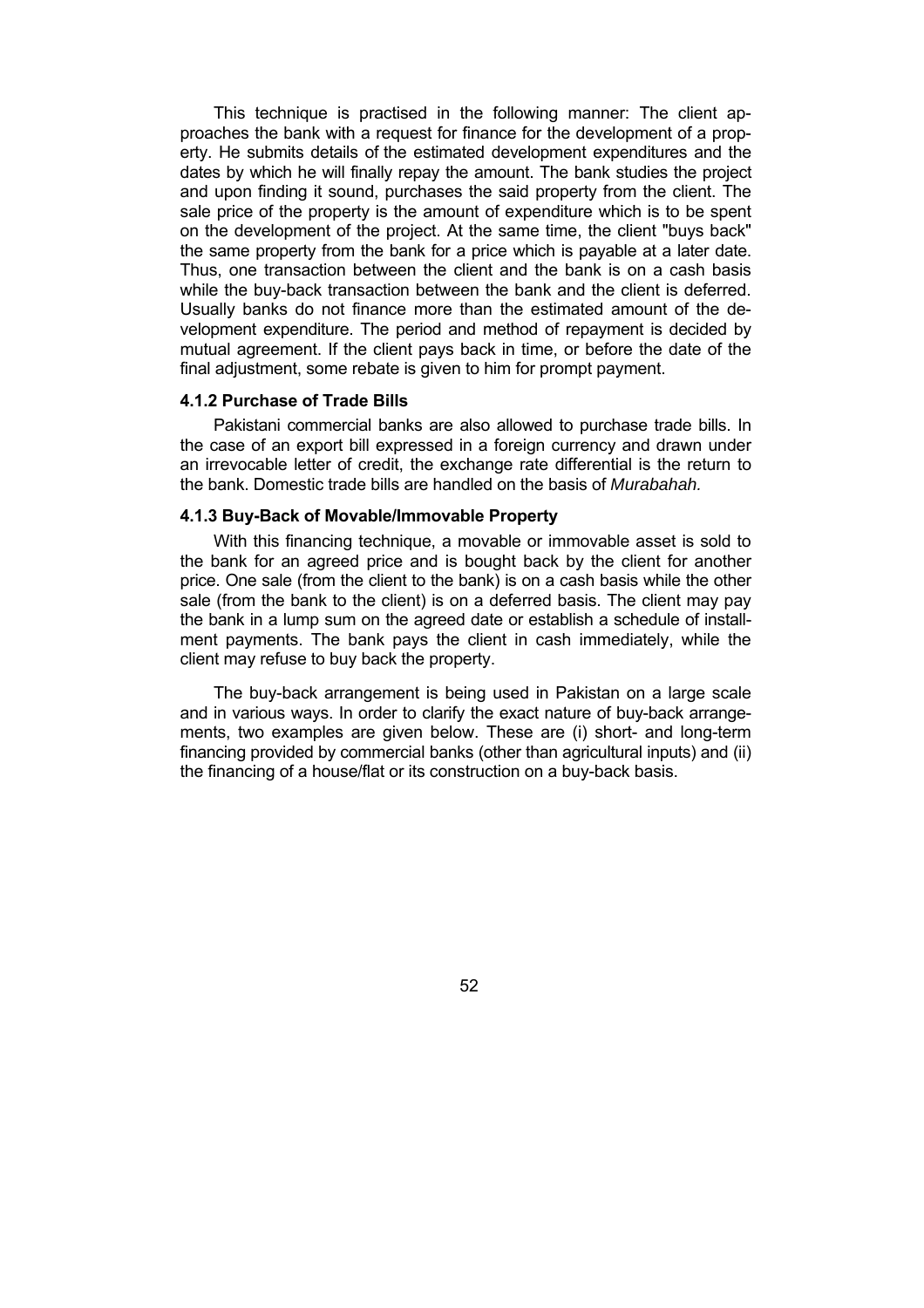These examples are based on the contract forms used by the United Bank Limited of Pakistan.

## a) Short- and Long-Term Financing through Buy-Back

The customer (an individual entrepreneur, a partnership firm, a public or private limited company) agrees to sell the bank for a specified sum of money raw materials, finished goods, spare parts, machinery, etc. which the client may own. The customer also agrees to buy the same goods from the bank on the basis of mark up. The price paid by the bank to the client is called the sale price and is a given percentage of the value of those stocks which are sold to the bank. The customer immediately repurchases the same goods from the bank at a price which is referred to as the purchase price.

The purchase price normally includes the original sale price plus the amount of the mark up agreed upon by the client and the bank. The purchase price is payable by the client to the bank on a certain date in the future, or in equal installments. The contract stipulates the period or number of installments by means of which the client is to pay the purchase price in full. In case the client pays the installments of the purchase price on or before time, the bank pays the client a prompt payment bonus.

In most cases, for the security of the payment of the purchase price, the same goods are pledged to the bank. In cases where pledging may not be possible, for example, in the case of certain raw materials, the bank may require some other security. While agreeing to the conditions required by the bank and stipulated in the contract, the client also undertakes not to borrow any money or make use of any other financial or mark up facility from any other bank or financial institution against the same goods.

b) Financing for the Purchase of a House/Flat or Its Construction on a Mark Up Basis.

Another example of the way in which buy-back arrangements are used in Pakistan is the provision of financing for the purchase/construction of a house/flat. The client first negotiates the purchase of a property (a house/ flat or a piece of land) and then approaches the bank to obtain the neces-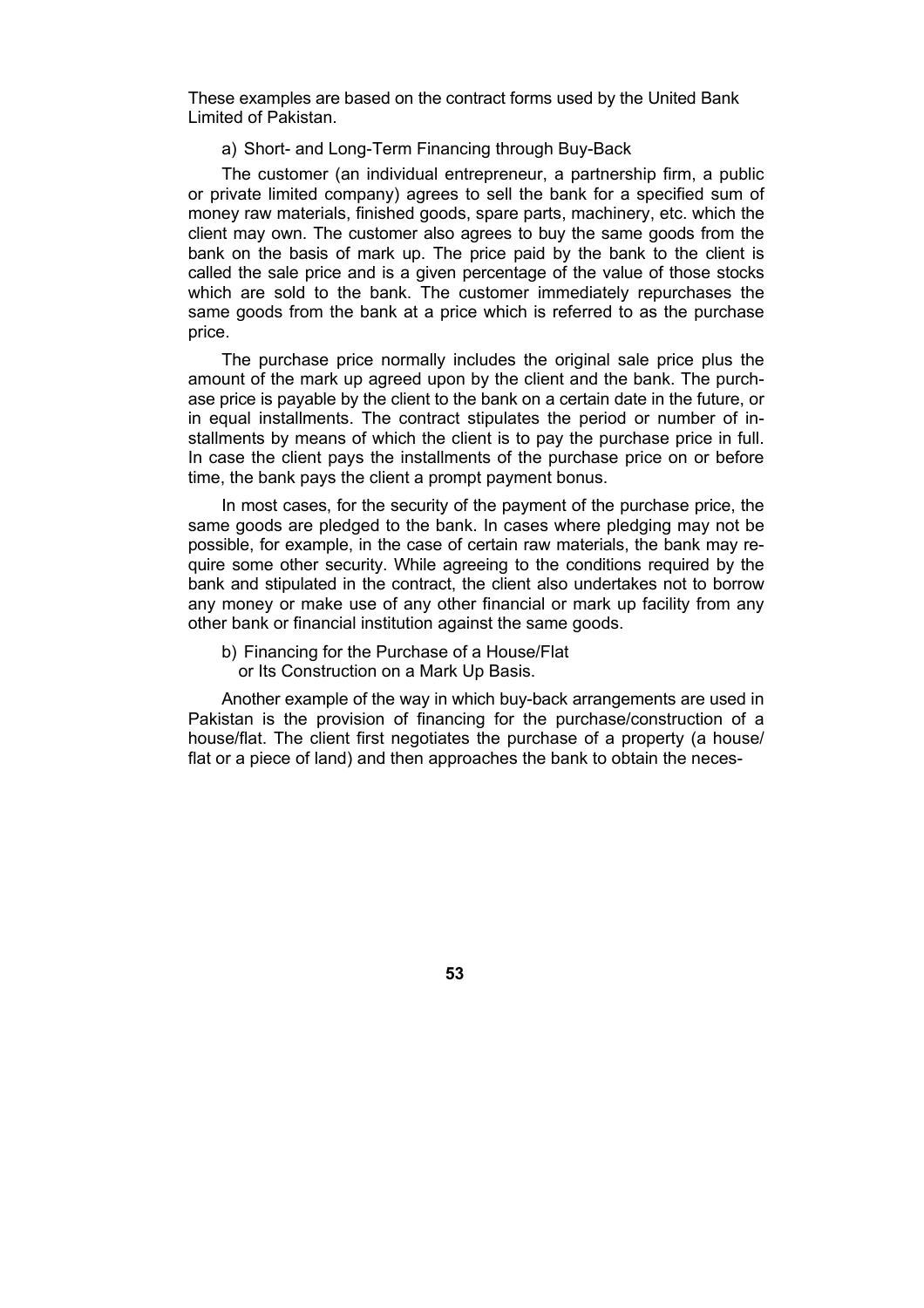sary finance. The customer then agrees to sell this property to the bank for a specified sum (sale price) and further agrees to purchase it back at a purchase price which includes the sale price and the amount of mark up payable to the bank. The payment of the purchase price is deferred and a schedule of installment payments is agreed upon. There is also a provision for a prompt payment bonus if the installments are paid on time.

The contract is modified somewhat in the case of the construction of a house on a piece of land. The client should be in possession of the land on which the said house is to be constructed. The costs of construction, fixtures, building materials, etc. are worked out in detail and scrutinized by the bank. The bank agrees to buy from the customer within a specified period and for a specified sum all the building materials, fixtures and fittings, etc. required for the construction. This is referred to as the bank's investment which is a specific percentage of the prospective value of the said property after its completion. The client agrees to repurchase the building material from the bank on a deferred payment basis in installments. The construction of the property is completed under the direct supervision of the customer who is responsible for the implementation of the project in accordance with the approved plan.

The buy back arrangements discussed above are widely used in almost all sectors of the economy involving banking finance. However, there are serious reservations among scholars regarding the validity of buy-back arrangements. If not implemented carefully, such arrangements may be a mere subterfuge to circumvent the prohibition of *Riba.* For example, there is no real transfer of ownership of goods when these contracts are put into effect. Buying and selling at the same time is merely another method of lending on interest. Furthermore, in certain cases, as in the case of financing the purchase and/or construction of a house/flat, it may violate another Islamic norm, i.e. selling something which one does not possess. For these and other reasons, the Workshop on Investment Strategy in Islamic Banking held in Amman during 23 -25 Shawwal 1407H (19-21 June 1987) recommended the "avoidance of the sales where a commodity is bought from the client to resell it to him at a deferred higher price'.<sup>73</sup> Thus, these contracts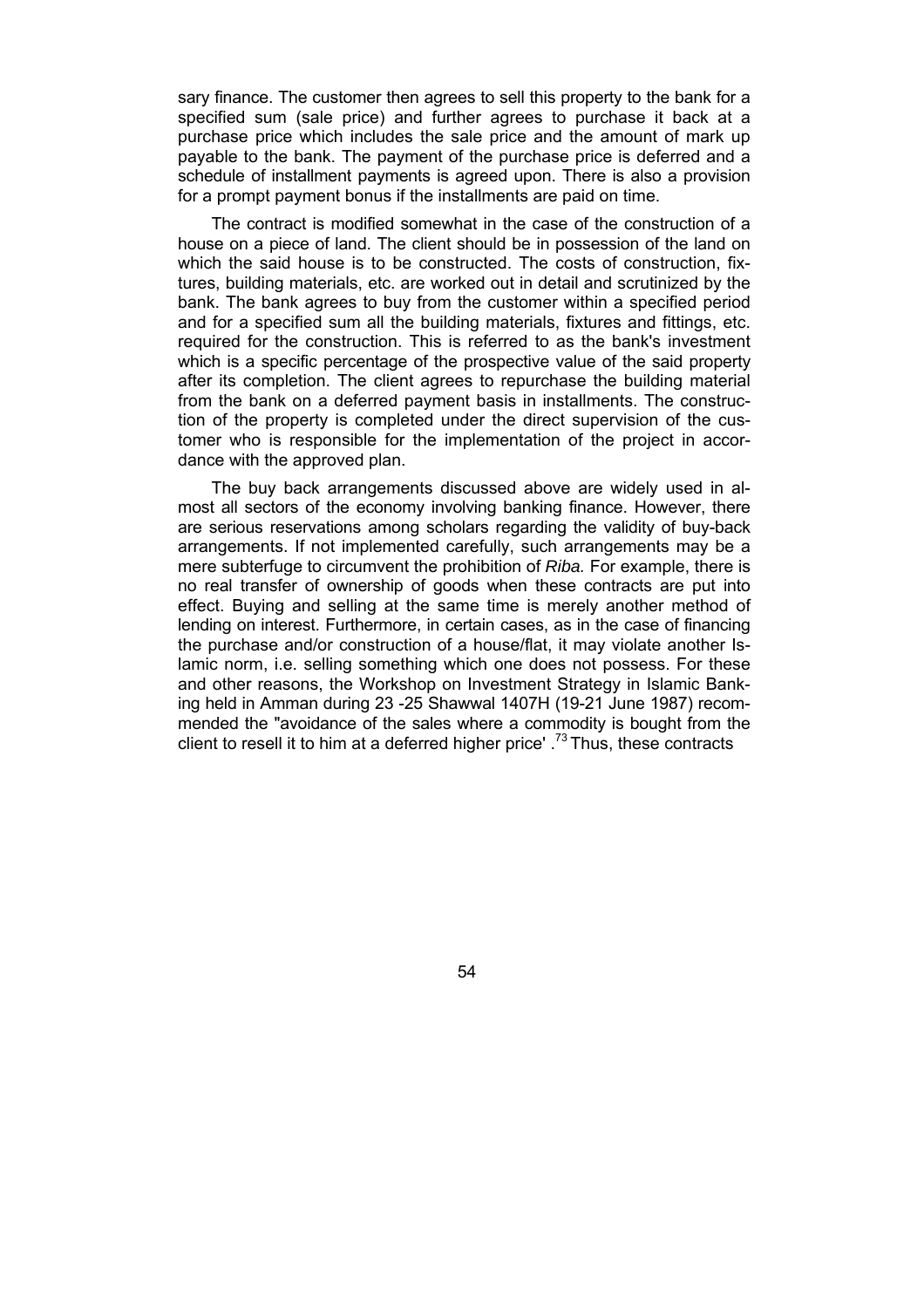need to be carefully reviewed from the point of view of the *Shari`ah* in order to determine whether or not they conform to all of the requirements of permissible contracts.

#### **4.2 INVESTMENT RELATED MODES**

The financial techniques included in this group are based on the principle f profit sharing and include both *Mudarabah* and *Musharakah.* Of the four techniques approved by the State Bank of Pakistan, *Musharakah* was dealt with in an earlier section. The other three techniques are described below :

## **4.2.1 Equity Participation**

Banks in Pakistan can participate in the equity of companies by purchasing shares. By acquiring such equity, banks can influence their debt equity ratio. In fact, by expanding the equity base of companies, the need for debt finance may be reduced.

## **4.2.2 Purchase of Participation Term and**  *Mudarabah* **Certificates**

Commercial banks in Pakistan can diversify their portfolio structure by investing in Participation Term and *Mudarabah* Certificates. A Participation Term Certificate is a transferable financial instrument. These are issued for a specified period and are secured by a legal mortgage on the fixed assets of a company.

*A Mudarabah* certificate is a certificate of definite denomination issued to the subscriber of *Mudarabah* acknowledging the receipt of the money subscribed by him. Companies in Pakistan, if they are registered as a *Mudarabah* company, are allowed to float their own *Mudarabah* under the *Mudarabah* (Floatation and Control) Ordinance of 1980. Commercial banks are allowed to invest in the pruchase *of Mudarabah* certificates in the same way as they invest in the shares of a limited company. A commercial bank can also register itself as a *Mudarabah* company and issue *Mudarabah* certificates.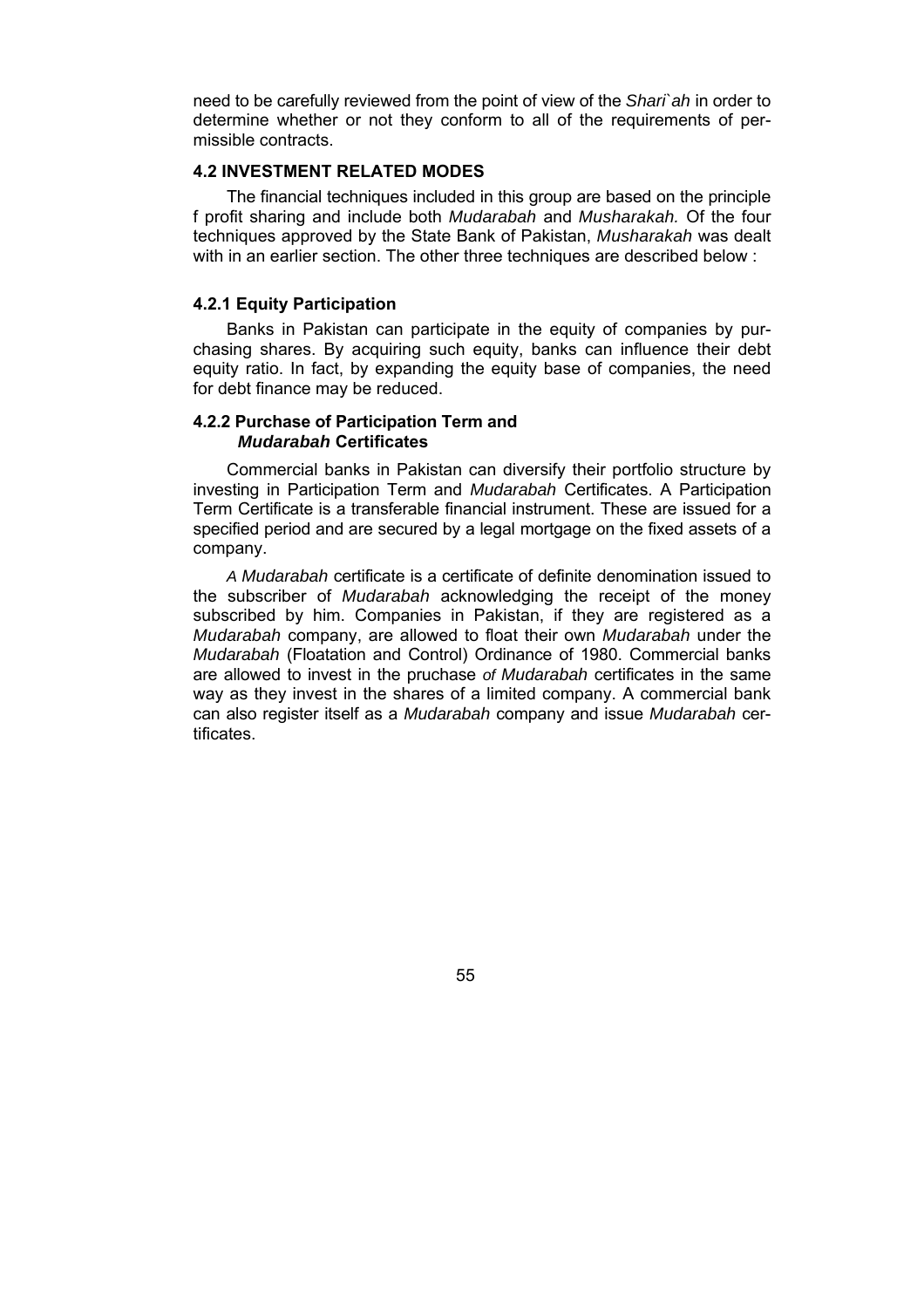## **4.2.3 Rent Sharing**

Rent sharing is another mode of financing used in Pakistan. In addition to commercial banks, this mode is being used by the House Building Finance Corporation which is a specialized national financial institution in the housing sector. Banks provide finance for the building of houses, housing complexes, flats, apartment building, etc. and receive a share of the rental income of the property.

#### **4.3 LOAN RELATED MODES**

The last group of financial techniques is referred to as loan based modes of finance. It includes *Qard Hasan* and loans with service charges. As the practice of *Qard Hasan* in Pakistan has already been discussed, the financial technique of loans with service charges is described below:

#### **4.3.1 Loans with Service Charge**

Banks in Pakistan are authorized to provide loans with service charges which is considered to be persmissible under *Shari`ah* provided that it is not related to the amount of the loan and is related to actual administrative expenses. In Pakistan, the maximum service charge on loans for a given period is computed using the following formula:

Service Charge : E x 100 / A

where

E : Administrative expenses during the year

A : Average assets during the year.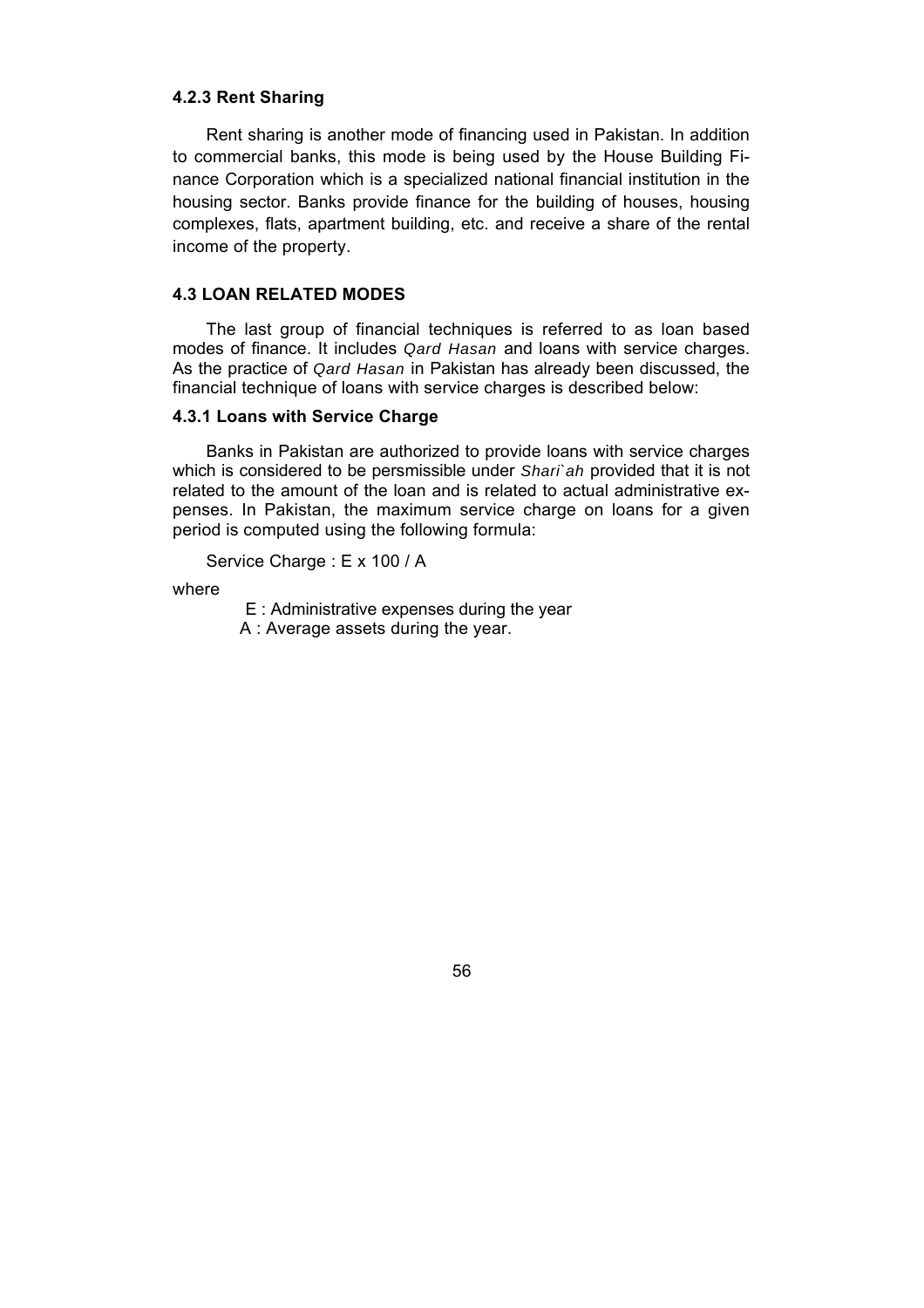# **5. ISLAMIC FINANCING TECHNIQUES SPECIFICALLY USED IN IRAN**

The Islamic Republic of Iran has taken the necessary steps to restructure its banking sector in conformity with the Islamic *Shad ah.* Hence, the Iranian Parliament passed the Law for Usury Free Banking in 1983. The following 10 modes of finance have been adopted in Iran: *Musharakah, Mudarabah,* Direct Investment, SalafTransactions, Investment Sale, Lease Purchase, *Jo alah, Muzara'ah, Musaqat,* and *Qard Hasan.* Those modes which are specific to Iran and have not been discussed before are described below:

### **5.1** *SALAF* **TRANSACTIONS**

These are transactions which are usually known as *way` Salam* (Forward Sale). In order to provide working capital to business enterprises, Iranian banks are empowered to purchase future output by paying the price in advance. The specification and characteristics of the output must be determined as accurately as possible at the time of the contract. Similarly, the price agreed upon should not exceed the market price of the goods at the time. Banks are not allowed to sell the products, thus acquired, unless they are in physical possession of the goods. The duration of this transaction is usually a production cycle or a year, whichever is shorter.

## **5.2 INSTALLMENT SALE**

The Central Bank of Iran describes this technique in the following way:

Installment sale or credit sale is the surrender of existing property to someone else at an identifiable value in such a way that all or part of the mentioned value is received in equal or unequal installments at a fixed date or dates. In order to provide the necessary facilities to secure working capital to producing units, Iranian banks are permitted by the Central Bank of Iran to acquire raw materials, spare parts, working tools and other preliminary requirements of such units, solely upon a written request and the undertaking of the applicants to purchase, use and arrange the installment sale of the mentioned items. Similarly, for the purpose of providing the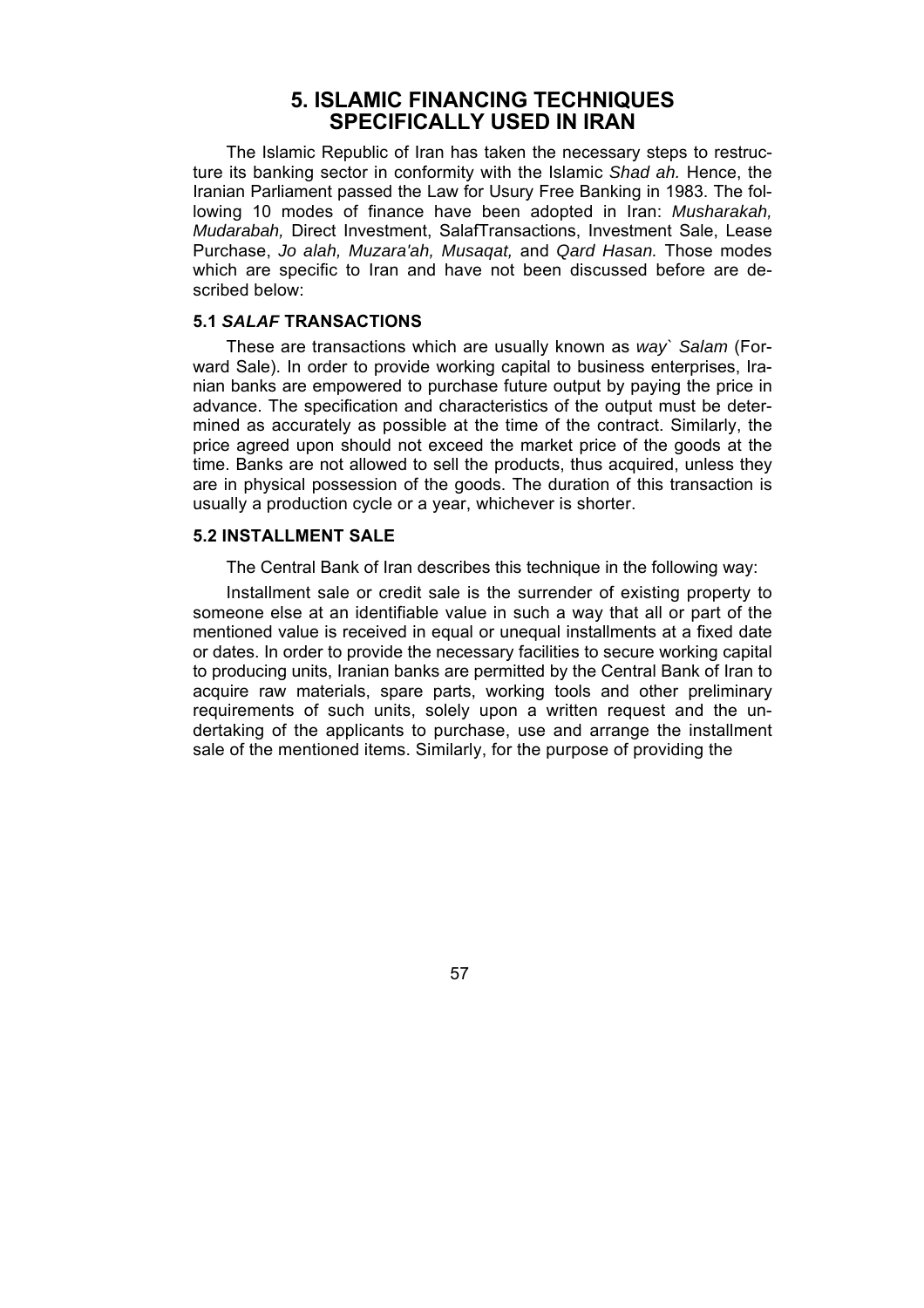facilities necessary for the expansion of housing activities, Iranian commercial banks are empowered to construct low-cost housing and sell it to applicants under the above mentioned conditions.7<sup>4</sup>

There are certain other conditions which are imposed on this type of contract by the Central Bank of Iran. For example, the raw material acquired under this scheme should not exceed more than what is required for one production cycle and the price should be repaid within one year. The price to be paid by the client to the bank is to be determined on a cost plus basis. The repayment period for machines, tools and other implements cannot exceed their useful life. The Central Bank of Iran is empowered to determine the useful life of various kinds of assets for this purpose.<sup>75</sup>

## **5.3** *JO'ALAH*

*Jo alah* means a transaction based on a commission. Under the Usury Free Banking Law of 1983, Iranian banks are authorized to provide various kinds of services and charge a commission for these services. The nature of the services and the prices to be charged must be exactly determined at the time of the contract. This contract can also operate in reverse, i.e. banks can engage any other agency in a Jo *alah* contract, acquire some services that they need and pay for these services!")

## *5.4 MUZARA'AH*

Under this contract, Iranian banks are allowed to hand over to farmers land which they own or which is otherwise in their possession. The plot of land has to be completely specified and must be given for a specific period. The bank and the farmer share the output in an agreed proportion.

#### **5.5** *MUSAQAT*

Under this contract, banks provide farmers with orchards, gardens or trees which they own or which are otherwise in their possession. This is done for the purpose of gathering the harvest of the orchard or garden and dividing it in a specified ratio. The harvest may be fruits, leaves, flowers,etc. of the plants and trees in the orchard or garden.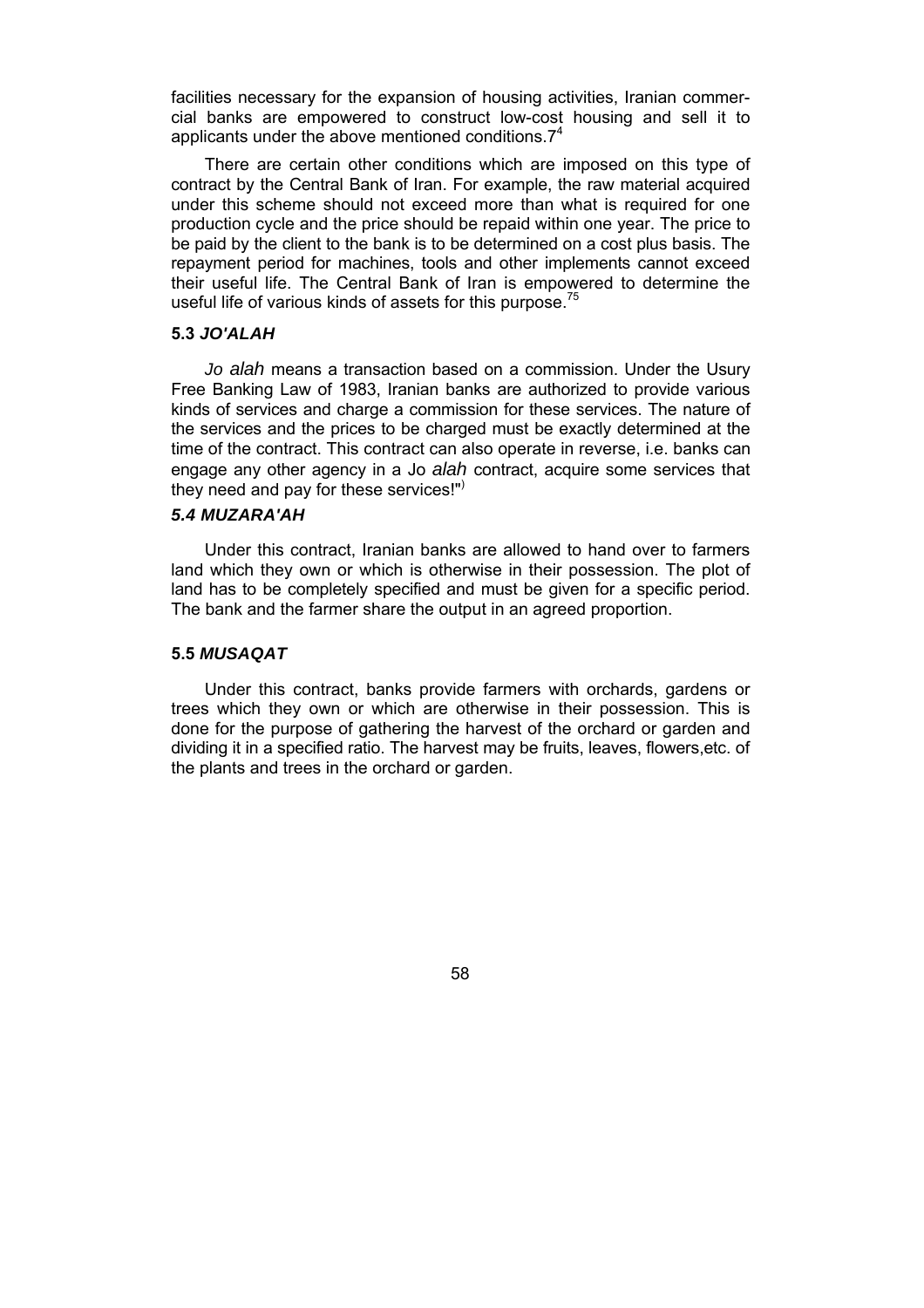# **6. CONCLUSION**

In this paper, an attempt has been made to survey those Islamic financing techniques used by Islamic financial institutions in different countries. The similarities and dissimilarities of these financing techniques in various institutions and countries have been noted. It may be observed that Islamic banking is far more interesting and complex than conventional banking as far as financing techniques are concerned. Even in the case of deposit mobilization, Islamic banking has been able to offer various kinds of financial products. However, it is in the area of assets rather than in liabilities that the practices of Islamic banks are more diverse and complex than those of conventional banks.

Although this paper has not attempted a comparative study of the frequency of use of different financing techniques, it is generally believed that *Murabahah* is the most widely used technique and that the majority of the financing provided by Islamic banks goes to short-term trade and the financing of real estate. However, it should be kept in mind that the dynamics of contemporary Islamic banking change at a fast rate under market pressure. Hence, it may be that the composition of the basket of financing techniques used by Islamic banks is also undergoing a significant change.

There is no doubt that *Murabahah* was the most popular financing technique in the early stages of the development of Islamic banks. This was so for several reasons. Firstly, *Murabahah* is simple to apply. In terms of the simplicity of application, the *Murabahah* financing technique may be best placed to compete with conventional interest based borrowing. All other Islamic financing techniques require more elaborate arrangements for their application. Secondly, it was possible to get higher returns on depositors' money using this technique, and in their initial stages of establishment and development, Islamic banks required higher returns in order to build confidence in themselves.

However, some available evidence suggests that the significance of *Murabahah* is declining in the overall financing operations of Islamic banks,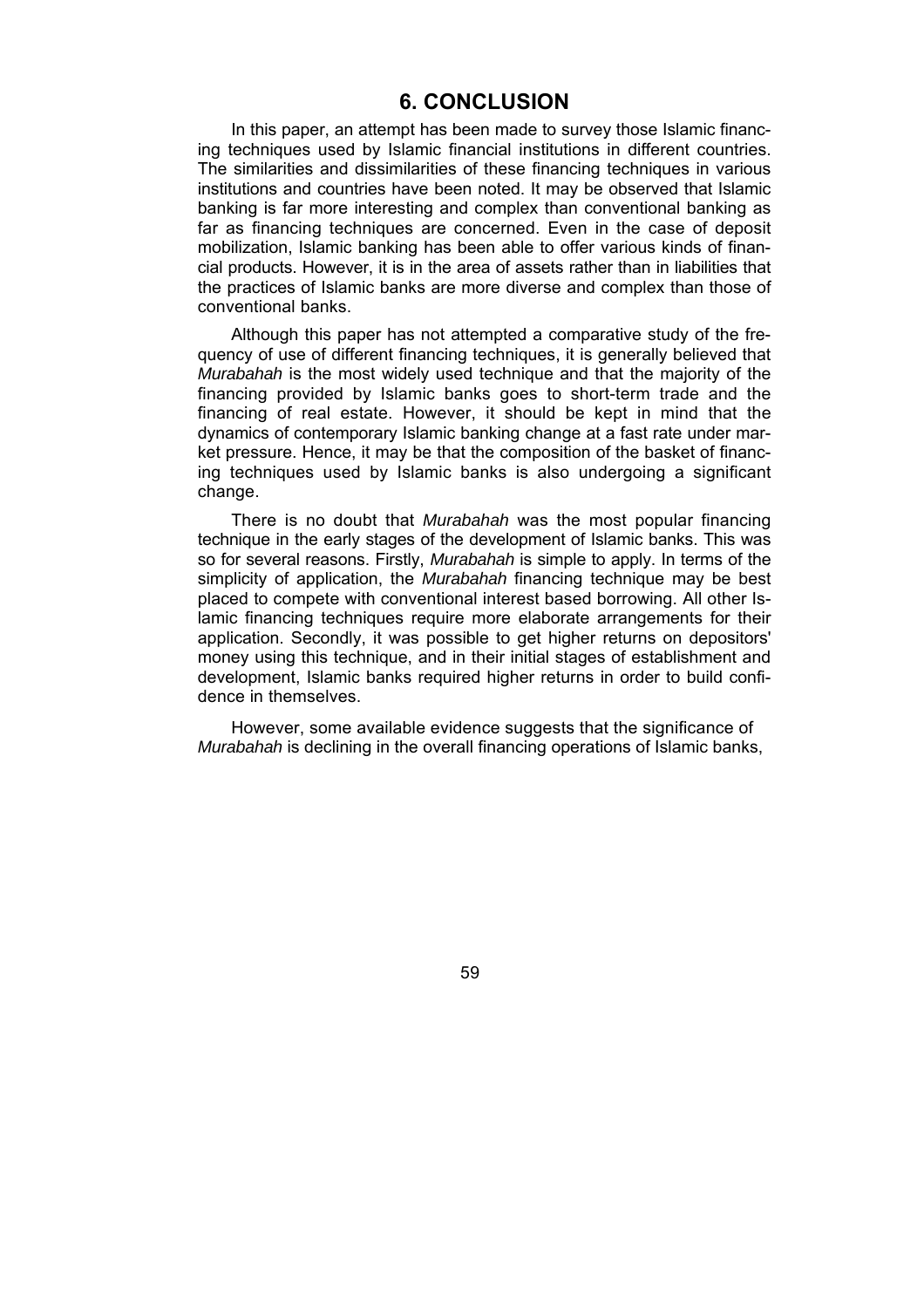which are now experimenting with other modes of financing. The Jordan Islamic Bank has been successfully using *Musharakah* as a financing technique in the manufacturing sector and the Sudanese Islamic Bank is doing the same in the agricultural sector. Islamic banks have also been experimenting with leasing and its various forms as a viable financing technique. Nevertheless, much deeper, more detailed and thorough studies are required to corroborate these impressions and to highlight these trends more effectively.

Financing techniques such as the buy-back arrangement and some applications of deferred sale need to be carefully reviewed from the point of view of the *Shari`ah.* One has to first determine what exactly is being practised and how. This can be done by reviewing the contract forms used by the banks for various transactions. Once the practice is established beyond any reasonable doubt, it may be submitted to *Shari`ah* scholars for review.

A review of the contract forms used by various Islamic banks and the determination of the exact nature of these practices would also lead to the standardization of these practices as the banks themselves would know what other banks are doing and would be able to eliminate illegal and inefficient practices. Ultimately, simple, easy to use and standardized financing techniques have to evolve through experience and experiment over a period of time. However, imaginative and innovative research can accelerate this process.

Research studies could also be undertaken on the various economic aspects of these financing techniques. For example, the relative. profitability of these financing techniques is an issue which has not yet been dealt with. Is *Murabahah* more popular among Islamic banks because it is more profitable? How does the rate of return on other techniques compare to *Murabahah?* These and other questions on efficiency and stability, finance mobilization, promotion of economic justice, etc. need to be addressed in future empirical research on Islamic banking.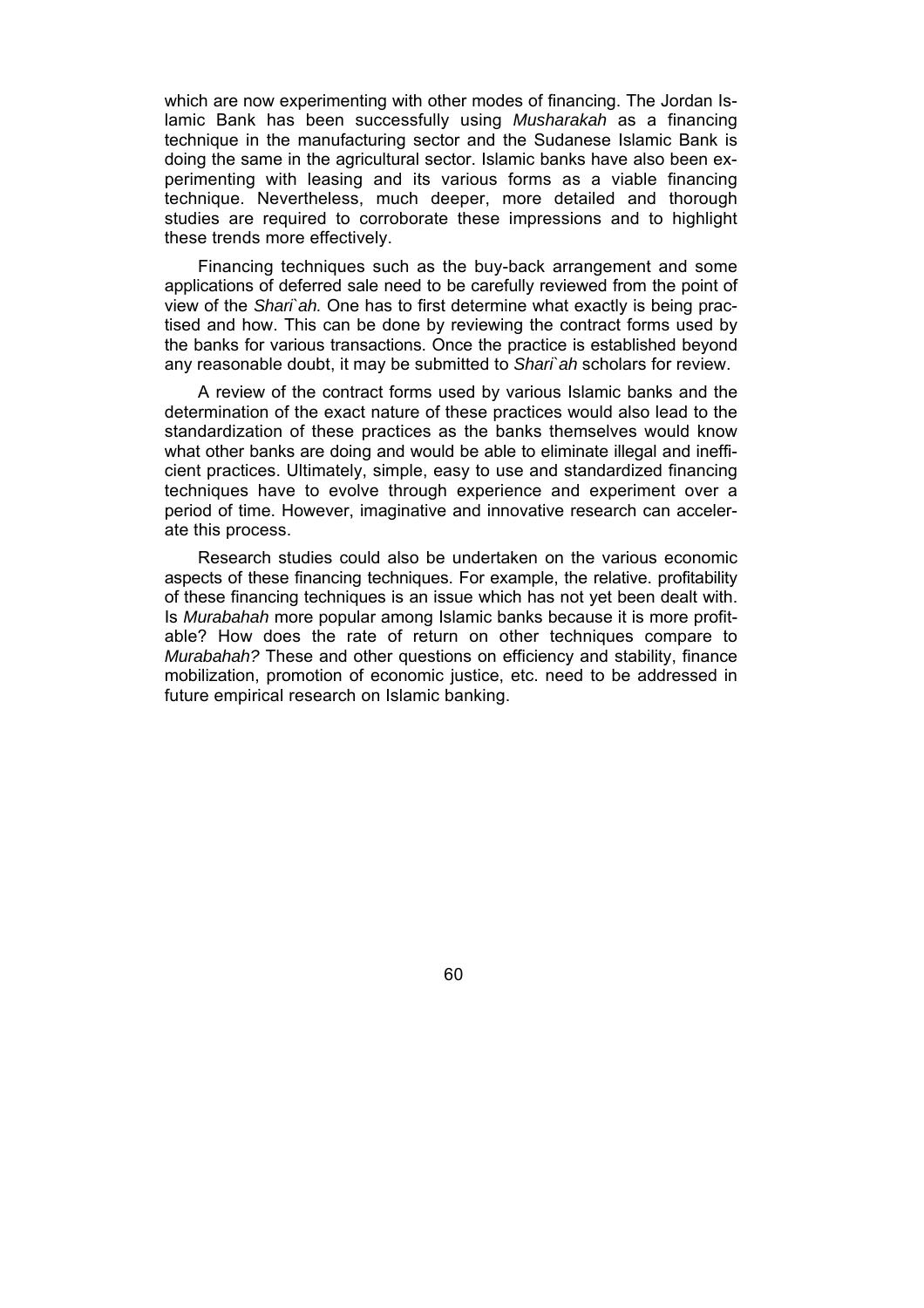# **NOTES AND REFERENCES**

- 1. For a detailed account of the evolution of these views in a Muslim country, see: M. Dawan Rahandjo, "The Question of Islamic Banking in Indonesia" in Mohammed Ariff (ed.), *Islamic wanking in Southeast Asia,*  Institute of South East Asian Countries, Singapore, 1988, pp. 137-163.
- 2. Mohammad Nejatullah Siddiqi, *wanking without Interest,* Lahore, 1973. Also "Islamic Approaches to Money, Banking and Monetary Policy" in Mohammad Nejatullah Siddiqi, *Issues in Islamic wanking: Selected Papers,* The Islamic Foundation, Leicester, U.K., 1983.
- 3. Mohammad Nejatullah Siddiqi, *Rationale of Islamic wanking,* King Abdul Aziz University, Jeddah, 1981. Also reprinted in: Mohammad Nejatullah Siddiqi, *Issues in Islamic wanking: Selected Papers,* The Islamic Foundation, Leicester, U.K., 1983, pp. 67-96.
- 4. For a good collection of writings dealing with the theoretical issues of Islamic banking, see: Mohsin S. Khan and Abbas Mirakhor, *Theoretical Studies in Islamic wanking and Finance,* The Institute for Research and Islamic Studies, Houston, Texas, 1987.
- 5. However, contemporary practices of Islamic banking have been studied in Ausaf Ahmad, *Development and Problems of Islamic wanks,*  Islamic Research and Training Institute, Jeddah, 1987. Mohammad Nejatullah Siddiqi, "Islamic Banking: Theory and Practice" in Mohamed Ariff, op.cit. V. Nienhaus, *The Performance of Islamic wanks - Trends and Cases,* Paper presented at the Conference on Islamic Law and Finance, School of Oriental and African Studies, University of London, April 1988 and Ziauddin Ahmad, "Islamic Banking at the Crossroads", *Journal of Islamic Economics,* Vol. *2,* No. 1, January 1989. On experiments of Islamic banking in Pakistan and Iran, see: Zafar Igbal and Abbas Mirakhor, *Islamic wanking,* IMF Occasional Papers, 1986.
- 6. Iran nationalized all privately owned banks on June 8, 1979. See: S. H. Amin, *Islamic wanking and Finance: The Experience of Iran,* Vahid Publications, Tehran, 1986, p. 41. Five major banks in Pakistan, which con-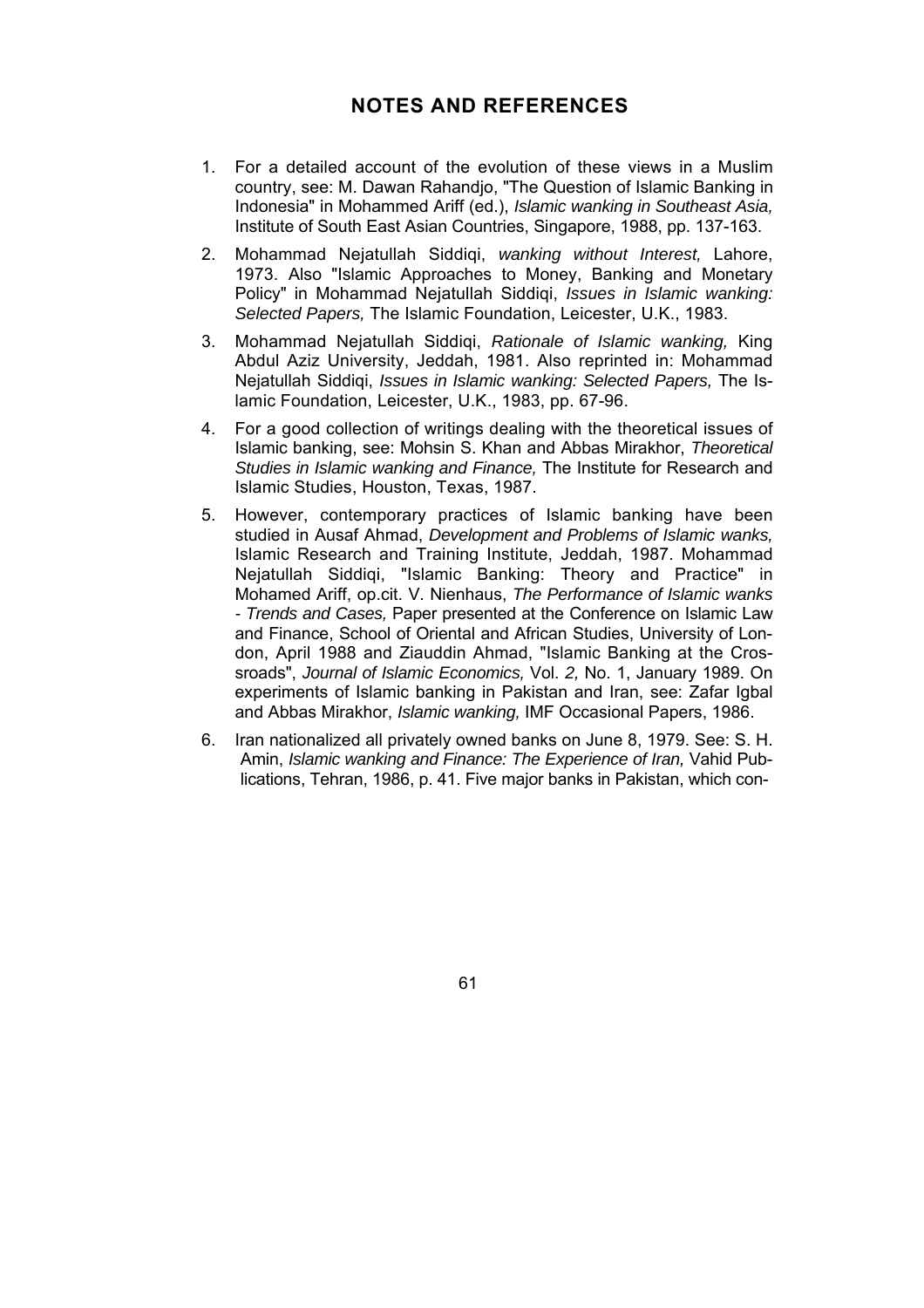stitute a significant portion of the banking sector were nationalized even before the process of Islamization began.

7. Principal subsidiaries of the DMI Trust are:

Islamic Investment Company of the Gulf (Sharjah) Islamic Investment Company of the Gulf (Bahrain) Faisal Islamic Bank, Bahrain Faisal Islamic Bank, Niger Faisal Islamic Bank, Senegal Faisal Islamic Bank and Trust, Bahamas Islamic Investment Company, Niger Islamic Insurance Company, Bahrain Islamic Insurance Company, Luxembourg Islamic Insurance and Reinsurance Company, Bahamas DMI, Geneva *Shari`ah* Investment Services, Geneva and DMI Investment Services, Jersey.

In addition, the DMI has interests in different Faisal Islamic Banks in many countries such as the Faisal Islamic Banks in Sudan and Egypt, the Faisal Finance Institutions in Turkey, etc.

- 8. *Dalil Dar-al-Mal-lslami* (Arabic), p.7.
- 9. The AI-Baraka Group Companies consist of the following:

AI-Baraka Investment and Development Company, Saudi Arabia Beit-et-Tamvil - Saudi Tunisi (Saudi Tunisian Finance House), Tunis AI-Baraka International Ltd., England AI-Baraka International Bank Ltd., England AI-Baraka Turkish Finance House, Turkey AI-Baraka Islamic Investment Bank, Bahrain AI-Baraka Bank, Sudan Arabian Thai International Company, Thailand AI-Baraka Islamic Bank of Mauritania AI-Baraka Bank, Bangladesh AI-Baraka Bancorp, Texas, U.S.A., and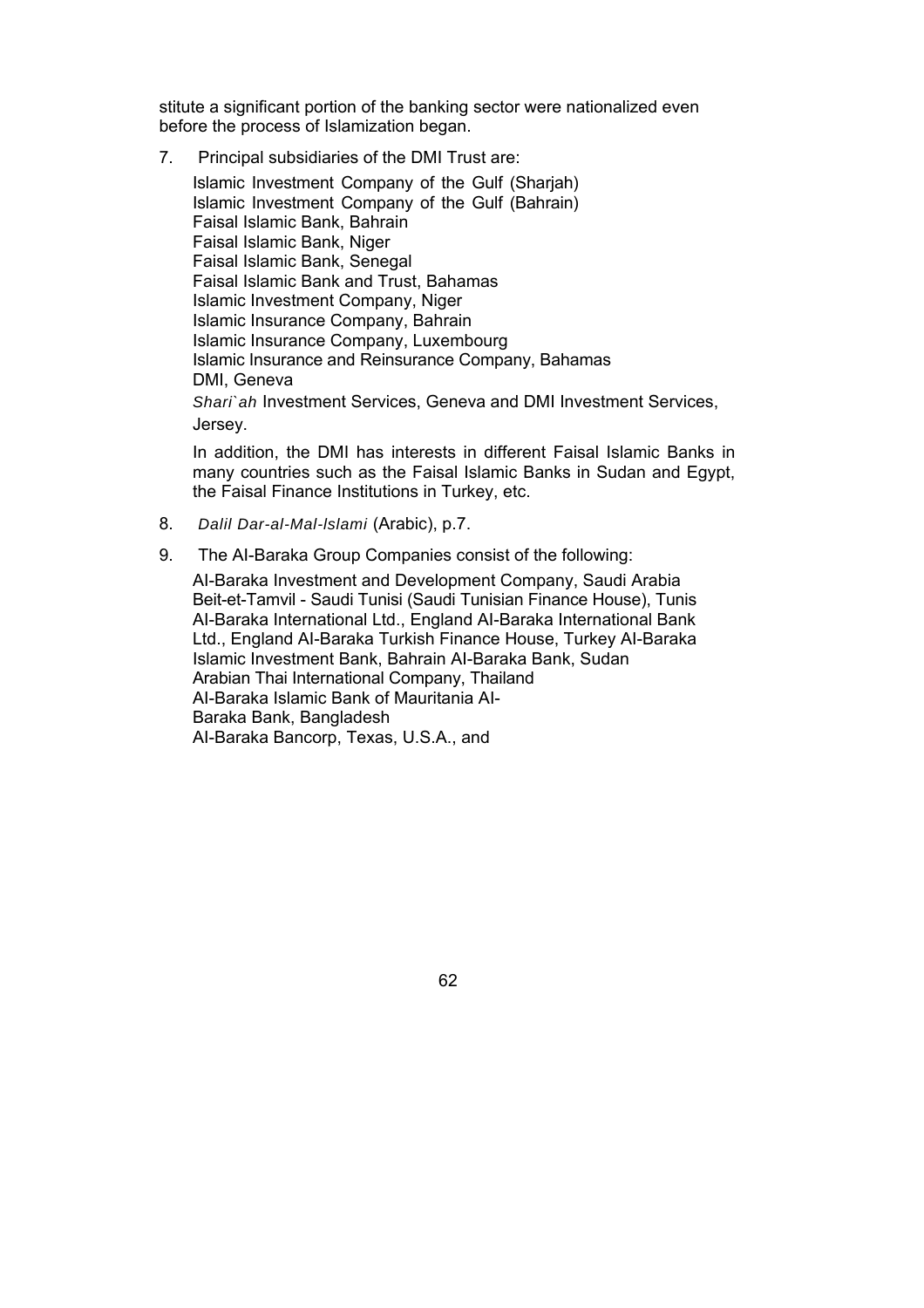AI-Baraka Bancorp, California, U.S.A.

The sister institutions of the AI-Baraka Group are: The Jordan Islamic Bank for Finance and Investment, Jordan Islamic Finance House (Universal Holding), Luxembourg, and The Islamic Bank International, Denmark.

- 10. The Jordan Islamic Bank for Finance and Investment Law (Second Edition), Amman, not dated, p.4.
- 11. State Bank of Iran, *Annual Report,* 1984, p.
- 12. Bank Islam Malaysia Berhad, *Organization and Operations,* pp. 11-12 (Mimeograph).
- 13. Bahrain Islamic Bank, *Goals and Functions* (Arabic).
- 14. Dubai Islamic Bank, *A General Introduction to its Objectives, Activities and Investment,* Dubai, not dated, p.6.
- 15. State Bank of Iran, op.cit
- 16. Jordan Islamic Bank, *Annual Report,* 1981, p. 25.
- 17. *Jordan Islamic wank Law,* p.4.
- *18. Ibid.,* p. *10.*
- 19. See: Section 13(b) of the *Jordan Islamic wank Law,* p.10.
- 20. Section 18, *Jordan Islamic Bank Law, p.* 12.
- 21. Ausaf Ahmad, *Development and Problems of Islamic wanks,* I RTI, Jeddah, p. 10.
- *22. Ibid.,* p. *18.*
- *23. Jordan Islamic wank Law, p.4.*
- 24. *Iran Year Book 1988,* Moini Biontino Verlgsgesellschaft GmbH, Bonn, 1988, p. 253.
- 25. *Ibid.,* p. 254.
- 26. State Bank of Iran, *Annual Report,* 1984, p. 70.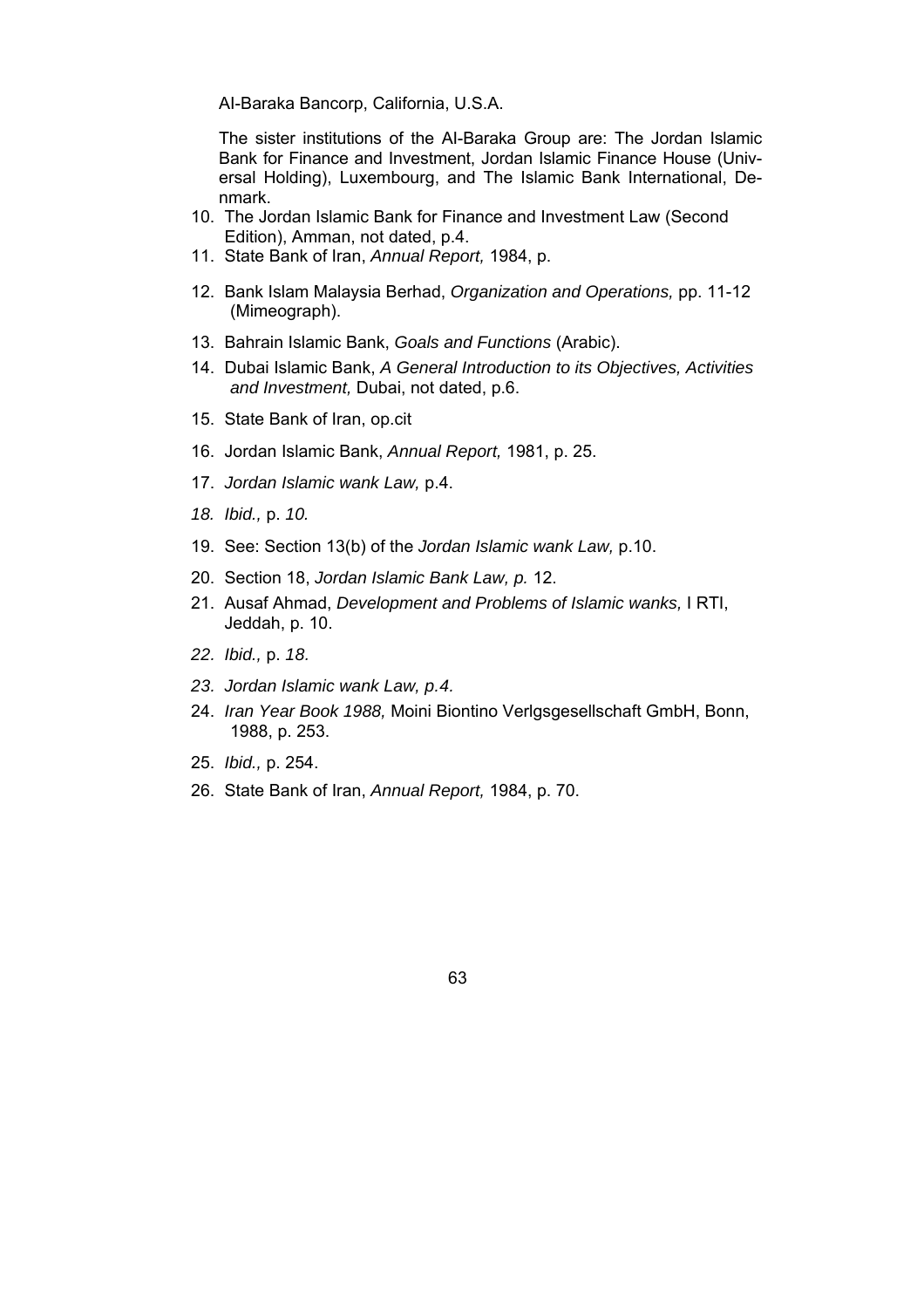27. "The Law of Usury Free Banking, 1983", in *Iran Year Book 1988,* 

p.275.

- 28. Nawazish Ali Zaidi, *Eliminating Interest from wanks in Pakistan,* The Royal Book Company, Karachi, 1987, p.78.
- *29. Ibid., p. 86.*
- 30. Nawazish Ali Zaidi, "Profit Rate Policy Depositors", Paper presented at the Islamic Banking Education Workshop held in Islamabad. Quoted in Nawazish Ali Zaidi; *Elimination of Interest From wanks in Pakistan.*  The Royal Book Company, Karachi, 1987.

Zaidi has provided the following figures: Distribution of Deposits in All Scheduled Banks in Pakistan March 31,1986 (in Rs. Million)

| <b>Domestic Deposits</b> |         |          |
|--------------------------|---------|----------|
| <b>Current Deposits</b>  | 27139   | 17.2 %   |
| Interest based Deposits  | 27890   | 17.7 $%$ |
| <b>PLS Deposits</b>      | 1002646 | 65.1 %   |

| Total | 1057675 | 100 % |
|-------|---------|-------|
|       |         |       |

31. The weighting scheme uses the weight for savings deposits as one. The weights for other kinds of deposits are:

Notice Deposits up to 29 days: 0.65; Notice Deposits of 30 days or more: 0.75; Term Deposit less than 6 months: 1.15; Term Deposits less than one year: 1.30; Less than 2 years: 1.36; Less than 3 years: 1.54; Less than 4 years: 1.66; Less than 5 years: 1.78 and Over 5 years: 1.84.

The weighting scheme assigns higher weights to term deposits. Nawazish Ali Zaidi recalculated the weights for each of these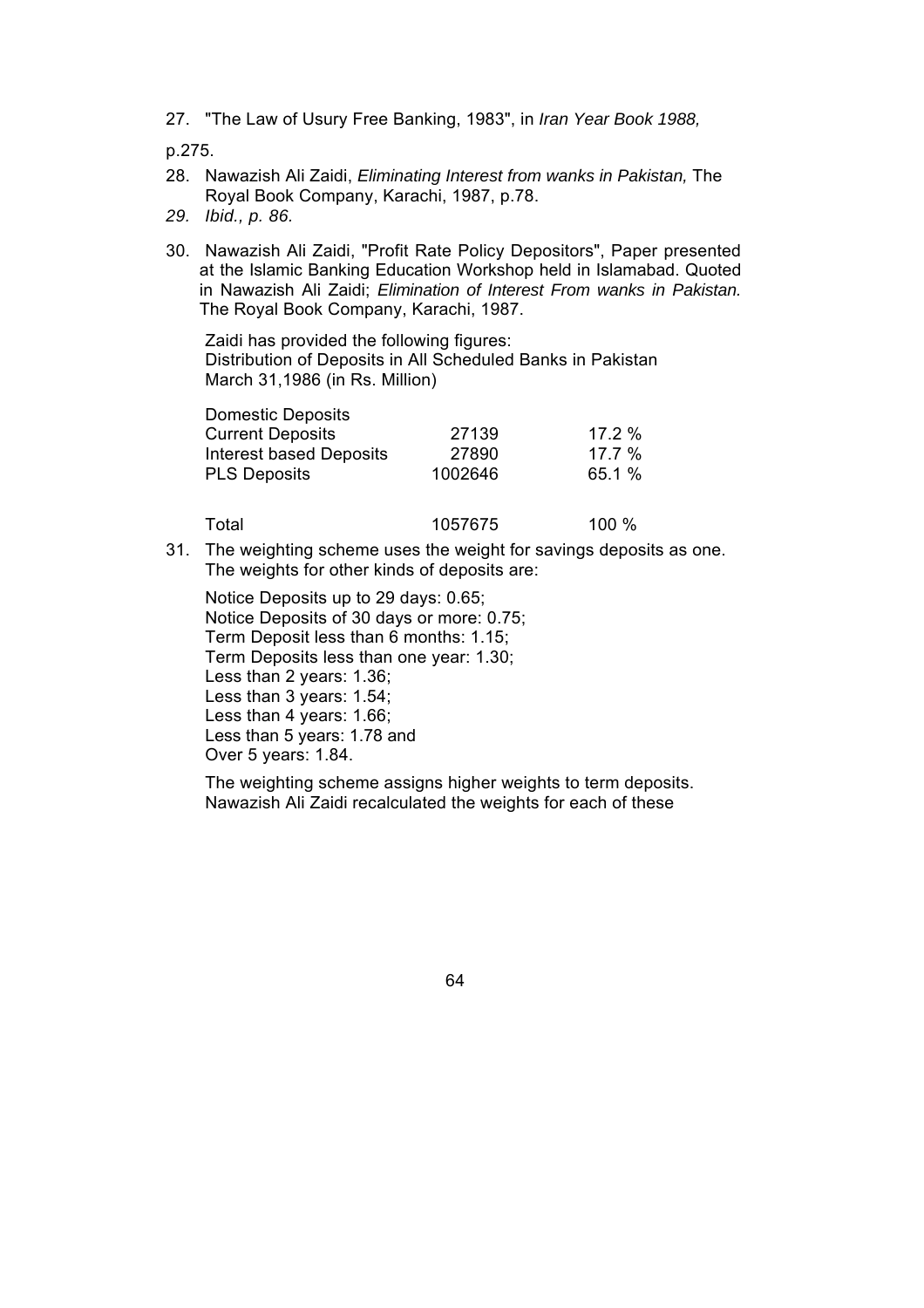categories of deposits on the basis of interest rates prevailing just before Islamization in 1985 and found that the weights presently used are consistently lower than those reflected in interest rates. See: Nawazish Ali Zaidi, *op.cit.,* p.3. However, the available information is not sufficient to determine how the State Bank of Pakistan arrived at these weights in the first place. Nawazish Ali Zaidi, *Eliminating Interest From wanks in Pakistan,* The Royal Book Company, Karachi, 1987, p.68.

32. Islamic Jurisprudence imposes a number of conditions on the validity of sale and purchase contracts. These conditions mainly pertain to the parties of the contract as well as to the goods which are being bought and sold. For example, it is required that buyers and sellers must be adult and sane. In order for the goods to be sold, they must be pure, useful, in the ownership and possession of the seller, etc. These and other conditions of a valid sale contract can be found in any standard book of Islamic Jurisprudence. For example: Syed Sabiq, *Fiqh-al-Sunnah* (Arabic), vol. 3, Al Qiblah Company for Islamic Culture, Jeddah, pp.223-250.

*Murabahah* financing, being originally a contract of sale, must fulfil all the conditions of a valid sale.

- 33. Research Department of the Islamic Economics Center, *Bay'-al-Murabahah* (Arabic), Islamic International Bank for Investment and Development, Cairo, 1988, p. 10.
- 34. See: Under Secretariat of the Treasury and Foreign Trade, "Communique on Special Finance House", Article 1(a), Published in the official gazette of Republic of Turkey on 25/2/1984, No: 18323, reprinted by: All Baraka Turkish Finance House, *Regulations and Communiques Related to Special Finance Houses,* p.9.
- 35. However, it is argued in certain quarters that the physical possession of goods is not required and the acquisition of the legal title to the goods in question may serve the purpose. For example, the Council of Islamic Ideology in Pakistan in its report on the elimination of interest is on record as having said, "... (it) would be sufficient for this purpose if the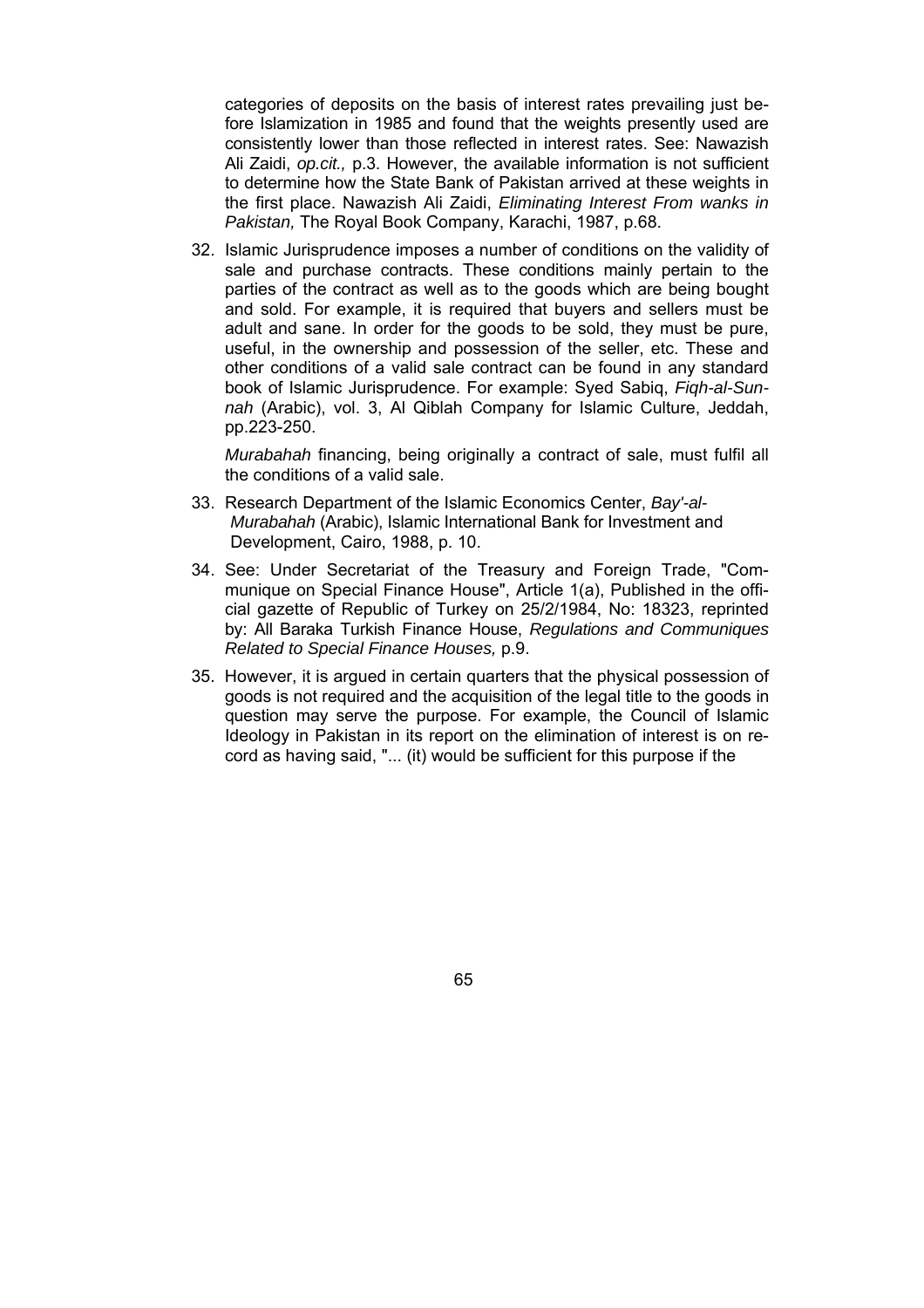supplier from whom the bank has purchased the item sets it aside for the bank and hands it over to any person authorized by the bank in this behalf, including the person who has purchased the item in question". "Elimination of Interest From the Economy Report of the Council of Islamic Ideology (Pakistan)" in Ziauddin Ahmed et. al. (eds.), *Money and wanking in Islam,* Institute of Policy Studies, Islamabad, 1983, p. 118.

- 36. Islamic banks also open letter of credit when the cost of transaction is fully covered by the client. The system operates in this way: The customer requests the bank to open an L/C to import goods from abroad. He deposits the cost of the goods in full along with the commission of the bank by debiting his account. The bank makes the necessary arrangements with its correspondent bank abroad to pay the exporter under advice the cost of the goods against the receipt of the shipping documents. This is a straightforward transaction. In this case, the bank is functioning only as a commission agent and not providing any credit.
- 37. Ausaf Ahmad, *op. cit.,* pp. 45-47.
- 38. Musa Abdul Aziz Shahadah, "Experience of Jordan Islamic Bank" (Mimeograph), Paper presented to the workshop on Investment Strategy in Islamic Banking: Applications, Issues and Problems; jointly organized by the Islamic Research and Training Institute and the Royal Academy for Islamic Civilization Research, Amman, 18-21 June 1987.
- *39.* Musa Abdul Aziz Shahadah, *op. cit., p. 12.*
- *40.* Zakariya. Man, "Islamic Banking: The Malaysian Experience" in Mohammed Ariff (ed.), *op. cit,* p. *77.*
- 41. Council of Islamic Ideology, "Report on Elimination of Interest From the Economy", in Ziauddin Ahmad et.al. (eds.), *Money and wanking in Islam,* Institute of Policy Studies, Islamabad, 1983.
- 42. Ausaf Ahmad, *op. cit.,* p. 20.
- 43. Syed Sabiq, *op. cit.,* p. 327.
- 44. These and other juridical details about *Musharakah, Mudarabah* and other contracts can be seen in: Syed Sabiq, *op. cit.,* pp. 327-332.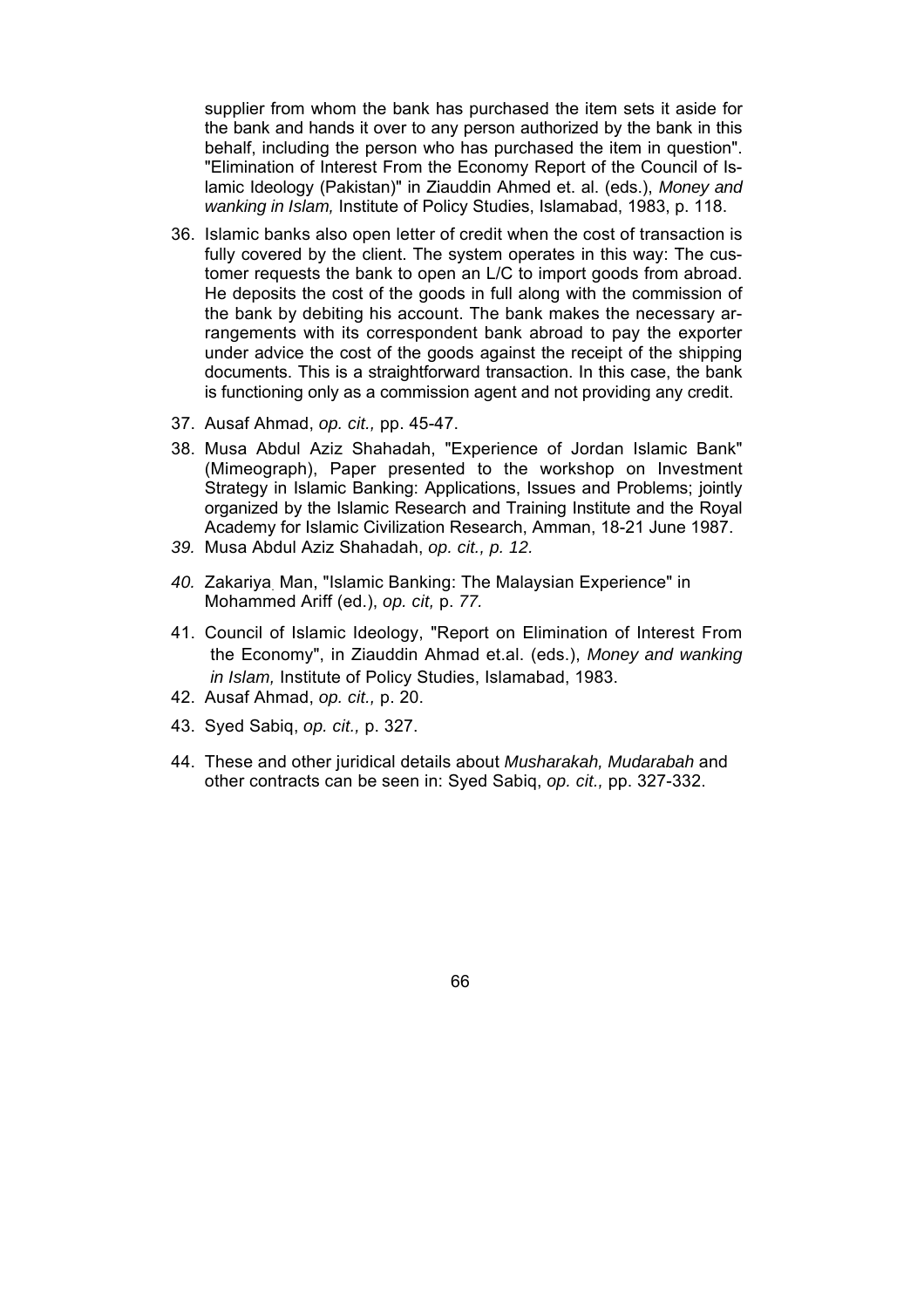- *45.* Syed Sabiq, *op. cit,*
- *46. Jordan Islamic wank Law, p.5.*
- 47. Musa Abdul Aziz Shahadah, *op. cit.,* p. 11.
- 48. AI-Baraka Islamic Bank, Sudan
- *49. Ibid.,*
- 50. Zakariya Man, "Islamic Banking The Malaysian Experience" in Mohammed Ariff, *op. cit., p.* 76.
- 51. Ausaf Ahmad, "Comparative Experience of Islamic Banks: A Survey", Paper presented at the seminar on 'Financial Institutions in Accordance with the Islamic Laws' jointly organized by the Ministry of Finance, Government of Indonesia and the Islamic Development Bank, in Jakarta, Indonesia, September 17 -19,1990, p. 26.
- 52. *Iran Year Book 1988,* Moini Biontino Verlgsegesellschaft GmbH, Bonn,1988, p. 256.
- *53.* See: Article 9, "The Law of Usury Free Banking, 1983", in *Iran Year Book 1988.*
- *54. Ibid.*
- 55. Nawazish Ali Zaidi, *Eliminating Interest From wanks in Pakistan,* The Royal Book Company, Karachi, 1987, p. 19.
- 56. State Bank of Pakistan, "Board of Directors Circular No. 37" dated November 2, 1982, quoted by Nawazish Ali Zaidi, *op. cit., p.* 88.
- 57. State Bank of Pakistan, "Board of Directors Circular No. 13" dated June 2, 1984, quoted by Nawazish Ali Zaidi, *op. cit.,* pp. 89-92.
- 58. Al Baraka Investment Company Brochure.
- 59. Zakariya Man, *op. cit.,* p. 76.
- 60. Iranian banks have been empowered to undertake lease-purchase operations by Article 12 of the "Law for the Usury Free Banking 1983", which states: "In order to create necessary facilities for the expansion of services, agriculture, industrial and mining activities, the banks may,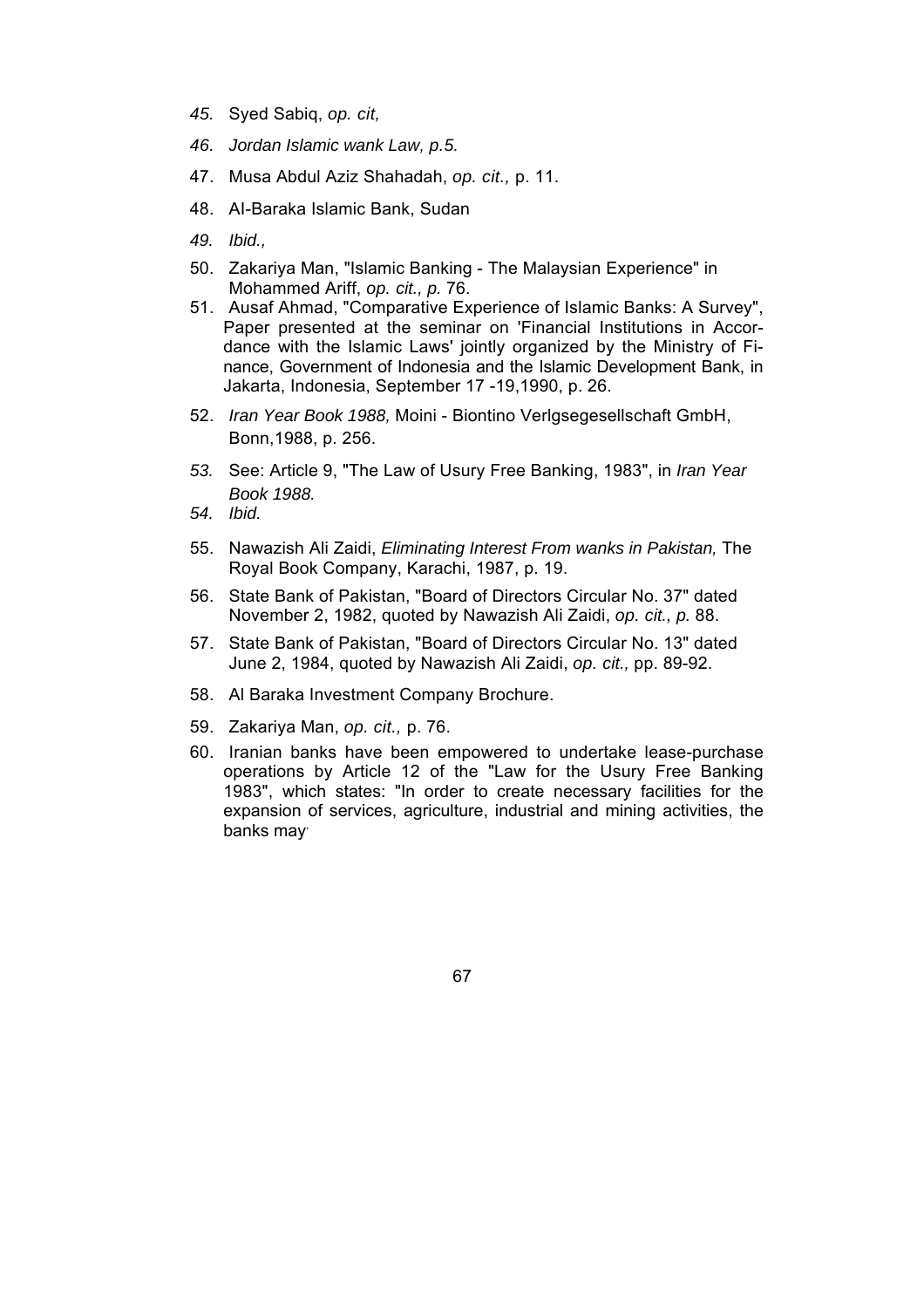purchase movable and immovable properties, at the request of the client and his undertaking to hire-purchase the same for his own use, and place them at the disposal of the client in accordance with hirepurchase arrangement". See: *Iran Year Book 1988,* p. 277.

- 61. *Iran Year Book 1988,* p. 257.
- 62**..** *Ibid.*
- 63. Abdul Jabbar Khan, "Some Thoughts on Non-Interest Banking in Pakistan - Concepts, Practices and Possibilities" (Mimeograph), 1985, pp. 13-14. Also, see: Nawazish Ali Zaidi, *op. cit.,* pp. 25-26.
- 64. See: Section 7-C(3) of the "Jordan Islamic Bank for Finance and Investment Law No. 13 of 1978" in Official Gazette, No. 2273,24 Rabi' Thani, 1398H (1-4-1978).
- 65. Musa Abdel Aiiz Shahadah: op. cit. p. 12.
- 66. "The Law of Usury-Free Banking, 1983" in *Iran Year Book 1988,* p. 276.
- 67. *Ibid.,* p. 255.
- 68. Faisal Islamic Bank of Egypt Brochure.
- 69. Article 7-b(I), "The Jordan Islamic Bank for Finance and Investment Law", No. 13,1978 in Official Gazette, No. 2773,24 Rabi' Thani 1398H (1-4-1978), The Jordan Islamic Bank (second edition), p.8.
- 70. *Iran Year Book 1988,* p. 257.
- 71. The other component of the lending mode of financing is loans with service charges which is discussed in Section 3.3.1.
- 72. Abdul Jabbar Khan, *op. cit.,* p. 11.
- 73. "Recommendations of the Workshop on Investment Strategy in Islamic Banking: Applications, Issues and Problems", jointly organized by the Islamic Research and Training Institute and the Royal Academy for Islamic Civilization Research, Amman (Jordan), 19-21 June 1987. Also, see: Papers and Proceedings of the Seminar on Investment Strategy in Islamic Banking (Arabic), p. 491.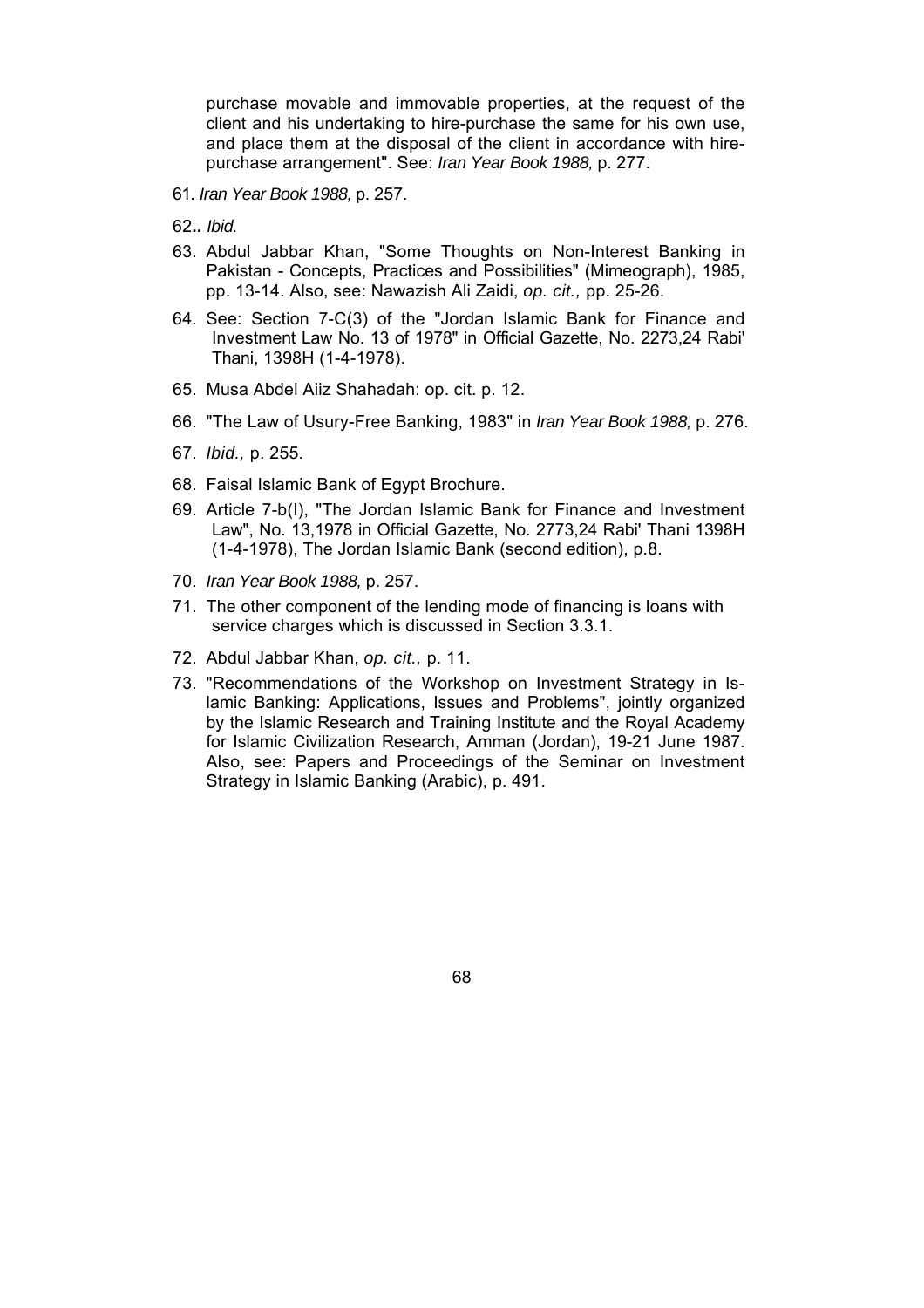- 74. Central Bank of Iran, *Economic Report,* 1984, p. 72.
- 75. *Iran Year Book 1988,* p. 256.
- *76.* Central Bank of Iran, *op. cit., p. 72.*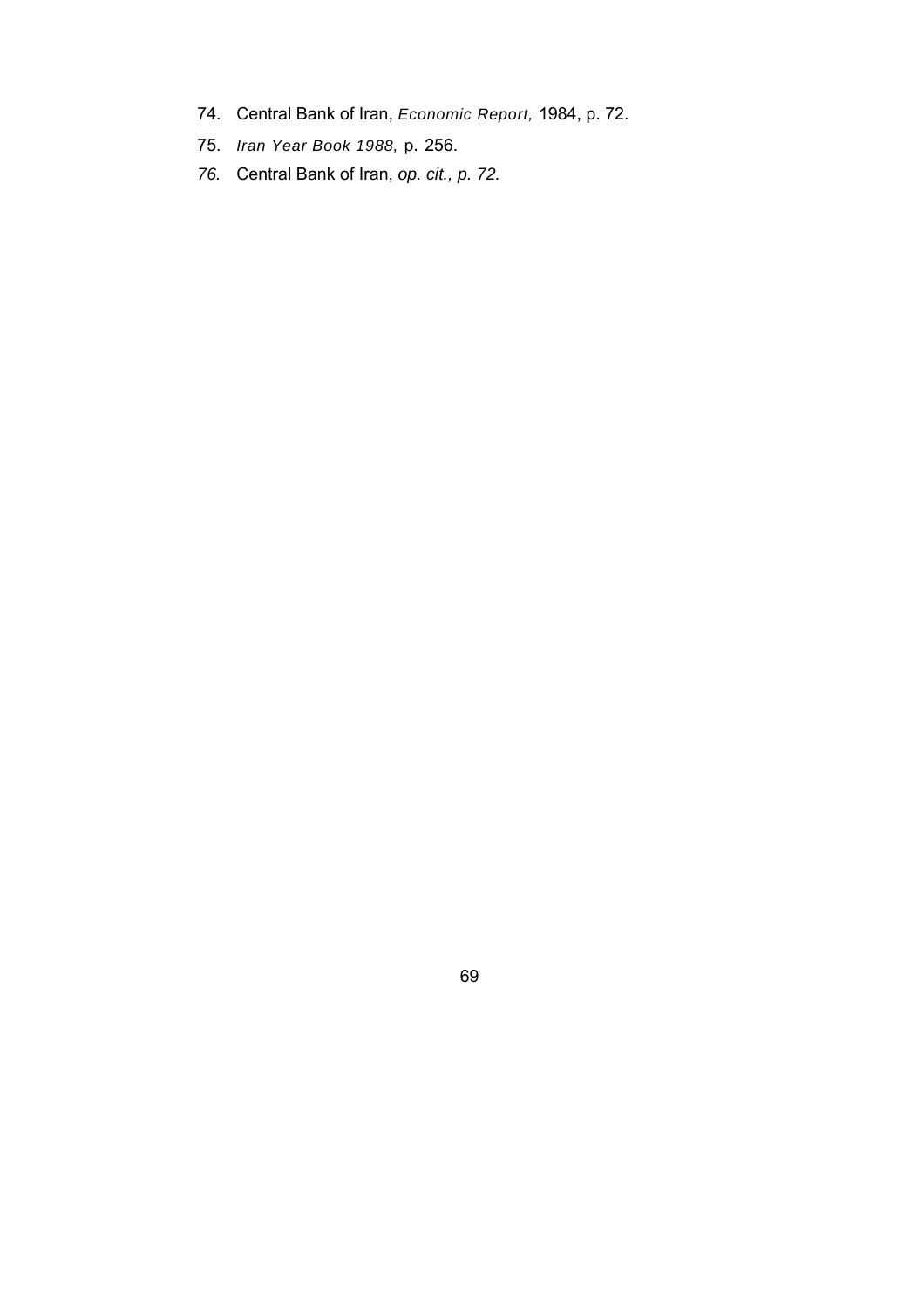# **SELECTED BIBLIOGRAPHY**

## **A: BOOKS AND ARTICLES**

|  | AUSAF AHMAD Development and Problems of Islamic wanks, The Islamic |       |  |  |  |  |                                          |  |
|--|--------------------------------------------------------------------|-------|--|--|--|--|------------------------------------------|--|
|  |                                                                    |       |  |  |  |  | Research and Training Institute, Jeddah, |  |
|  |                                                                    | 1987. |  |  |  |  |                                          |  |
|  |                                                                    |       |  |  |  |  |                                          |  |

COUNCIL OF ISLAMIC Report on the Elimination of Interest from IDEOLOGY the Economy, Islamabad, Also reprinted in Ziauddin et.al. (ed.) *Money and wanking in Islam.* 

- M.A. MANNAN "Islamic Perspectives on Islamic Banks : An Analysis of Nine Unconventional Roles and Operational Strategies" in Mannan, M. A., *Making of Islamic Economic Society. Islamic Dimensions in Economics,* International Association of Islamic Banks, Cairo, 1984.
- M.N. SIDDIQI "Islamic Banking: Theory and Practice" in M Ariff (ed.), *Islamic Banking in South East Asia,* 1988.

*Issues in Islamic wanking,* The Islamic Foundation, Leicester, U.K., 1983.

--------------------------------------- *wanking Without Interest,* Lahore, 1973.

 "Islamic Approaches to Money, Banking and Monetary Policy" in M.N. Siddiqi, *Issues in Islamic wanking: Selected Papers,* The Islamic Foundation, Leicester, U.K., 1983.

*Rationale of Islamic Banking,* King Abdul Aziz University, Jeddah, 1981. Also, in: M.N. Siddiqi, *Issues in Islamic wanking.*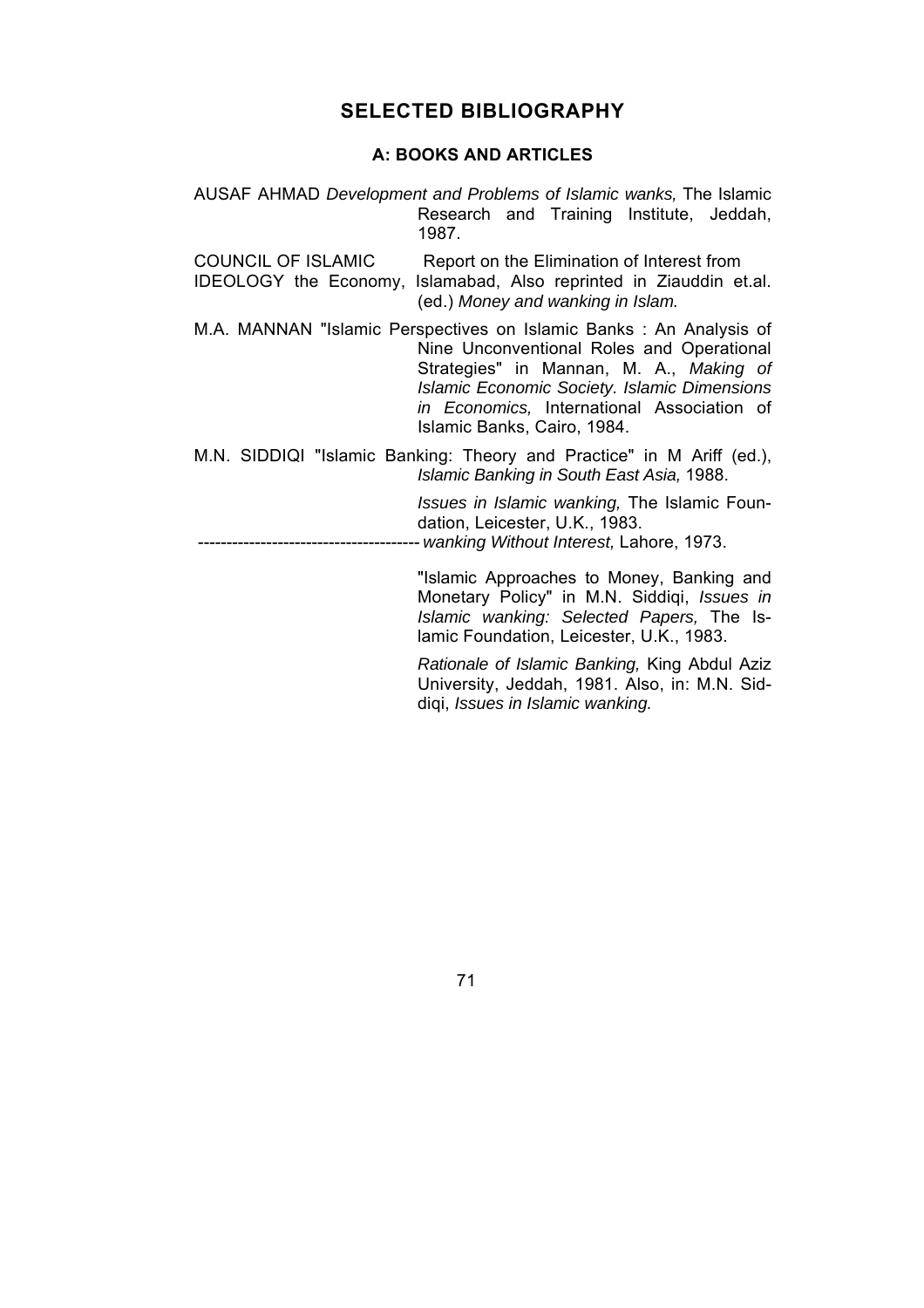| MOHAMMAD ARIFF (ed.)                            | Islamic wanking in South East Asia, The<br>tute of South East Asian Countries, Singa-<br>pore, 1988                                                                                                                                                                                                                                           |
|-------------------------------------------------|-----------------------------------------------------------------------------------------------------------------------------------------------------------------------------------------------------------------------------------------------------------------------------------------------------------------------------------------------|
| <b>MOHSIN KHAN AND</b><br><b>ABBAS MIRAKHOR</b> | Theoretical Studies in Islamic wanking and<br>Finance, The Institute for Research and Is-<br>lamic Studies, Houston, Texas, 1987.                                                                                                                                                                                                             |
| <b>MUSA ABDULAZIZ</b><br><b>SHAHADAH</b>        | "Experience of Jordan Islamic<br>Bank"<br>(mimeograph), Paper presented to the work-<br>shop on Investment Strategy in Islamic Bank-<br>ing: Applications, Issues and Problems,<br>jointly organized by the Islamic Research and<br>Training Institute and The Royal Academy for<br>Islamic Civilization Research, Amman, 18-21<br>June 1987. |
| <b>NAWAZISH ALI ZAIDI</b>                       | Eliminating Interest from wanks in Pakistan,<br>The Royal Book Company, Karachi, 1987.                                                                                                                                                                                                                                                        |
| S. H. AMIN                                      | Islamic wanking and Finance: The Experi-<br>ence of Iran, Vahid Publications, Tehran,<br>1986.                                                                                                                                                                                                                                                |
| <b>SYED SABIQ</b>                               | Figh al Sunnah (Arabic), Vol. 3, Al Qiblah<br>Company for Islamic Culture, Jeddah.                                                                                                                                                                                                                                                            |
| <b>T. WHOLERS SCHARF</b>                        | Arab and Islamic wanks, 1984.                                                                                                                                                                                                                                                                                                                 |
| <b>ZAKARIA MAN</b>                              | "Islamic Banking: The Malaysian Experi-<br>in Mohammad Ariff (ed.),<br>ence"<br>wanking in South East Asia, 1988.                                                                                                                                                                                                                             |
| ZIAUDDIN AHMAD et.al.                           | Money and wanking in Islam, Islamabad,<br>Institute of Policy Studies and International<br>Centre for Research in Islamic Economics,<br>King Abdul Aziz University, Jeddah, 1983.                                                                                                                                                             |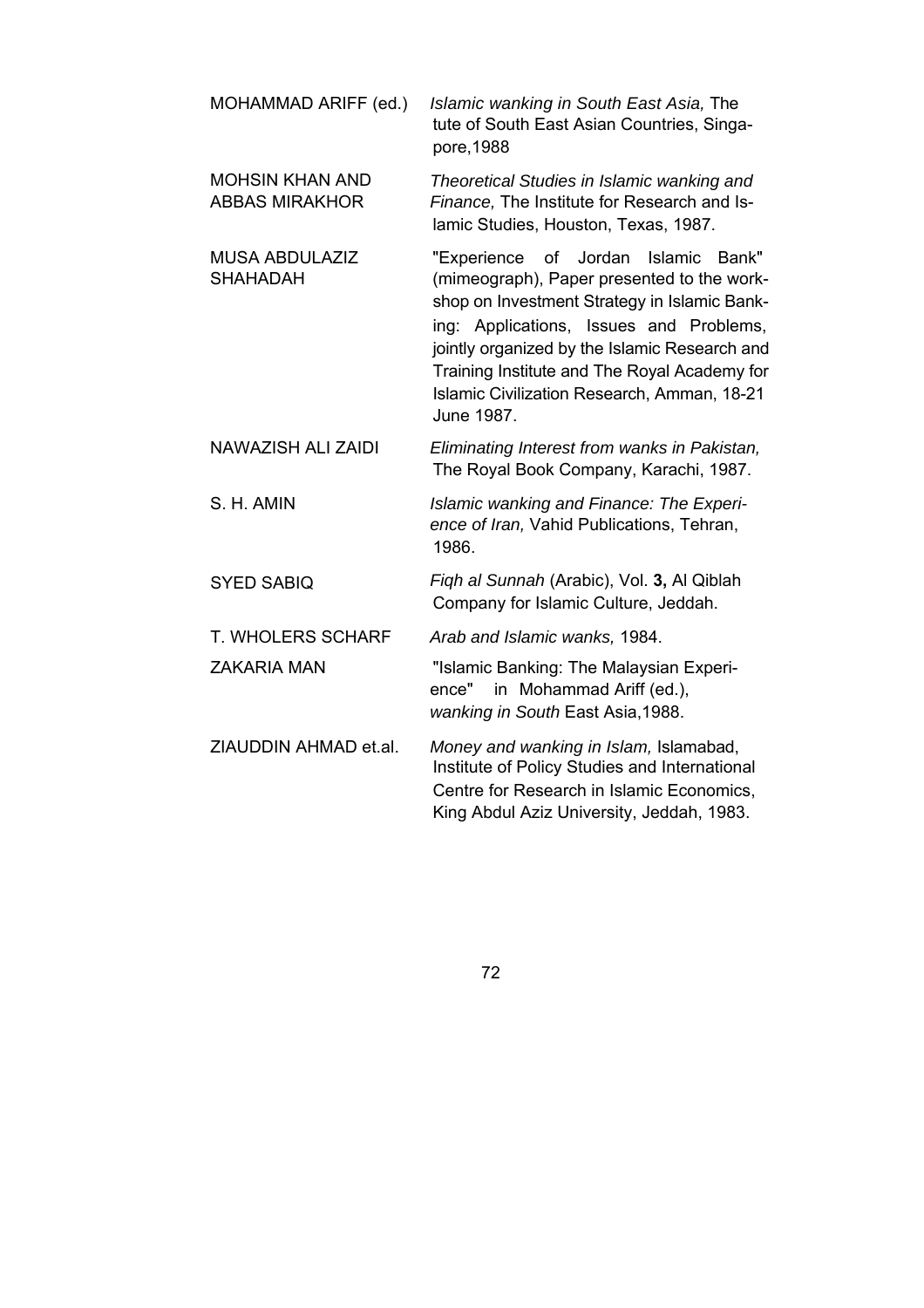ZIAUDDIN AHMAD "Islamic Banking at the Crossroads", *Journal of Islamic Economics,* Vol *2,* No. 1, January, 1989.

> Concept and Models of Islamic Banking: An Assessment, International Institute of Islamic Economics, Islamabad, 1984.

> Contract Form for the Mortgage of Real

ZUBAIR IQBAL *Islamic wanking,* Occasional Paper 49, Inter-national Monetary Fund, Washington D.C., March, 1987.

## **B. DOCUMENTS AND ANNUAL REPORTS**

| <b>BANKERS EQUITY</b> | Annual Report 1987 (E), Memorandum and                                                                                                                                                                                                                                                           |
|-----------------------|--------------------------------------------------------------------------------------------------------------------------------------------------------------------------------------------------------------------------------------------------------------------------------------------------|
| LIMITED, PAKISTAN     | Articles of Association, Company Law in                                                                                                                                                                                                                                                          |
| BANK ISLAM MALAYSIA   | Pakistan, Fourth Schedule (E)<br>Annual Reports 1985,86 and 87 (E), Organi-<br>zation and operations Brochure, (E).                                                                                                                                                                              |
|                       | AL BARAKA GROUP Statute of the B.E.S.T. (A), Al Baraka Turkish<br>Finance House Regulations (E), Al Baraka<br>Bangladesh Brochure (E). 4                                                                                                                                                         |
| AL BARAKA SUDANESE    | Memorandum of Establishment and Statute<br>BANK (A), Murabahah Contract Form for the Orderer of the Purchase (A),<br>Musharakah Con-tract Form for the Imports<br>and Sale of Goods (A), Musharakah Contract<br>Form for the Sale and Purchase of Local<br>Goods (A), Banking Contract Form (A), |

THE FAISAL GROUP Faisal Islamic Bank of Egypt Law of Establishment (E), Annual Reports of the Faisal Islamic Bank of Egypt: 1980 (A),1981 (A), 1983 (E), 1984 (A), 1985 (E), 1987 (A), Massraf Faisal al Islami Guinee: Annual Report 1986 (F).

Estate (A).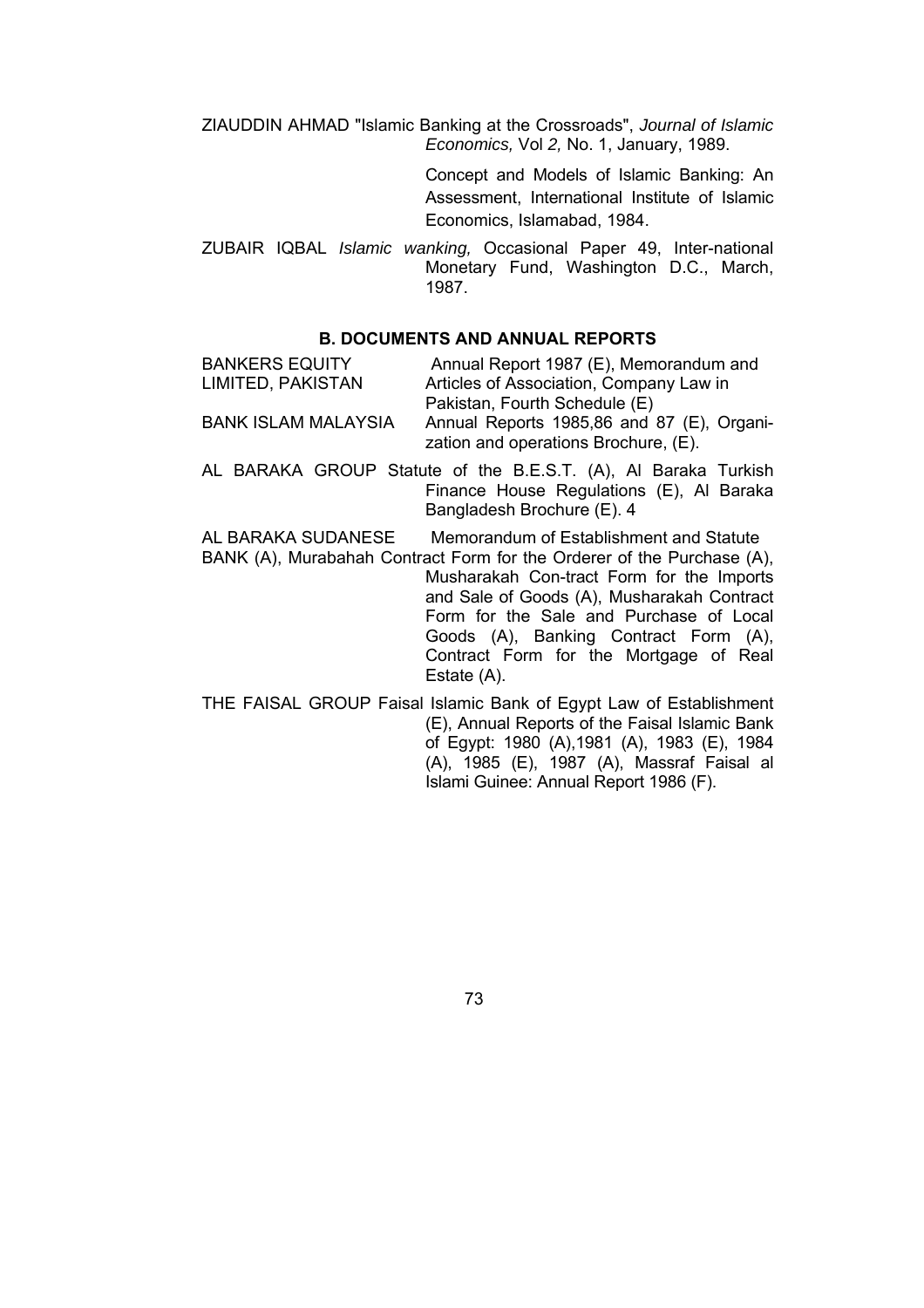FAISAL ISLAMIC Annual Reports 1984, 1985, 1986, 1987 BANK, SUDAN (A&E), Fatawah of the Shari'ah Board (A), Musharakah Contract Form (A), Musharakah Contract Form for Imports (A), Murabahah Contract Form for the Orderer of the Purch ase (A), Murabahah Contract Form for Im ports (A), General Mortgage Contract Form  $(A)$ . ISLAMIC BANK Annual Reports 1983,84,86 and 87 (E), BANGLADESH Memorandum and Articles of Association (E).

ISLAMIC BANK FOR Annual Reports 1985, 1986, 1987 WESTEREN SUDAN Memorandum of Establishment and Statute (A), Contract Form for the Sale on Deferred Basis (A), Murabahah Contract Form (A).

ISLAMIC COOPERATIVE Annual Reports 1985,1986 (A), Law of the DEVELOPMENT BANK, Islamic Cooperative Development Bank (A), SUDAN Murabahah Contract Form (A), Murabahah Contract Form for the

Orderer of the Purchase (A), Musharakah Contract Form (A).

KUWAIT FINANCE HOUSE Annual Reports 1978, 79, 80, 81, 82, 83, 84, 85, 86, 87 (A & E), Interest in the Balance of Shari'ah (A), Trust Sales in the Balance of Shari'ah (A), Financing of Real Estate on the basis of Shari'ah (A).

NATIONAL SUDANESE Introductory Booklet (A), Application Form BANK **for the Murabahah Contract (A), Murabahah** Sale Contract Form (A).

SUDANESE ISLAMIC BANK The Concept and Achievements Sudanese Islamic Bank (Booklet,A), Annual Reports 1986 and 1987 (A), Memorandum of Establishment and Statute (A), Seminar on the Development of Agricultural Prices (A), Islamic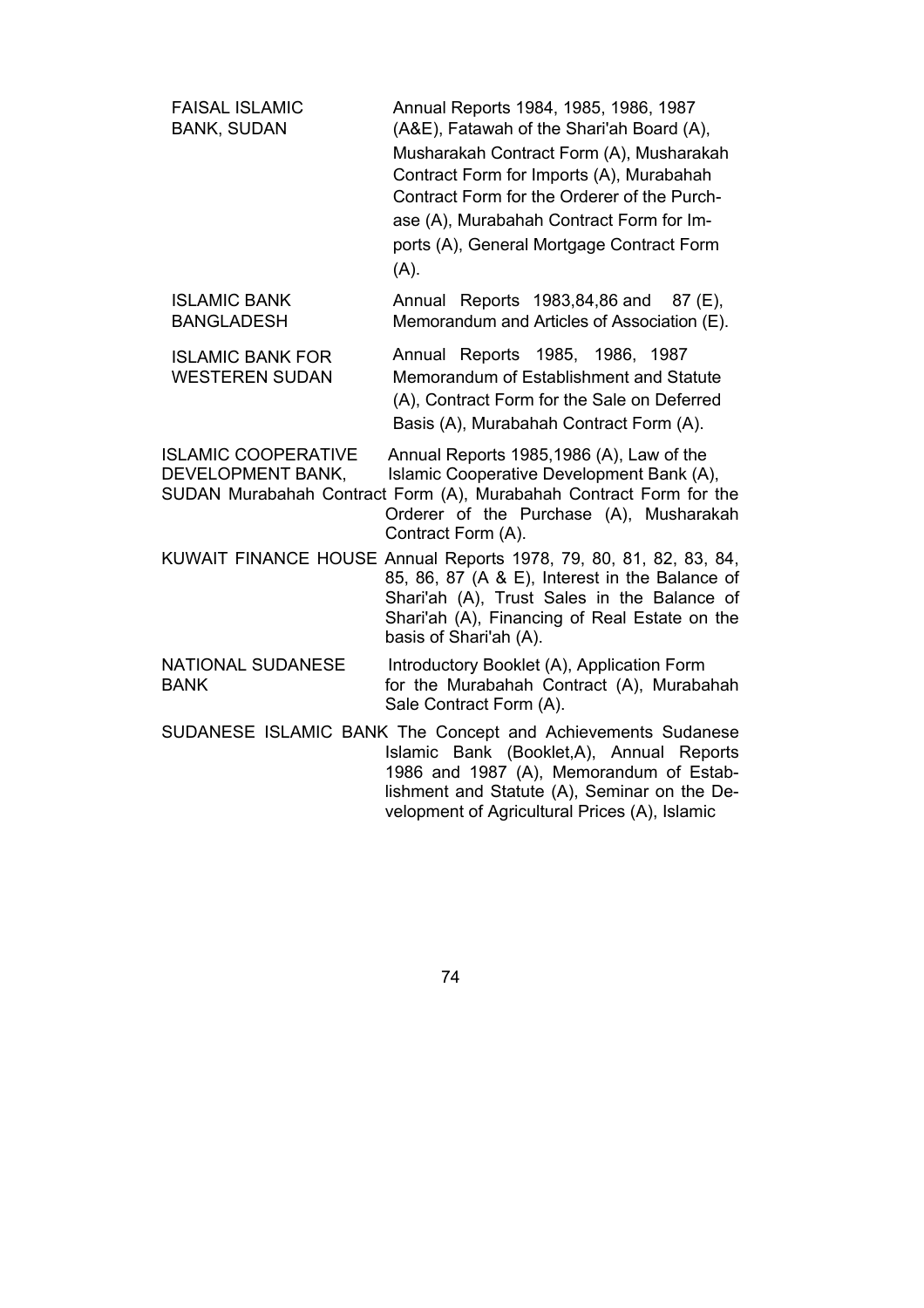Financial Matters (A), Musharakah Financing (A), Shari'ah Ruling on the Definition of Banking (A), Musharakah Contract Form (A).

TADAMON ISLAMIC BANK Annual Reports 1984, 1985, (E), Memorandum of Association (E & A), Saving Account Book (A), Investment Account Book (A), Application Form for Opening Current Account (A), Musharakah Contract Form (A), Murabahah Sale of Goods Contract Form (A), Mortgage Contract Form (A), Murabahah Contract Form (A).

UNITED BANK LIMITED Annual Report 1986 (E) PAKISTAN

WORKERS NATIONAL Memorandum of Establishment and Statute BANK (A), Personal Guarantee (A), Contract Form for the Mortgage of Real Estate (A), Murabahah Contract Form for the Orderer of the Purchase (A).

Legend:  $A = \text{Arabic}$ ,  $E = \text{English and } F = \text{French}$